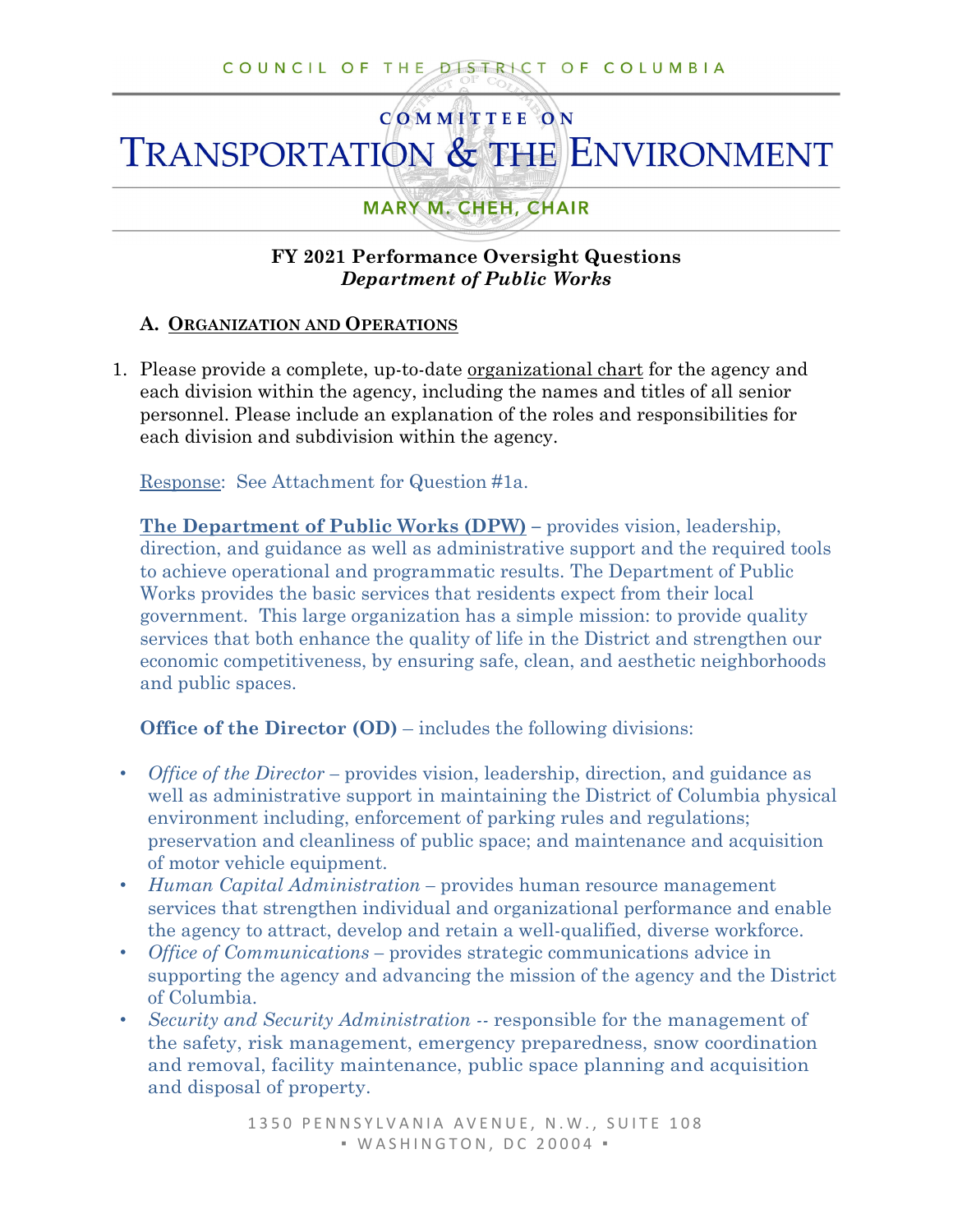- *Office of Information Technology*  provides and maintains the information technology for all of the department administrations and offices.
- *Office of the General Counsel* provides legal support and guidance on a wide variety of legal, civil, administrative, personnel matters and labor relations.
- *Office of Waste Diversion* a policy and planning office that provides advisory services to support integrating sustainability into programs.

**Solid Waste Management Administration (SWMA) –** performs several daily operations, including trash and recycling collection, sanitation education and enforcement, graffiti removal, public litter can service, fall leaf collection, and street and alley cleaning.

SWMA includes the following divisions:

- *Solid Waste Education and Enforcement Program (SWEEP) –* inspects properties for sanitation violations; enforces sanitation regulations, including commercial recycling; educates residents and businesses about sanitation regulations; collects household hazardous waste and electronic materials; and shreds residents' personal documents;
- *Solid Waste Collections* provides solid waste (trash, recycling, and bulk) collection services to residents of single- family homes so that they can have their trash, recyclables, and bulk items removed conveniently and regularly;
- *Public Space Cleaning –* provides comprehensive street and alley cleaning services to residents, visitors, and businesses so that they can live, work, and play in clean neighborhoods. Specific services include mechanical street sweeping, litter can collections, rights-of- way mowing, nuisance and graffiti abatement, seasonal leaf collection, and snow and ice removal;
- *Solid Waste Disposal –* provides municipal waste disposal services to DPW, other District agencies, private haulers, and residents so that they can unload collected waste safely, conveniently, and legally*.*

**Parking Enforcement Management Administration (PEMA) –** provides on-street parking enforcement services, including ticketing, towing, booting, and removal of abandoned and dangerous vehicles. PEMA includes the following divisions:

- *Parking Enforcement* provides parking enforcement of the District's parking regulations to promote vehicular safety and provide smooth traffic flow and increased access to short-term parking at meters and long-term parking on residential streets;
- *Vehicle Immobilization and Towing*  provides reduced parking congestion in the District by facilitating the timely relocation and/or impoundment of illegally parked vehicles from public space; and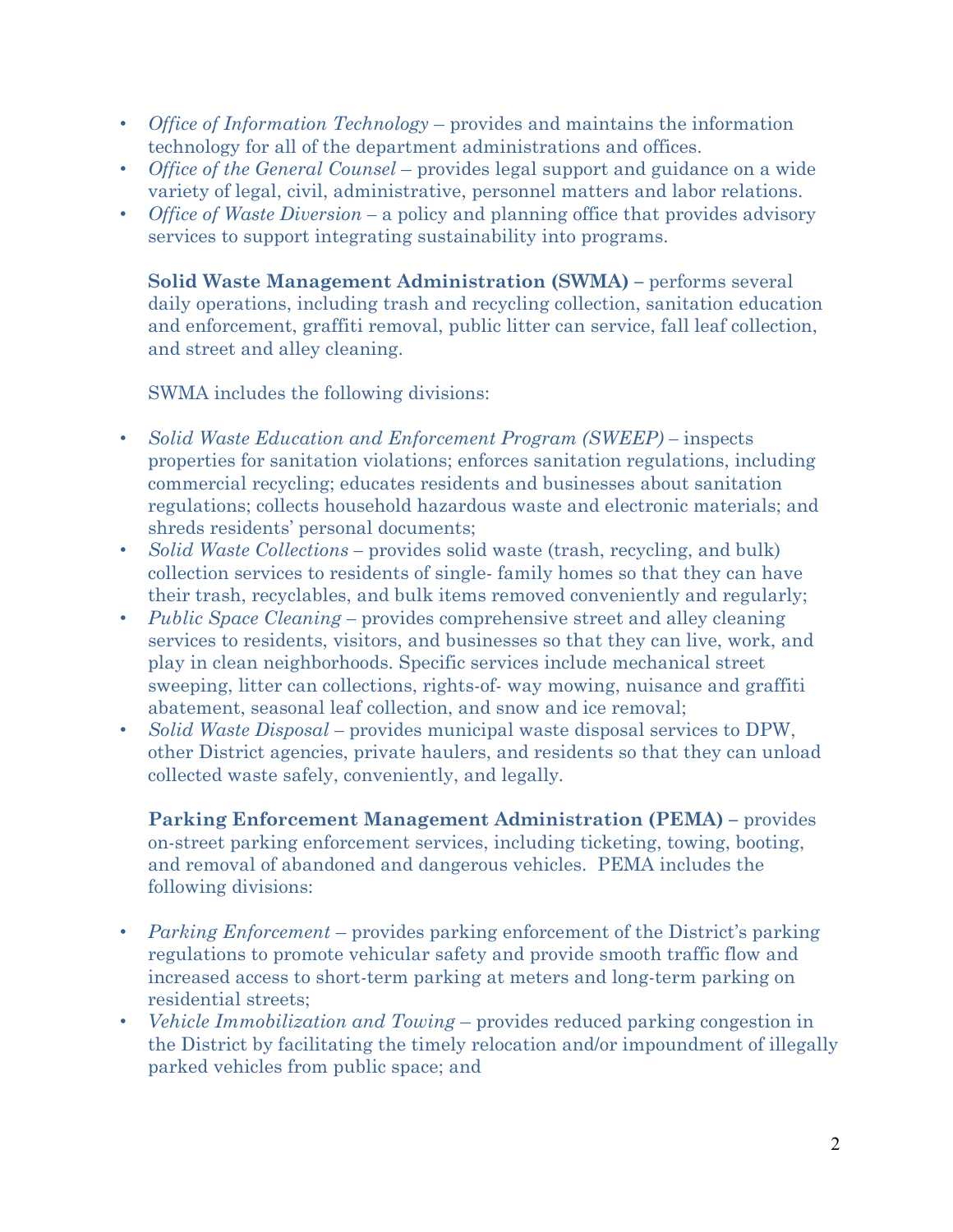- *Abandoned and Junked Vehicles*  provides the oversight of safe streets through the efficient removal of abandoned and dangerous vehicles from public space and nuisance properties within the District; and
- *Customer Service* responds to requests from constituents 24 hours a day, seven days a week.

**Fleet Management Administration (FMA)** -- supports all city services by procuring and maintaining more than 3,000 vehicles, excluding those used by the Metropolitan Police Department, the Fire and Emergency Medical Services Department, the Department of Corrections, and DC Public Schools. This division fuels all 6,000 District government vehicles, including school buses, fire and trash trucks, and street sweepers.

FMA contains the following divisions:

- *Scheduled Fleet Maintenance*  performs preventive maintenance actions, including changing oil and filters and checking tires, engines, batteries, and transmissions; and prepares vehicles for seasonal and year-round duties (alley cleaning, snow removal, leaf collection, pothole repair, etc);
- *Unscheduled Vehicle and Equipment Repairs* tows inoperable vehicles, diagnoses why vehicles are not operating properly, and makes the necessary repairs or transfers vehicles to vendors for return to service;
- *Vehicle and Equipment Acquisitions –* consults with District government agencies about vehicle needs, ensures these agencies have sufficient budget authority to meet their needs, procures vehicles, and reduces unnecessary vehicles from the fleet; and
- *Fleet Consumables*  provides most District agencies with operational fueling stations; procures fuel, oil, and other lubricants; and installs fuel rings.

In addition, DPW has separate independent functions provided as follows:

**Office of the Chief Financial Officer (OCFO)** – OCFO, by way of a dedicated Agency Fiscal Officer and supporting team, operates and maintains a coordinated financial management system to budget, collect, control, and properly account for DPW's operating and capital funds.

**Office of Contracting and Procurement (OCP)** – OCP, under the authority of the Chief Procurement Officer, provides contracting services for DPW. OCP has dedicated a Chief Contracting Officer and a team of contracting officers and specialists to assist DPW will all contracting and procurement needs.

 Please include a list of the employees (name and title) for each subdivision and the number of vacant, frozen, and filled positions. For vacant positions, please indicate how long the position has been vacant.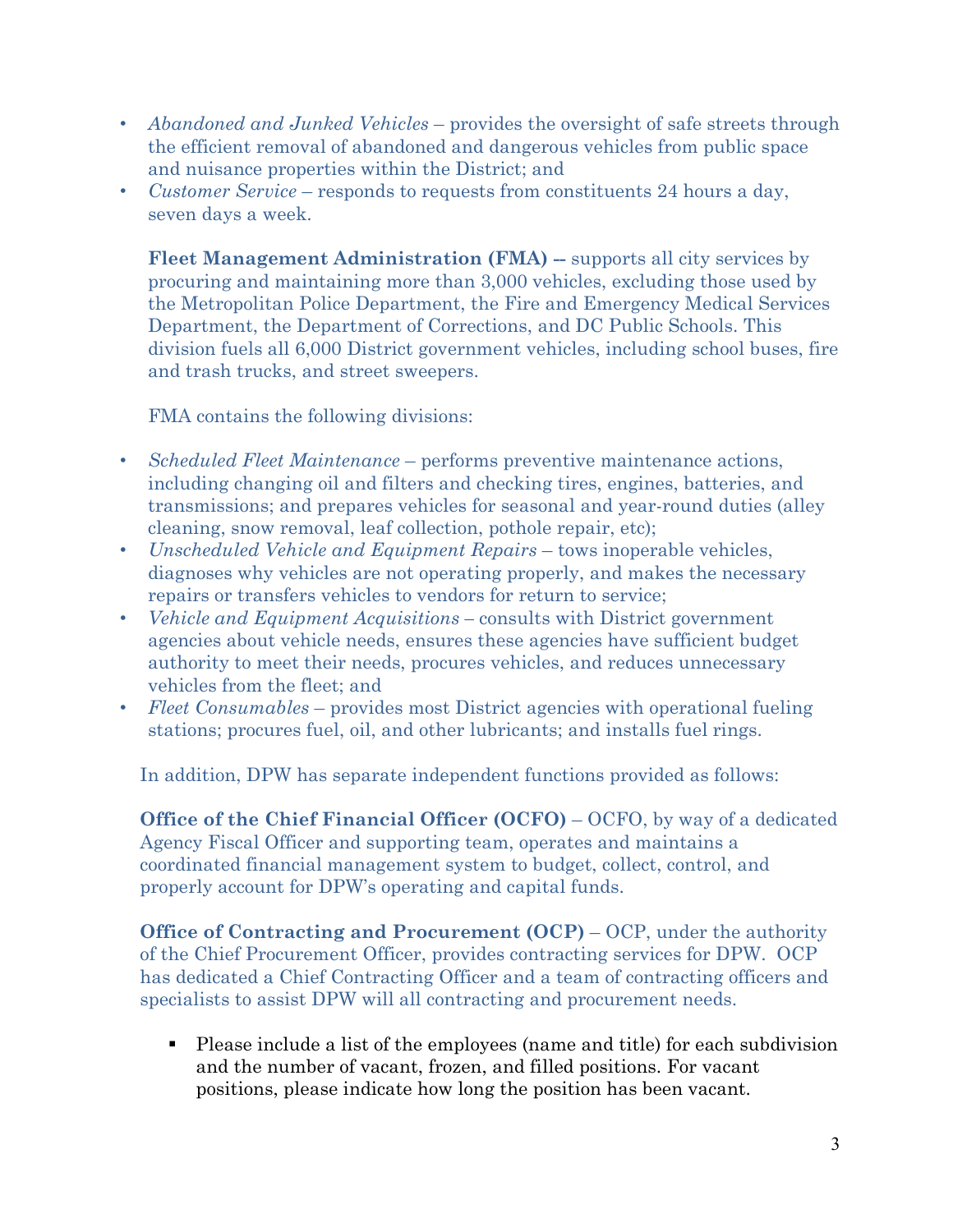## Response: See Attachment for Question #1b.

 Please provide a narrative explanation of any changes to the organizational chart made during the previous year.

Response: On January 21, 2022, Mayor Bowser appointed DPW Deputy Director Michael Carter as Interim Director of DPW. Two weeks prior, the Mayor withdrew her nomination for then-Acting Director Christine Davis. Ms. Davis returned to her previous role as General Counsel, with Interim General Counsel Camille Glover returning to the Deputy General Counsel position. Daniel McCoy was also appointed Interim Chief Administrative Officer on October 24, 2021 – he previously served as the Deputy Administrator under DPW's Safety and Security Administration. In the Fleet Management Administration (FMA), DPW experienced two resignations by the Administrator and an Associate Administrator; however, the agency hired Mr. Wesley Thompson II as one of the FMA Associate Administrators.

The agency also hired Blake Adams as the Waste Diversion Program Manager, who had previously served as Acting Program Manager in the Office of Waste Diversion. In alignment with its waste management operations, DPW added a Deputy Administrator position to the Solid Waste Management Administration. Collectively, the agency is actively recruiting and hiring against all vacancies.

- 2. Please list each **new program** implemented by the agency during FY 2021 and FY 2022, to date. For each initiative please provide:
	- A description of the initiative, including when begun and when completed (or expected to be completed);
	- The funding required to implement the initiative;
	- Any documented results of the initiative.

Response: See below:

Office of Waste Diversion, FY21, District-wide Tagging Program

Reduces contamination rates in recycling materials; targets 16,000 households comprising of 16 recycling routes with the highest contamination rates

The program is funded via both local and grant funds.

Results: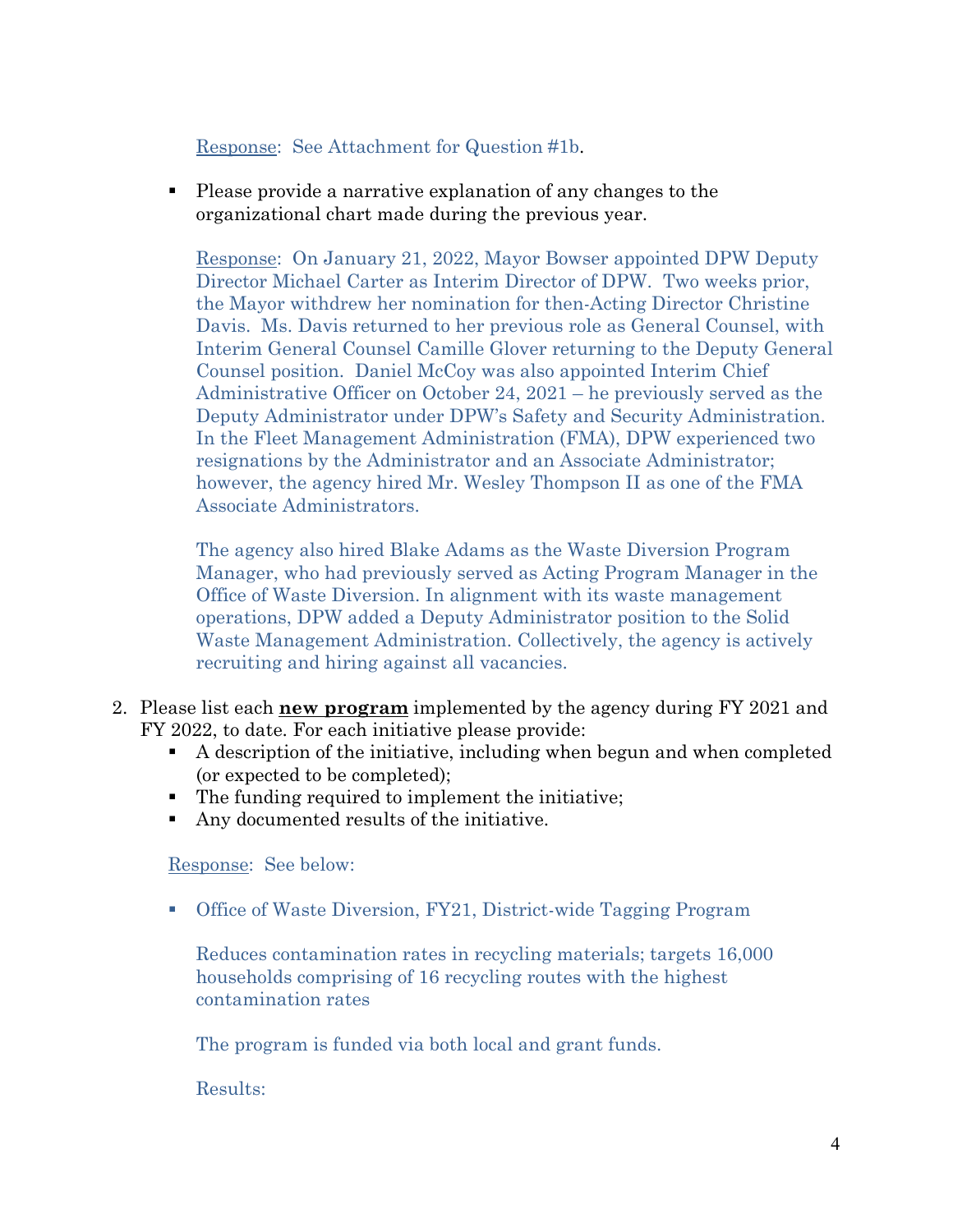- $\circ$  In 2017, the District partnered with the Recycling Partnership, a national nonprofit transforming recycling in towns, cities and states all across the country. The Feet on the Street program puts a team of people on the streets of the District to audit residential recycling carts for contamination, provide residents real-time feedback on the quality of their recycling through the "Oops" tags left on the cart if contamination is found, and deliver a broad-based educational campaign across the city to improve recycling outcomes.
- o Between 2017 and 2019, DPW has tested and refined the Recycling Partnership's proven Feet on the Street initiative, which is an education and outreach program providing customized recycling feedback to households. With the support of a \$300,000 grant awarded to the District, DPW re-launched this program with improved messaging, technology, and strategy.
- o In 2021, DPW provided personalized recycling feedback at the curb to approximately 20,000 single-family households supported by a citywide "Do Not Bag Recyclables" campaign.
- o Along with reaching all DPW households with multiple recycling mailers and approximately 20,000 households with personalized recycling feedback, the District also reduced residential recycling contamination from 33% in 2017 to 11% in 2021.
- Fleet Maintenance Management Administration, FY21, Rapid Preventative Maintenance Shop

Streamlines preventative maintenance for District-wide agency fleet vehicles based on scheduled appointments with a 45-minute turnaround time.

The program is funded via local funds. The Rapid PM, better known as the *While You Wait PM Service* program, started July 29, 2021. The While You Wait PMs completed 21 vehicles in FY 2021. Low participation in the program in FY 2021 was attributable to COVID-19 and employees at certain agencies not being able to be at work. The While You Wait PM service participation for FY 2022 is 33 vehicles to date.

 Parking Enforcement Management Administration, FY22, Alternative 911 Pilot Program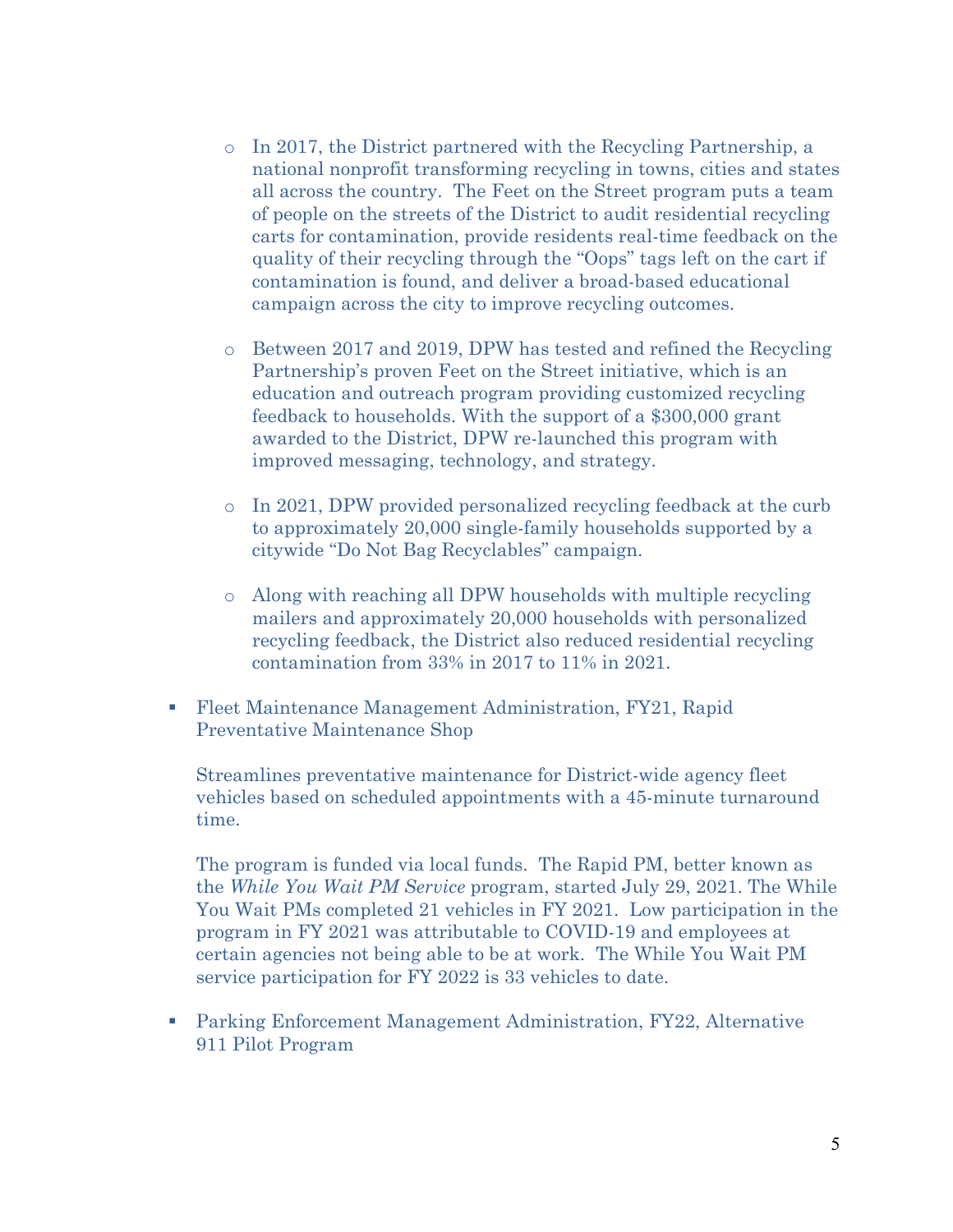The goal of the pilot is to improve outcomes for residents and communities by diverting 911 calls related to parking violations to DPW's rapid response team.

The program is funded via the American Rescue Plan Act (ARPA) state and local fiscal recovery funds. See below for requests by ward:

| $\mathbf{v}$ pose  |                        |             |       |       |      |                |       |       |      |      |        |
|--------------------|------------------------|-------------|-------|-------|------|----------------|-------|-------|------|------|--------|
| Date/Time          | Date/Time              |             | Ward  | Ward  | Ward | Ward           | Ward  | Ward  | Ward | Ward | Grand  |
| Opened             | Closed                 | <b>Null</b> |       |       | 3    | $\overline{4}$ | 5.    | 6     |      | ι8ι  | Total  |
|                    | Remain<br>opened (will |             |       |       |      |                |       |       |      |      |        |
|                    | investigate)           |             |       |       |      |                |       |       |      |      |        |
| 2021               | 2021                   | 23          | 1,427 | 1,111 | 496  | 758            | 1,334 | 2,951 | 828  | 651  | 9,579  |
| 2022               | 2022                   |             | 255   | 159   | 99   | 152            | 214   | 309   | 150  | 175  | 1,520  |
| <b>Grand Total</b> |                        | 30          | 1,682 | 1,270 | 595  | 910            | 1,548 | 3,262 | 979  | 826  | 11,102 |

# **Open**

| wwww               |           |        |                |                              |              |                                          |                 |     |     |     |        |
|--------------------|-----------|--------|----------------|------------------------------|--------------|------------------------------------------|-----------------|-----|-----|-----|--------|
| Date/Time          | Date/Time |        | Ward           |                              |              | Ward Ward Ward Ward Ward Ward Ward Grand |                 |     |     |     |        |
| <b>Opened</b>      | Closed    | Null 1 |                |                              | <sup>3</sup> | $\sim$ 4 $\sim$ $\sim$                   | $5 -$           | 6   |     |     | Total  |
| 2021               | 2021      |        | 23 1,427 1,111 |                              |              | 496 758 1,334 2,951                      |                 |     | 828 | 651 | 9.579  |
| 2022               | 2022      |        | 255            | 159                          | 99           | 152                                      | 214             | 309 | 150 | 175 | 1.520  |
| <b>Grand Total</b> |           |        |                | $30 \quad 1,682 \quad 1,270$ | 595          |                                          | 910 1,548 3,260 |     | 978 | 826 | 11,099 |

 Parking Enforcement Management Administration, FY22, Night-time Booting Pilot Program in Central Business District and Entertainment **District** 

Targets high-fine visitors from neighboring jurisdictions who come into the District for night-time entertainment.

The program is funded via local funds.

The pilot booting program is planned for June to September 2022. This timeframe is fluid and will depend on onboarding additional tow staff and adequate lot space.

- 3. Please provide a complete, up-to-date **position listing** for your agency, ordered by program and activity, and including the following information for each position:
	- Title of position;
	- Name of employee or statement that the position is vacant, unfunded, or proposed;
	- Date employee began in position;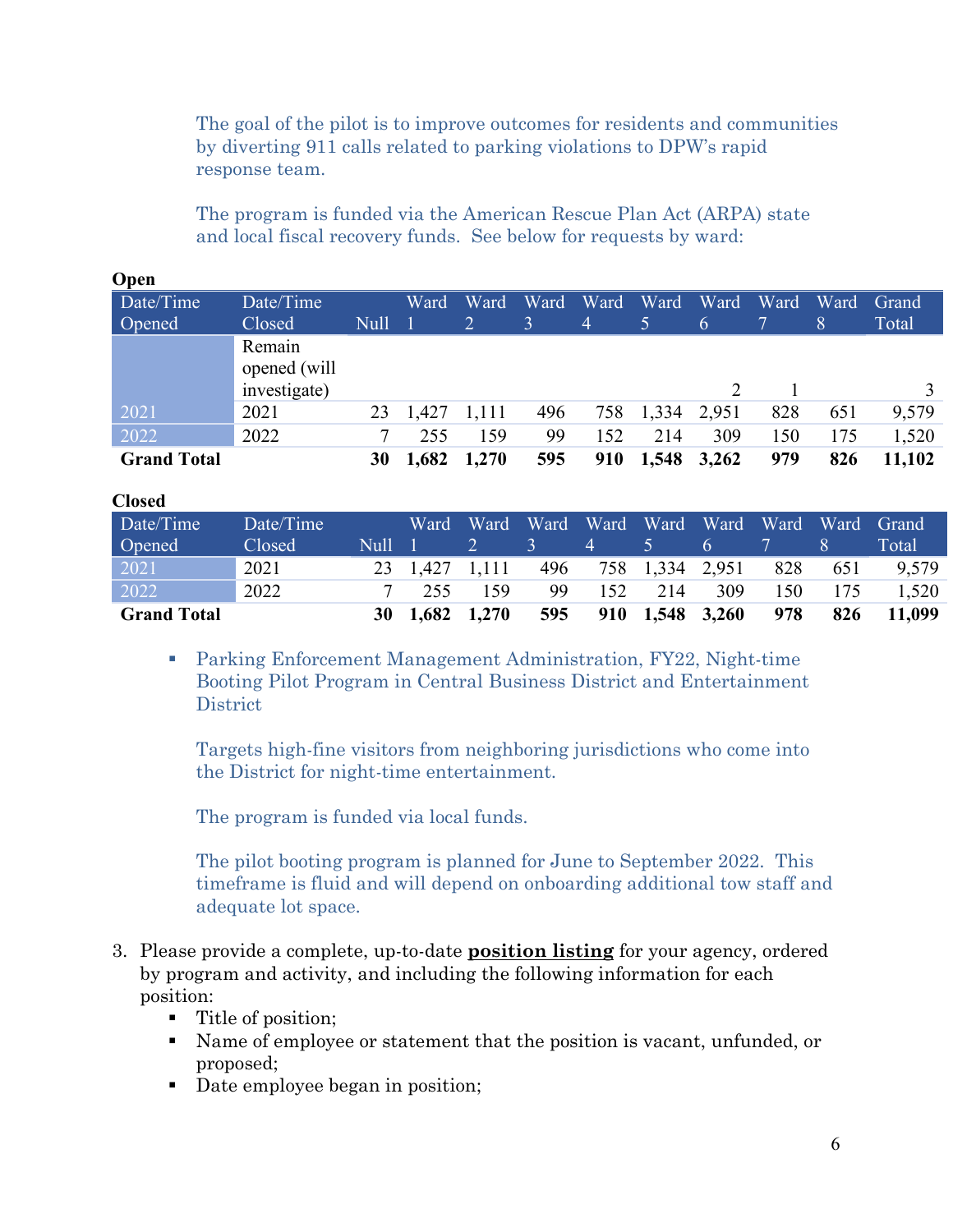- Salary and fringe benefits (separately), including the specific grade, series, and step of position;
- Job status (continuing/term/temporary/contract);
- Whether the position must be filled to comply with federal or local law. *Please note the date that the information was collected*

Response: See Attachment for Question #3.

4. Does the agency conduct annual **performance evaluations** of all of its employees, and was this done in FY 2021? Who conducts such evaluations? What are they performance measures by which employees are evaluated? What steps are taken to ensure that all agency employees are meeting individual job requirements? What steps are taken when an employee does not meet individual job requirements?

Response: DPW conducts annual performance evaluations based on the guidelines established by the DC Department of Human Resources (DCHR). Evaluations are conducted by supervisory personnel and include both mid-year and annual evaluations. In addition, employees who provide services on a temporary seasonal basis are evaluated, which is then used as a portion of the criteria to be hired in the future. The performance evaluations align with the Strategic Plan of DPW as well as the FY 2021 Performance Plan. Feedback is provided continuously to DPW employees to ensure adherence to performance goals and competencies. However, when an employee does not meet the individual job requirements, DPW complies with the requirements prescribed including, but not limited to, placing employees on performance improvement plans.

5. Please list all **employees detailed** to or from your agency, if any. Please provide the reason for the detail, the detailed employee's date of detail, and the detailed employee's projected date of return.

Response: During FY21, DPW detailed Michael Pickett, Customer Service Representative, to the Department of Employment Services (DOES), effective December 28, 2020, in accordance with the Americans with Disability Act. The projected date of return is yet to be determined.

6. Please provide the position name, organization unit to which it is assigned, and hourly rate of any **contract workers** in your agency, and the company from which they are contracted.

Response: See Attachment for Question #6.

7. Please provide the Committee with: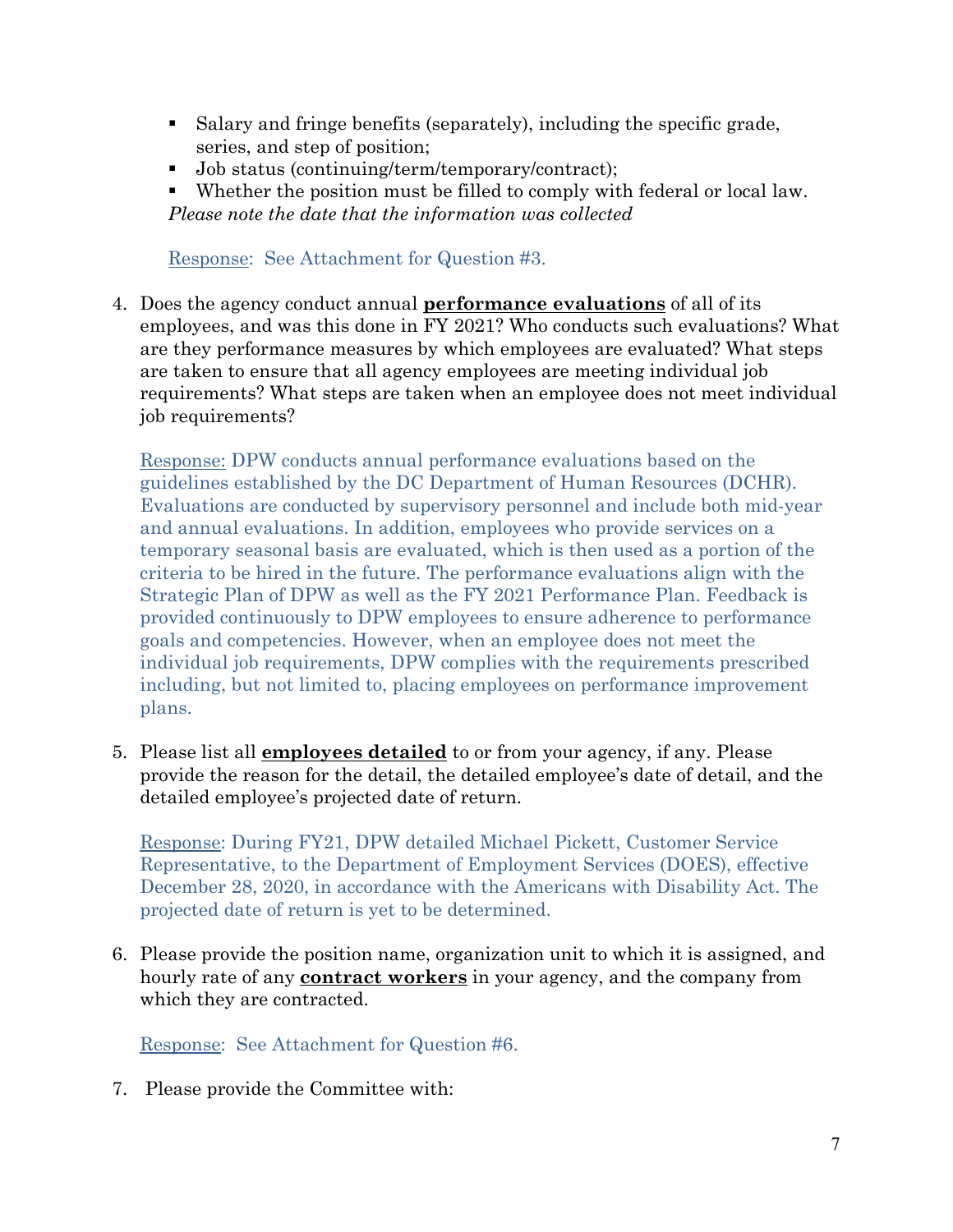- A list of all employees who receive cellphones or similar communications devices at agency expense.
	- ♦ Please provide the total cost for mobile communications and devices at the agency for FY 2021 and FY 2022, to date, including equipment and service plans.

Response: See Attachment for Question #7a.

 A list of all vehicles owned, leased, or otherwise used by the agency and to whom the vehicle is assigned.

Response: See Attachment for Question #7b.

A list of employee bonuses or special award pay granted in FY 2021 and FY 2022, to date.

Response: During FY 2021 and FY 2022 to date, DPW issued no bonuses or special award payments.

A list of travel expenses, arranged by employee.

Response: See Attachment for Question #7c.

 A list of the total overtime and worker's compensation payments paid in FY 2021 and FY 2022, to date.

Response: See Attachment for Question #7d.

8. Please provide a list of each **collective bargaining agreement** that is currently in effect for agency employees.

Response: See below.

- o Collective Bargaining Agreement between District of Columbia Government and American Federation of Government Employees, Local 631
- o Collective Bargaining Agreement between District of Columbia Government and American Federation of Government Employees, Local 1975
- o Master Agreement between American Federation of State, County and Municipal Employees, District Council 20, AFL-CIO and District of Columbia Government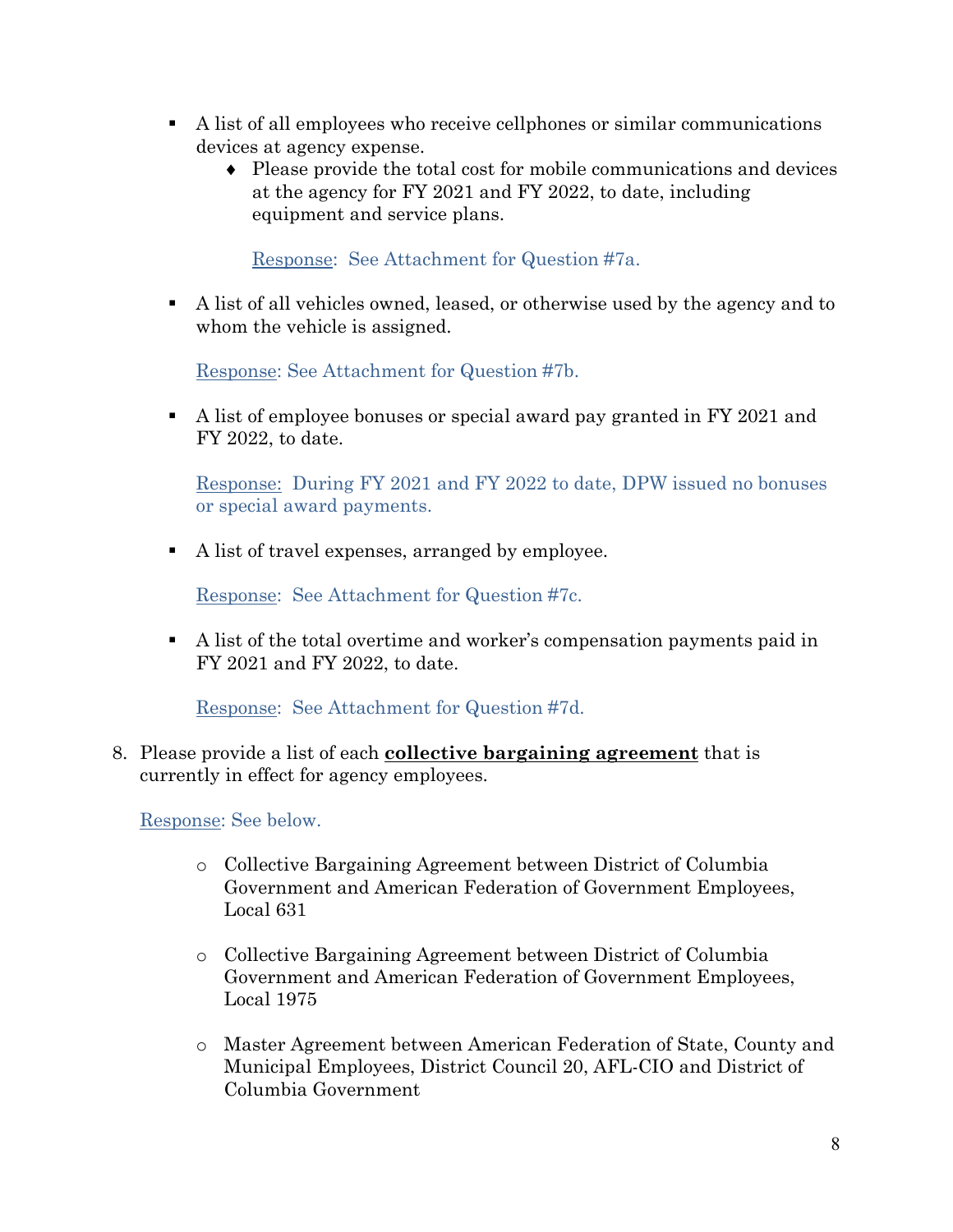- o Collective Bargaining Agreement between D.C. Government and American Federation of State, County and Municipal Employees, Local 2401
- o Compensation Collective Bargaining Agreement between D.C. Government and Compensation Units 1 and 2
- o Collective Bargaining Agreement between District of Columbia Government and American Federation of Government Employees, Local 1403
- Please include the bargaining unit (name and local number), the duration of each agreement, and the number of employees covered.

## Response: See below:

- o Fleet Management Administration and Office of Administrative Services, AFGE Local 631, October 6, 2009 through September 30, 2013, 86 employees; Barbara Milton, President (AFGE 631), barbara.milton@dcwater.com; BJM1277@aol.com; (202) 236-0500; Address: P.O. Box 54585; Washington, DC 20032-9185
- o Parking Management Administration, AFGE Local 1975, November 20, 2007 through September 30, 2010, 303 employees; Stanley Freeman, Interim President as of January 24, 2022, (AFGE 1975); Freeman.EVPres.afgelocal1975@gmail.com; (240) 535-7138; Address: 80 M Street, Washington, DC 20003
- o Solid Waste Management Administration, AFSCME Local 2091 (under District Council 20 Master Agreement), October 2006 through September 30, 2010, 550 employees; Kevin Poge, President (AFSCME 2091), kpoge1@gmail.com;
- o Office of General Counsel, AFSCME Local 2401 (under District Council 20 Master Agreement), October, 2006 through September, 30, 2010, 1 employee
- o Compensation 1 and 2 covers the Fleet Management Administration, Office of Administrative Services, Parking Enforcement Management Administration, and Solid Waste Management Administration bargaining units, October 1, 2017 through September 30, 2021; 934 employees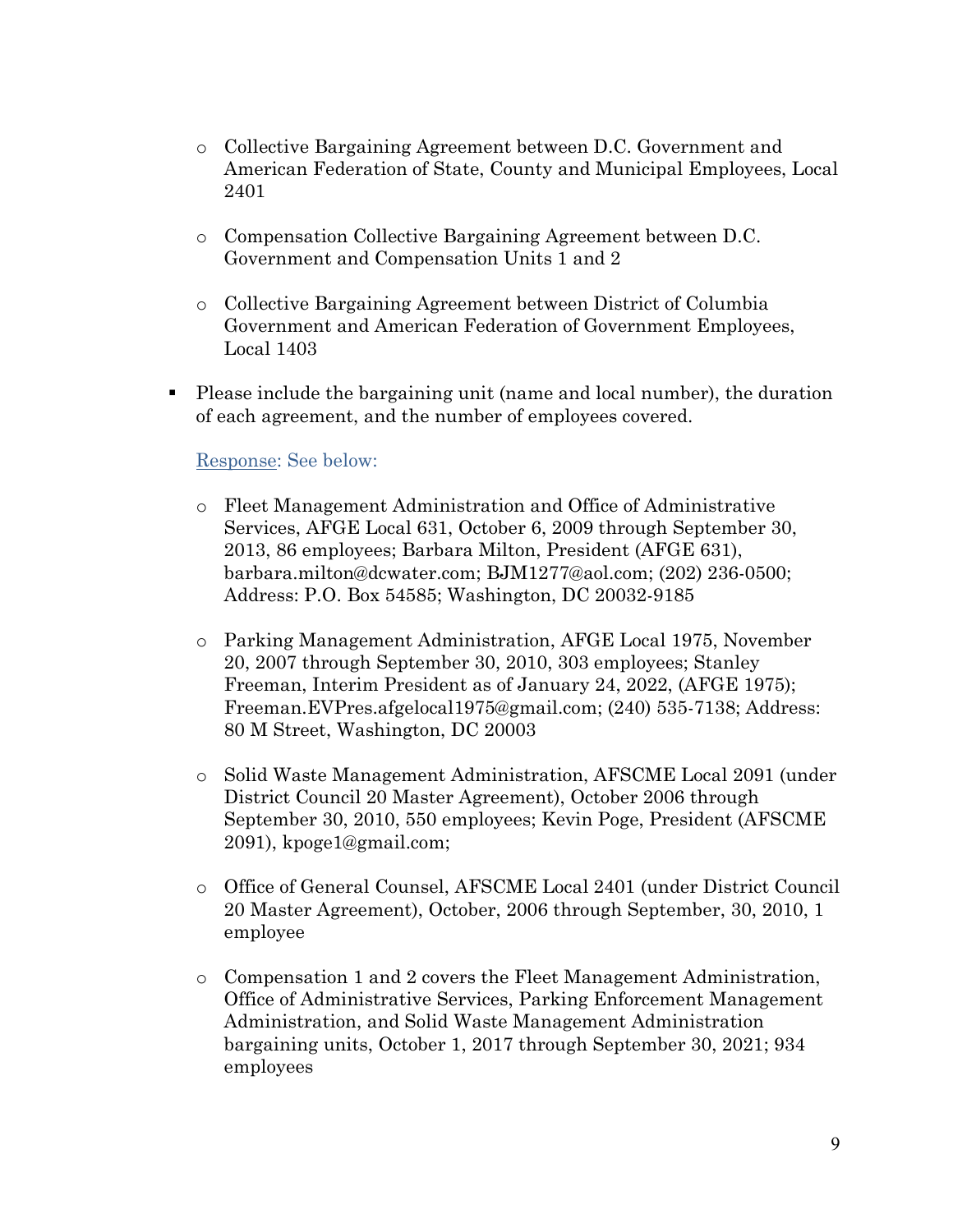- o Attorney-Advisors, Office of General Counsel, Working Conditions and Compensation Agreements, AFGE Local 1403, October 1, 2017 through September 30, 2020; 1 employee
- Please note if the agency is currently in bargaining and its anticipated completion date.

Response: At the present time, the agency is currently in impacts and effects bargaining but does not have an anticipated completion date, due to challenges related to the COVID-19 public health emergency.

- 9. Please identify all **electronic databases** maintained by your agency, including the following:
	- A detailed description of the information tracked within each system;
	- The age of the system and any discussion of substantial upgrades that have been made or are planned to the system;
	- Whether the public can be granted access to all or part of each system.

Response: See Attachment for Question #9.

10.Please describe the agency's procedures for investigating allegations of **sexual harassment** or misconduct committed by or against its employees. List and describe any allegations received by the agency in FY 2021 and FY 2022, to date, and whether and how those allegations were resolved.

Response: DPW follows the guidelines set forth in Mayor's Order 2017-313, when responding to sexual harassment complaints. In accordance with Mayor's Order 2017-313, complaints of sexual harassment are referred to the Agency's Sexual Harassment Officer, designated alternate or the General Counsel's office for investigation.

*Procedures for Investigating Allegations of Sexual Harassment/Misconduct* 

- Once complaint received, separate parties if necessary.
- Collect statements from complainant and alleged harasser, witnesses, and video (if available).
- Conduct interviews with complainant, alleged harasser, and all witnesses.
- Upon review of investigation notes, statements and any video, conduct any necessary follow-up interviews.
- **Prepare investigation report and submit to General Counsel's office for** review for legal sufficiency.
- Issue report and ensure recommendations for disciplinary actions are taken and other recommendations are followed up on (*e.g.*, participating in trainings, etc.). Request assistance from General Counsel or other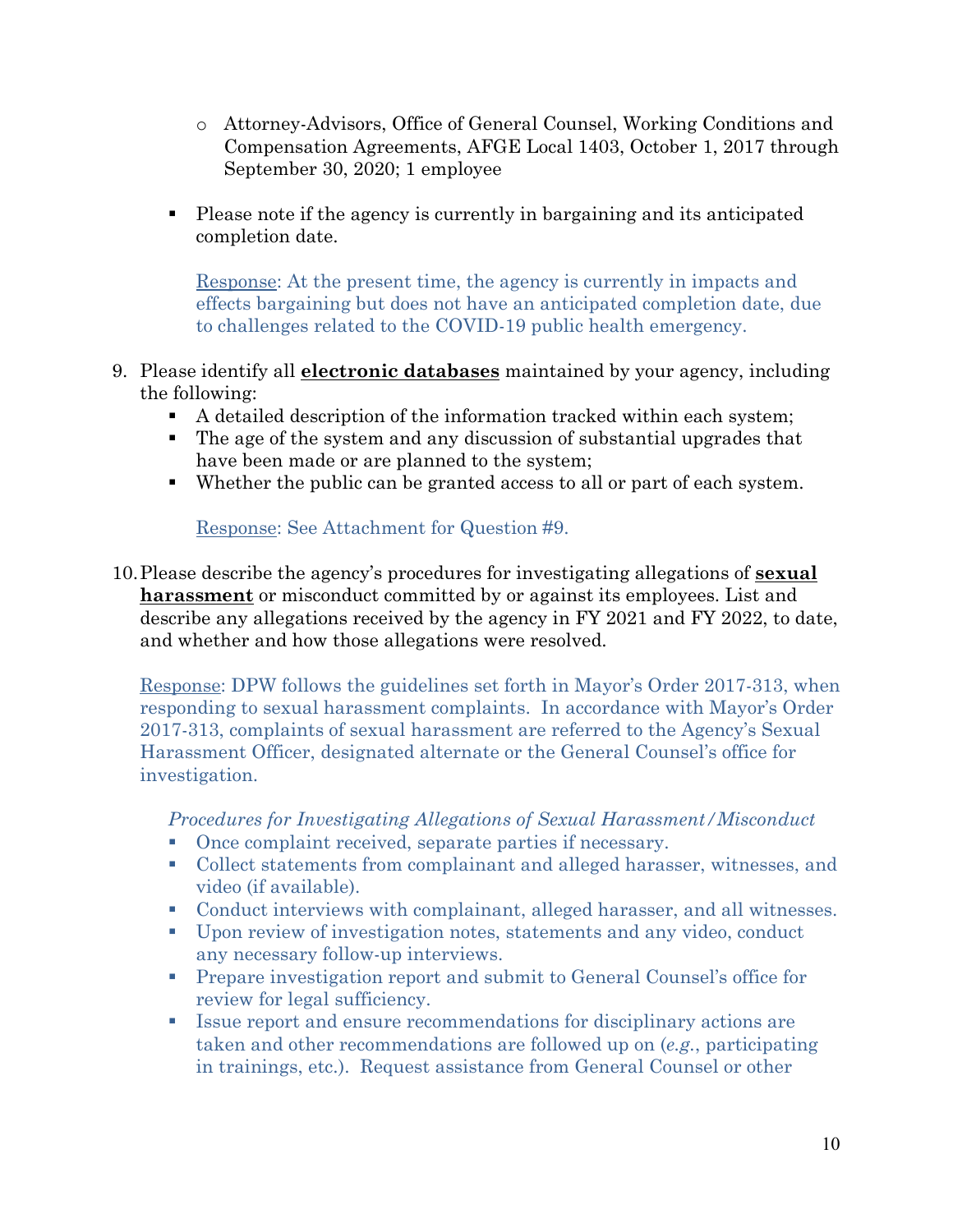senior leadership to ensure disciplinary actions and recommendations are acted on.

Employees have the right to EEO counseling of alleged violations of the DC Human Rights Act. EEO counseling is required prior to filing a complaint with OHR, for all allegations except sexual harassment. Employees with sexual harassment allegations may immediately file a complaint with OHR without having to first obtain an exit letter for an EEO Counselor. Regarding disciplinary matters, Chapter 16 of the District Personnel Manual (DPM) or the employee's Collective Bargaining Agreement (CBA), provide for appeals. Chapter 16 of the DPM provides for a grievance process. Employees covered by CBA's follow the negotiated grievance procedure under the CBA or the process detailed Chapter 16.

- 11.For any **boards or commissions** associated with your agency, please provide a chart listing the following for each member:
	- The member's name;
	- Confirmation date;
	- **Term expiration date;**
	- Whether the member is a District resident or not;
	- Attendance at each meeting in FY 2021 and FY 2022, to date.
	- Please also identify any vacancies.

Response: DPW does not have any boards or commissions associated with the agency.

12.Please list the **task forces and organizations**, including those inside the government such as interagency task forces, of which the agency is a member and any associated membership dues paid.

Response: Three members of DPW's Safety & Security Administration (SSA) serve on the Mayor's COVID-19 Government Operations Task Force.

## 13.What has the agency done in the past year to make the activities of the agency more **transparent** to the public?

Response: DPW has live tweeted during several press events, such as our MuralsDC installation unveilings, snow demonstrations, and also during our Solid Waste Education and Enforcement Program blitz.

In the past year, DPW has:

- Increased the number of Twitter and Instagram posts and expanded the agency's range by including more multimedia and videos.
- Experienced a 15% increase in the number of Twitter followers.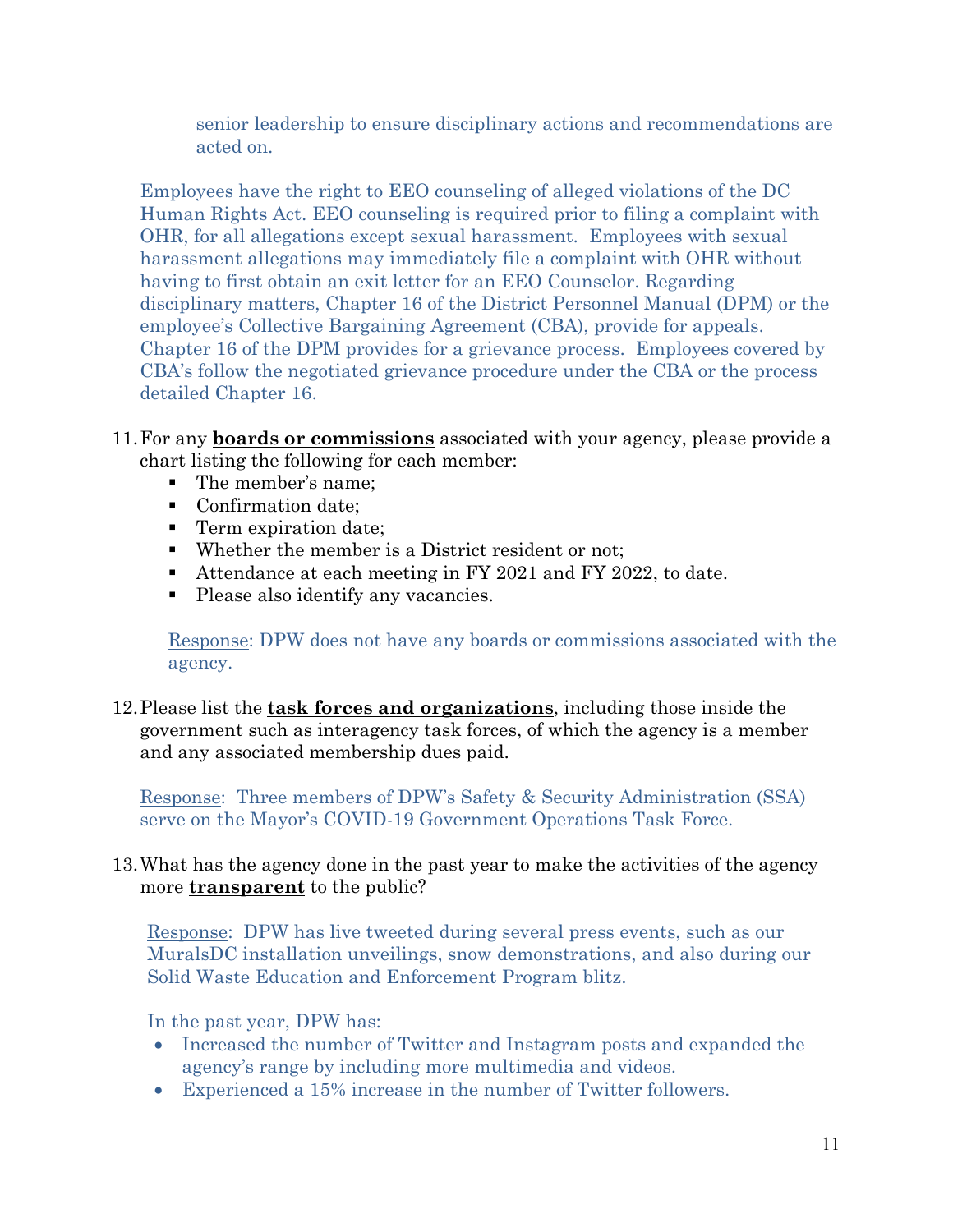- Increased its social media engagement from 2.5 million impressions (2020) to 2.7 million impressions (2021).
- Experienced an increase in the number "DPW Alerts" subscribers by approximately 2,000, resulting in 5,403 new subscriptions.
- DPW revamped its District Snow Team portal modifying how residents and stakeholders can view and track DC snowplows and operational status across the District. The public-facing portal allows residents to see real-time where DC snowplows have traveled throughout the city during pretreatment and ongoing snow operations. DPW makes this tracking capability available with the use of an automated vehicle locator (AVL) system. DPW continues to improve this portal with feedback from stakeholders and end-users.

## 14.How does the agency solicit **feedback** from residents? Please describe.

Response: Residents are encouraged to submit comments through DPW's "Ask the Director" and the agency's "Give Us Feedback" links when they visit DPW's website. Residents are also encouraged to submit correspondence to the agency's Clearinghouse at [clearing.mayor@dc.gov.](mailto:clearing.mayor@dc.gov)

We participate in question-and-answer sessions with ANCs and community organizations to solicit feedback. We also participate in EOM/MOCR community walks where we address and review residents' concerns and issues. In addition, we actively monitor our social media pages and respond to residents directly including asking for additional information to resolve issues.

Resident are invited to communicate with the agency via our social media pages and to leave feedback on DPW's NextDoor pages.

Last year, DPW Community Affairs sent out 50 email blasts to ANCs to provide information regarding services and support an interactive dialogue. DPW Community Affairs also reaches out to MOCRS and Councilmembers anytime DPW launches a seasonal operational initiative.

DPW's community affairs specialist also:

- Hosts a weekly call with DC's Business Interest District leaders each Friday to allow an opportunity to resolve issues so as to maintain continuity.
- Participates in the Bike Lane Advisory Council (which includes cyclists representing each ward) monthly meeting to report out on bike lane cleaning, clearing, safety, continued maintenance and to keep aware of issues that the agency needs to address.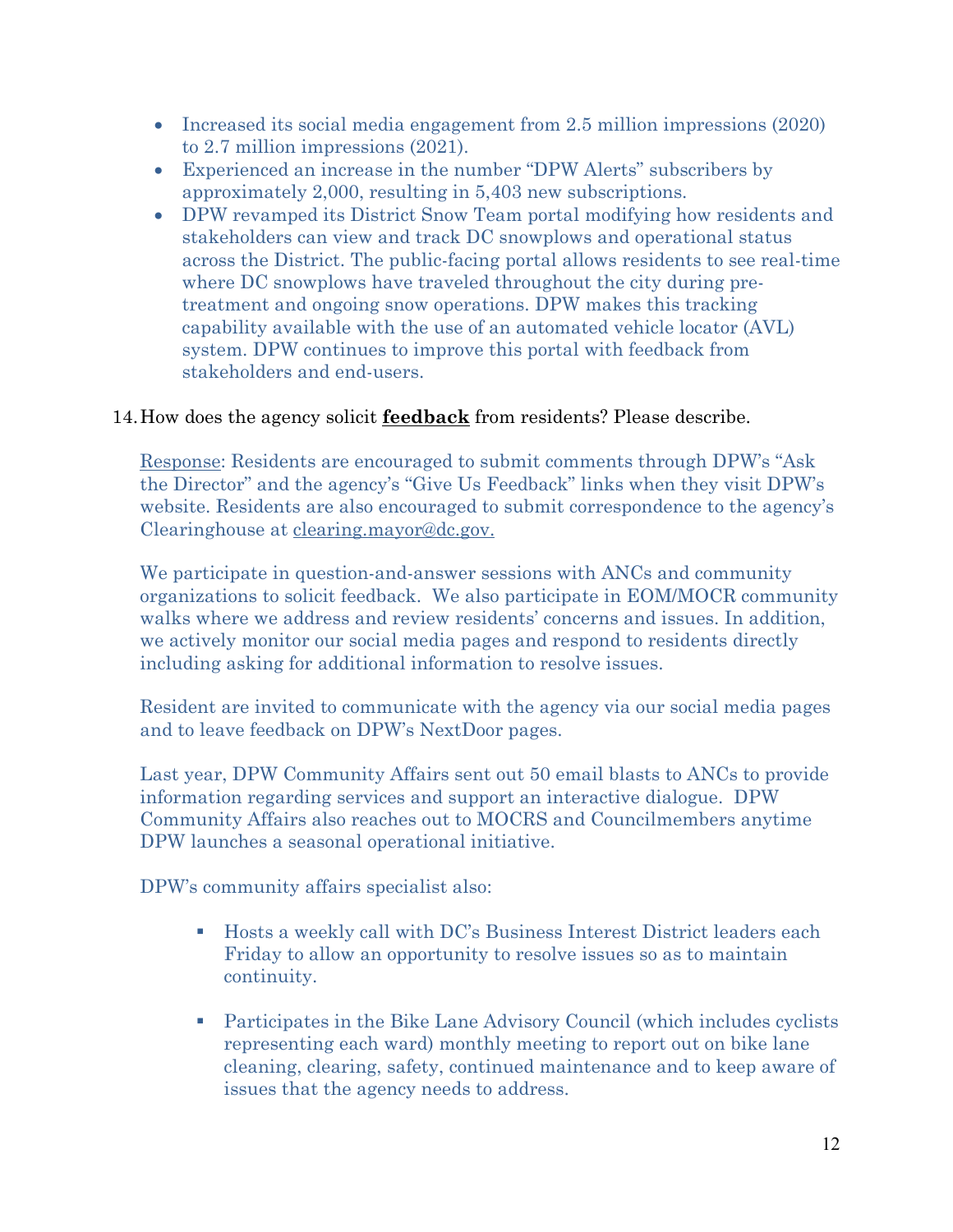What is the nature of comments received? Please describe.

Response: The most frequent comments/complaints received last year related to:

- 1. Illegal Dumping
- 2. Missed Collections/Public Cans
- 3. Trash/Recycling Can Replacement/Repair *(litter can delivery was delayed nationally by the manufacturer due to COVID-19)*
- 4. Parking Enforcement
- 5. Illegal Dumping

Depending on the season, DPW also experienced a spike in comments regarding:

- Container Repair/Removal
- Premature Bulk and Alley Cleaning 311 service closures.
- Mechanical Street Sweeping *(this service was impacted and hindered due to many residents working from home during the shutdown and not having the ability to move their vehicles.)*
- How has the agency changed its practices as a result of such feedback?

## Response:

- DPW meets with the Office of Unified Communications every 3rd Thursday to make certain that both agencies are uniform in responding to residents.
- When it was clear that we would not receive our shipment of Super Cans in a timely fashion, DPW leadership communicated with residents via social media and NextDoor advising residents that, due to the delay, DPW would collect trash from any trash receptacle the resident had or in bags at the normal point of collection. This was a temporary alternative until the Super Cans arrived.
- DPW, based on feedback, has launched various grassroots campaigns, including our public litter can campaign which includes signage on public litter cans, social media messaging and a video. This campaign was also shared with our key external stakeholders including ANCs, Councilmembers, MOCRS, and other community liaisons.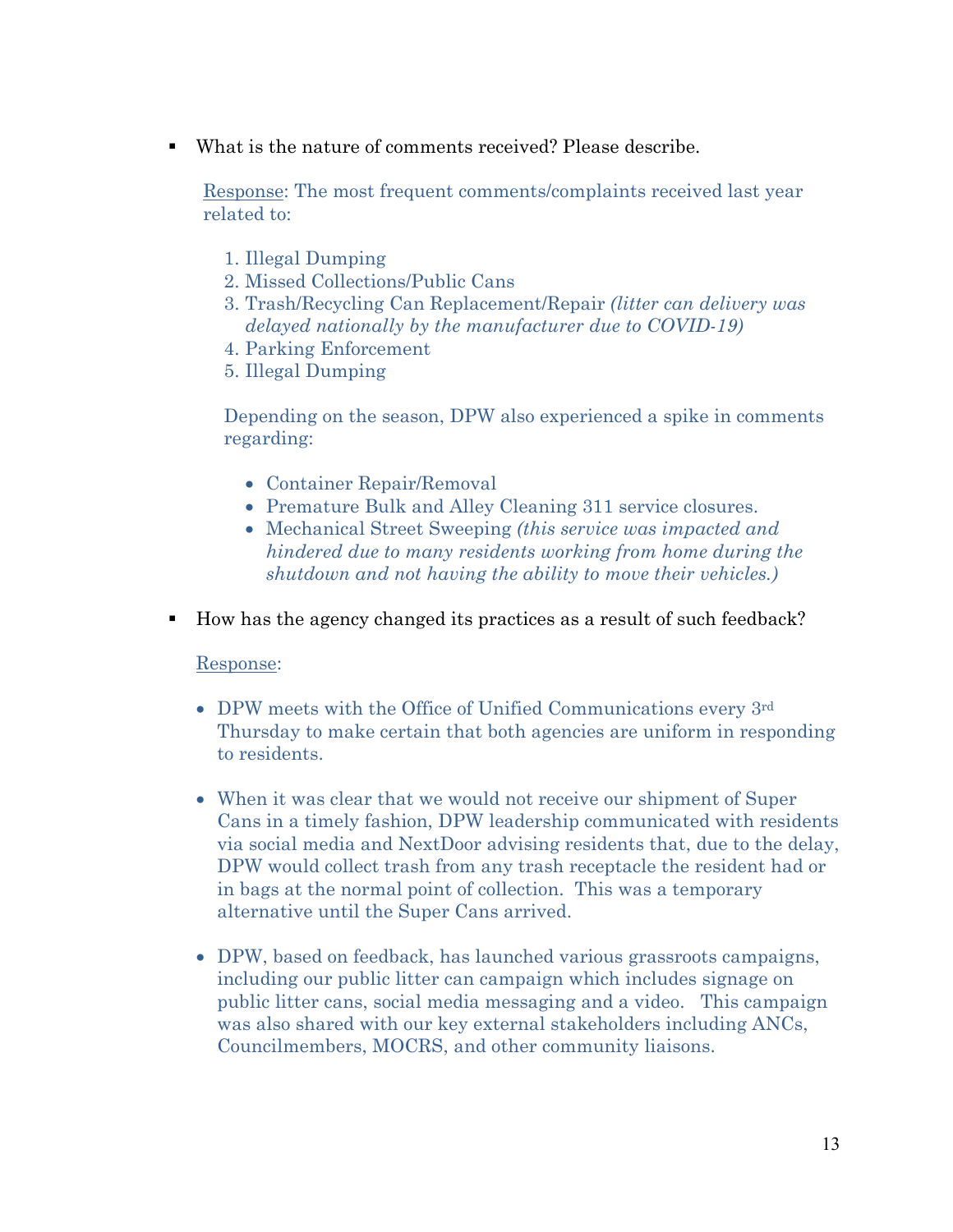15.What has the agency done to reduce agency **energy use** in FY 2021? Did the agency's energy use increase or decrease in FY 2021? Please identify how much energy use increased or decreased in terms of kwH and therms, and what percentage increase/decrease that is compared to FY 2019.

Response: See Attachment for Question #15.

16.Please complete the following chart about the residency of **new hires**:

Response: See below.

| Number of Employees Hired in FY 2021 and FY 2022, to date |                     |                                      |  |  |  |  |
|-----------------------------------------------------------|---------------------|--------------------------------------|--|--|--|--|
| <i>Position Type</i>                                      | <b>Total Number</b> | Number who are District<br>Residents |  |  |  |  |
| Continuing                                                | 19                  |                                      |  |  |  |  |
| Term                                                      |                     | 6                                    |  |  |  |  |
| Temporary                                                 | 413                 | 364                                  |  |  |  |  |
| Contract                                                  |                     | n/a                                  |  |  |  |  |

# **Number of Employees Hired in FY 2021 and FY 2022, to date**

17.Please provide the agency's FY 2021 Performance Accountability Report.

Response: See Attachment for Question #17.

## **B. BUDGET AND FINANCE**

18.Please provide a chart showing the agency's **approved budget and actual spending**, by division, for FY 2021 and FY 2022, to date. In addition, please describe any variance between fiscal year appropriations and actual expenditures for each program and activity code.

Response: See Attachment for Question #18.

- 19.Please list any **reprogrammings**, in, out, or within, related to FY 2021 or FY 2022 funds. For each reprogramming, please list:
	- The reprogramming number;
	- The total amount of the reprogramming and the funding source (i.e., local, federal, SPR);
	- The sending or receiving agency name, if applicable;
	- The original purposes for which the funds were dedicated;
	- The reprogrammed use of funds.
	- The Mayor is currently planning a reprogramming of FY 2022 funds; what funds, if any, will come from or go to DPW or DPW projects?

Response: See Attachment for Question #19.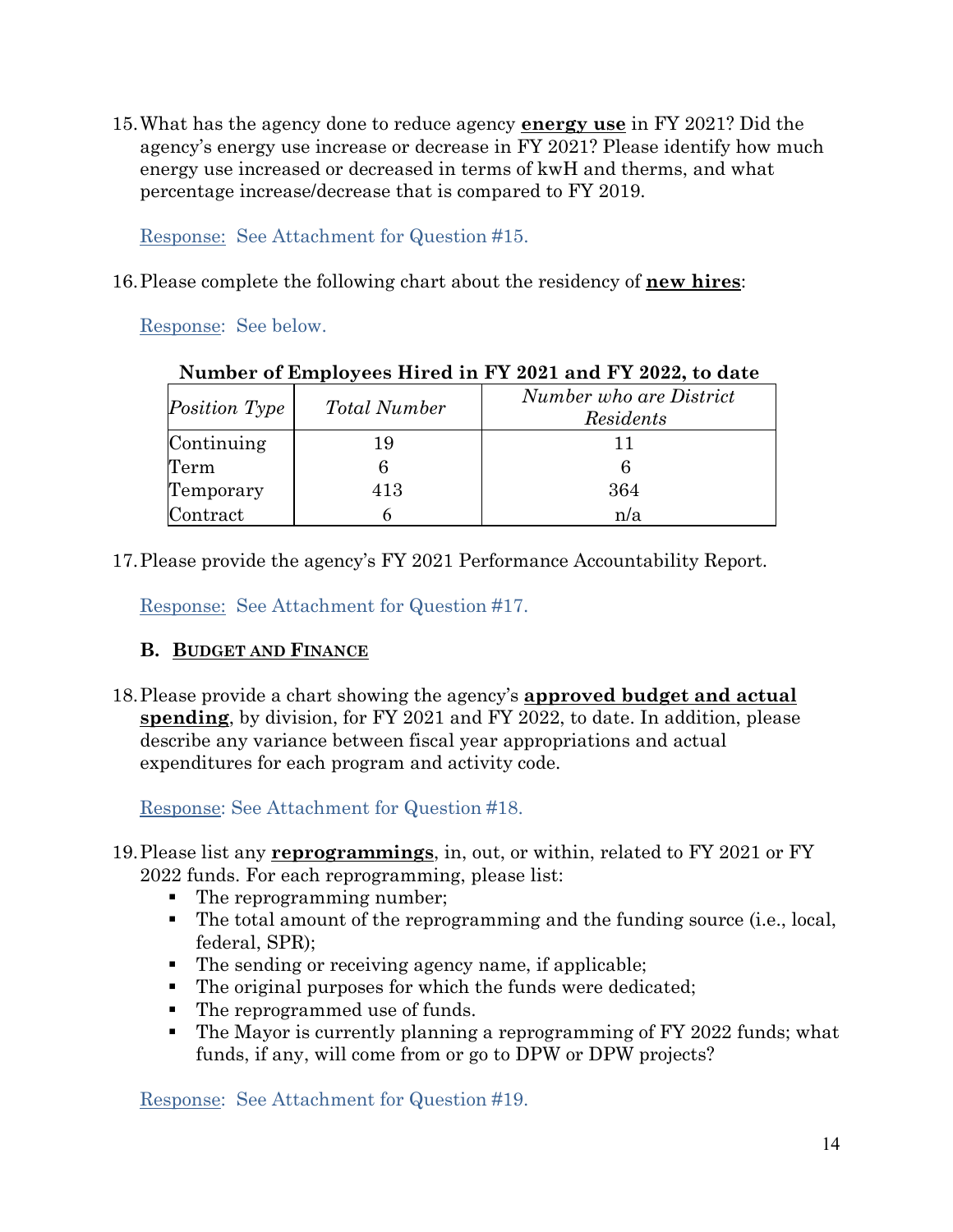- 20.Please provide a complete accounting for all **intra-District transfers** received by or transferred from the agency during FY 2021 and FY 2022, to date, including:
	- Buyer agency and Seller agency;
	- The program and activity codes and names in the sending and receiving agencies' budgets;
	- **Funding source (i.e. local, federal, SPR);**
	- Description of MOU services;
	- Total MOU amount, including any modifications;
	- The date funds were transferred to the receiving agency.

Response: See Attachment for Question #20.

21.Please provide a list of all **MOUs** in place during FY 2021 and FY 2022, to date, that are not listed in response to the question above.

Response: See Attachments for Questions #21a and #21b.

- 22.Please identify any **special purpose revenue accounts** maintained by, used by, or available for use by your agency during FY 2021 and FY 2022, to date. For each account, please list the following:
	- The revenue source name and code;
	- The source of funding;
	- $\blacksquare$  A description of the program that generates the funds;
	- The amount of funds generated by each source or program in FY 2021 and FY 2022, to date;
	- Expenditures of funds, including the purpose of each expenditure, for FY 2021 and FY 2022, to date.

Response: See Attachment for Question #22.

- 23.Please provide a list of all projects for which your agency currently has **capital funds** available. Please include the following:
	- A description of each project, including any projects to replace aging infrastructure (e.g., water mains and pipes);
	- The amount of capital funds available for each project;
	- A status report on each project, including a timeframe for completion;
	- Planned remaining spending on the project.

Response: See Attachment for Question #23.

24.Please provide a complete accounting of all **federal grants** received for FY 2021 and FY 2022, to date, including the amount, the purpose for which the funds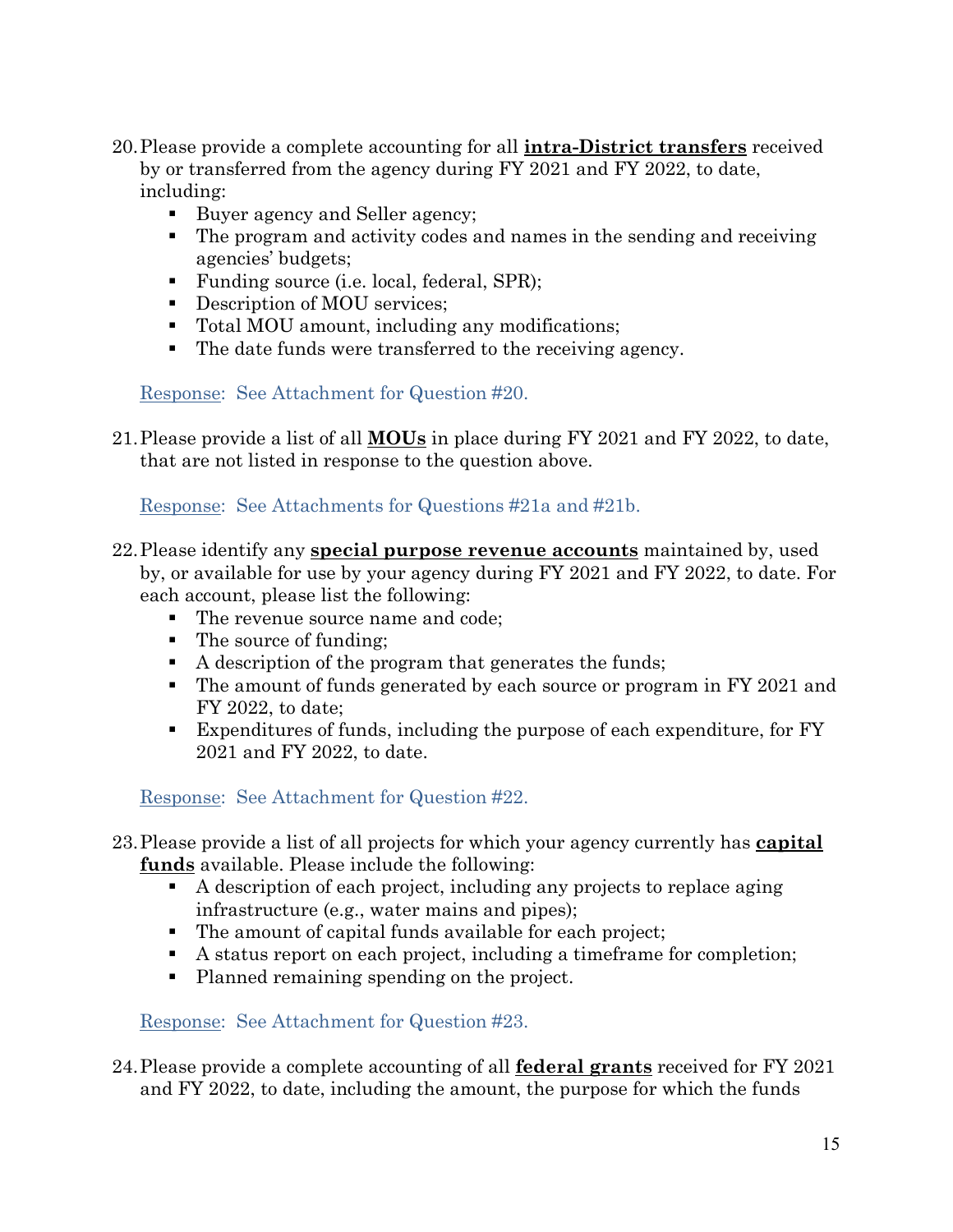were granted, whether those purposes were achieved and, for FY 2021, the amount of any unspent funds that did not carry over.

Response: DPW did not receive any federal funding in FY 2021. In FY 2022 to date, DPW received \$6,189,790 in ARPA funding for the agency's Employment Program (\$5,344,070 and 82.5 FTEs) and the Parking Capacity Program (\$845,720 and 10 FTEs). Year-to-date, DPW has not expended any funding for either of these projects.

- 25.Please list each contract, procurement, lease, and grant ("**contract**") awarded, entered into, extended and option years exercised, by your agency during FY 2021 and FY 2022, to date. For each contract, please provide the following information, where applicable:
	- The name of the contracting party;
	- The nature of the contract, including the end product or service;
	- The dollar amount of the contract, including budgeted amount and actually spent;
	- The term of the contract;
	- Whether the contract was competitively bid or not;
	- The name of the agency's contract monitor and the results of any monitoring activity;
	- Funding source;
	- Whether the contract is available to the public online.

Response: See Attachment for Question #25.

- 26.Please provide the details of any **surplus** in the agency's budget for FY 2021, including:
	- Total amount of the surplus;
	- All projects and/or initiatives that contributed to the surplus.

Response: DPW had a local surplus of \$233,295.67. This surplus was caused by DPW receiving federal reimbursement for special events after the fiscal year had ended. Therefore, the agency did not have the ability to spend this funding reimbursement.

## **C. LAWS, AUDITS, AND STUDIES**

27.Please identify any **legislative requirements** that the agency lacks sufficient resources to properly implement.

Response: The agency does not currently have sufficient resources to implement the following requirements in the Zero Waste Omnibus Amendment Act of 2020 that: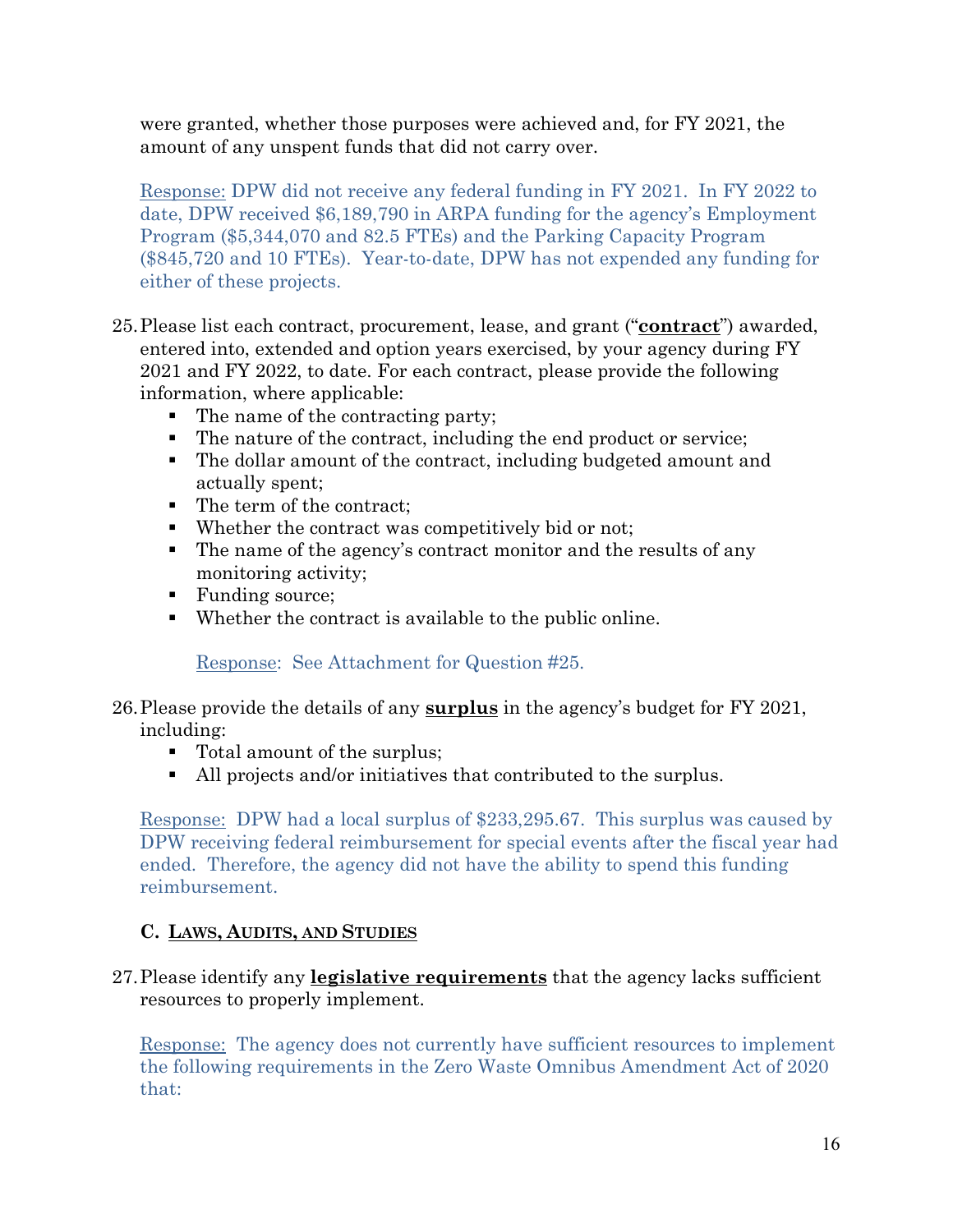- Multi-family dwellings with 80 or more units, commercial buildings with 10 or more units, and businesses or nonprofit organizations with 101 or more employees shall submit a source separation plan to the Mayor;
- The Mayor shall establish a collection point in the District for waste collectors to bring source-separated glass for transfer to a glass recycling facility – (DPW has indicated that such a location would be included in the redesign plan at the Benning Road Transfer Station); and
- The Mayor shall develop a training and outreach program on proper source separation and waste reduction for janitorial staff and property managers at private collection properties, including District facilities and agencies, multifamily properties, and commercial properties. (DPW has a position that was created to implement this requirement, and the position description (PD) is with DCHR awaiting certification.)
- 28.Please identify any statutory or regulatory **impediments** to your agency's operations or mission.

Response: None.

29.Please list all **regulations** for which the agency is responsible for oversight or implementation. Where available, please list by chapter and subject heading, including the date of the most recent revision.

Response:

a. PEMA

- DCMR Title 18 Chapter 24-- Stopping, Standing, Parking and other Non-Moving Violations (October 8, 2016)
- DCMR Title 18 Chapter 4—Motor Vehicle Title and Registration (August 11, 2017)

DCMR Title 18 Chapter 6—Inspection of Motor Vehicles (August 11, 2017) DCMR Title 18 Chapter 40—Traffic Signs and Restrictions at Specific Locations (November 4, 2016)

b. SWMA

DCMR Title 21 Chapter –Solid Waste Control 700 – General Provisions (December 22, 2017) 701 – Handbills, Leaflets and Flyers (February 17, 1978) 702 – Removal of Refuse from Public Space Adjacent to Private Property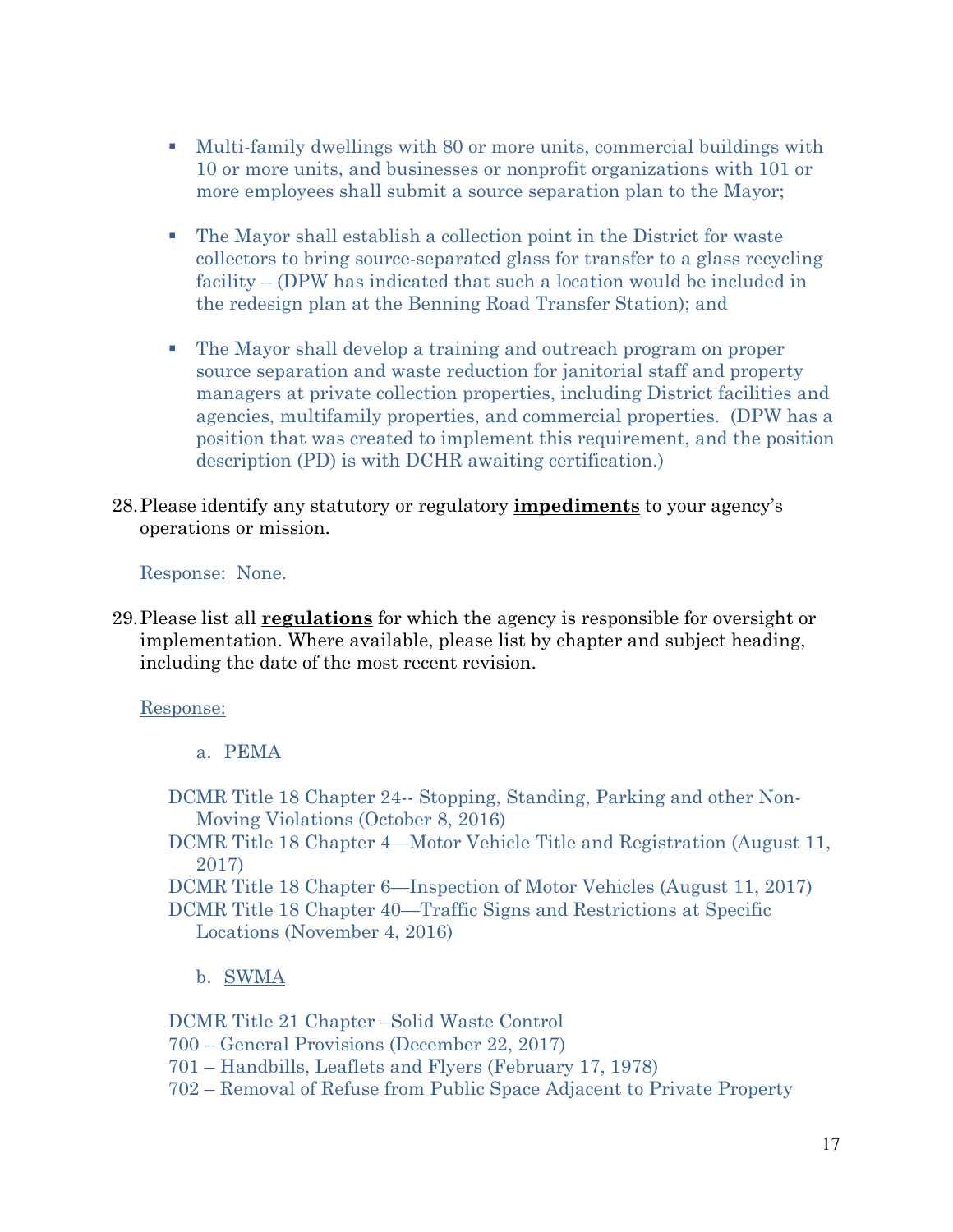(August 14, 1987)

- 703 Collection of Leaves (December 22, 2017)
- 704 Food Waste Disposal (February 17, 1978)
- 705 Collection of Solid Wastes (December 22, 2017)
- 706 Special Collections (December 22, 2017)
- 707 Solid Waste Containers (December 22, 2017)
- 708 Containers for Residential Municipal Refuse Collection (December 22, 2017)
- 709 Collection Vehicles (December 22, 2017)
- 710 Licensing Requirements (December 22, 2017)
- 713 Solid Waste Reduction and Disposal (January 22, 1996)
- 714 Disposal at District Incinerators (December 22, 2017)
- 715 Suspension of Access to Disposal Facilities (July 12, 1971)
- 716 Inspections (December 22, 2017)
- 717 Denial, Suspension, or Revocation of License (July 12, 1971)
- 718 Variances (July 12, 1971)
- 719 Solid Waste Disposal Fee-Setting Formulas (March 29, 2013)
- 720 Fees (March 29, 2013)
- 721 Penalties (December 22, 2017)
- 722 Solid Waste Collector Registration (December 22, 2017)
- 723 Solid Waste Collector Annual Reporting (December 22, 2017)

DCMR Title 21 Chapter 8—Solid Waste Container Specifications 806 – Containerization Systems (January 5, 1979)

DCMR Title 21 Chapter 20—Solid Waste management and Multi-Material Recycling (December 17, 2010)

DCMR Title 24 Chapter 1–Occupation and Use of Public Space

101 – Streets and Roads (September 3, 2010)

102 – Public Parking: Upkeep and Plantings (July 7, 1989)

- 103 Public Parking: Walls, Wickets and Fences (August 1, 1980)
- 104 Public Parking: Paving, Grading and Covering (July 7, 1989)
- 108 Signs, Posters and Placards (January 20, 2012)

DCMR Title 24 Chapter 9—Animal Control 900 – Dogs (October 14, 2005)

DCMR Title 24 Chapter 10—Deposits on Public Space

1000 – Prohibited Deposits: General Provisions (June 30, 1989)

1001 – Excavation and Construction

1002 – Vacant Lots and Open Spaces (July 7, 1989)

1008 – Paper, Handbills, Circulars, and Advertising Material (May, 1981)

1009 – Public Waste Receptacles (July 7, 1989)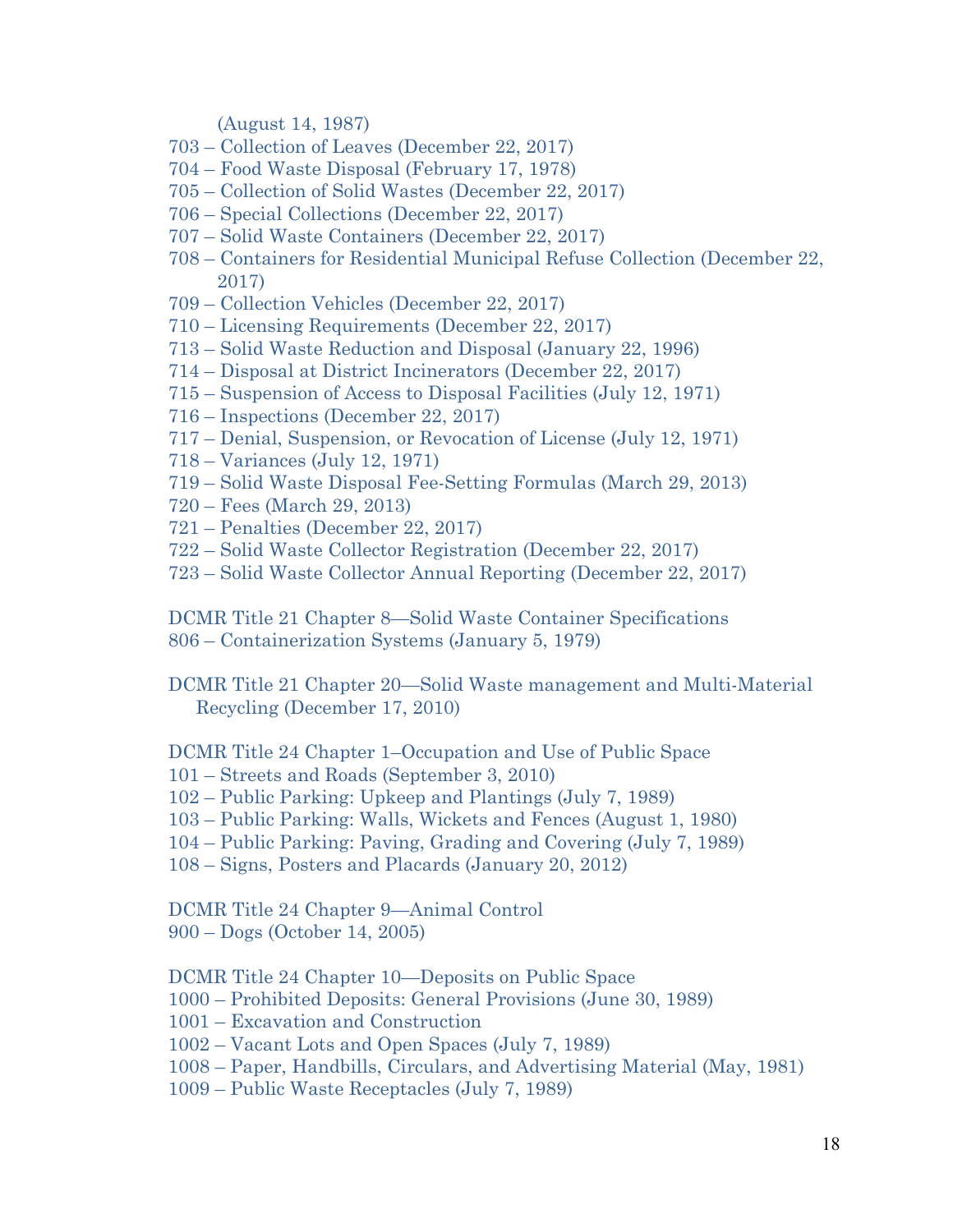## DCMR Title 24 Chapter 13—Civil Fines Under DC Law 600 (December 22, 2017)

DCMR Title 24 Chapter 17—Winter Sidewalk Safety (November 20, 2015)

30.Please explain the impact on your agency of any **federal legislation or regulations** adopted during FY 2021 that significantly affect agency operations or resources.

Response: See response to Question #24.

31.Please provide a list of all **MOUs** in place during FY 2021.

Response: See response to Question #21.

32.Please provide a list of all studies, research papers, and analyses ("**studies**") the agency requested, prepared, or contracted for during FY 2021 and FY 2022, to date. Please state the status and purpose of each study.

Response:

 Sustainability Assessment of Disposal Options waste disposal study (complete);

To assess the environmental, social and economic impacts that waste disposal at the District's waste-to-energy provider, Covanta Fairfax, has as compared to two District-used landfills.

■ 2021 Waste Characterization Study (complete);

To provide the data and information to the District's waste diversion partners and stakeholders to support a productive collaboration toward meeting our waste diversion goals.

CY 2018 Annual Waste Diversion Report (complete):

To provide the information needed to the District's waste diversion partners and stakeholders to support a productive collaboration toward meeting our waste diversion goals. The report fulfills the 2018 Solid Waste Diversion Update reporting requirements of the Sustainable Solid Waste Management Amendment Act of 2014.

■ Zero Waste DC Plan (in progress):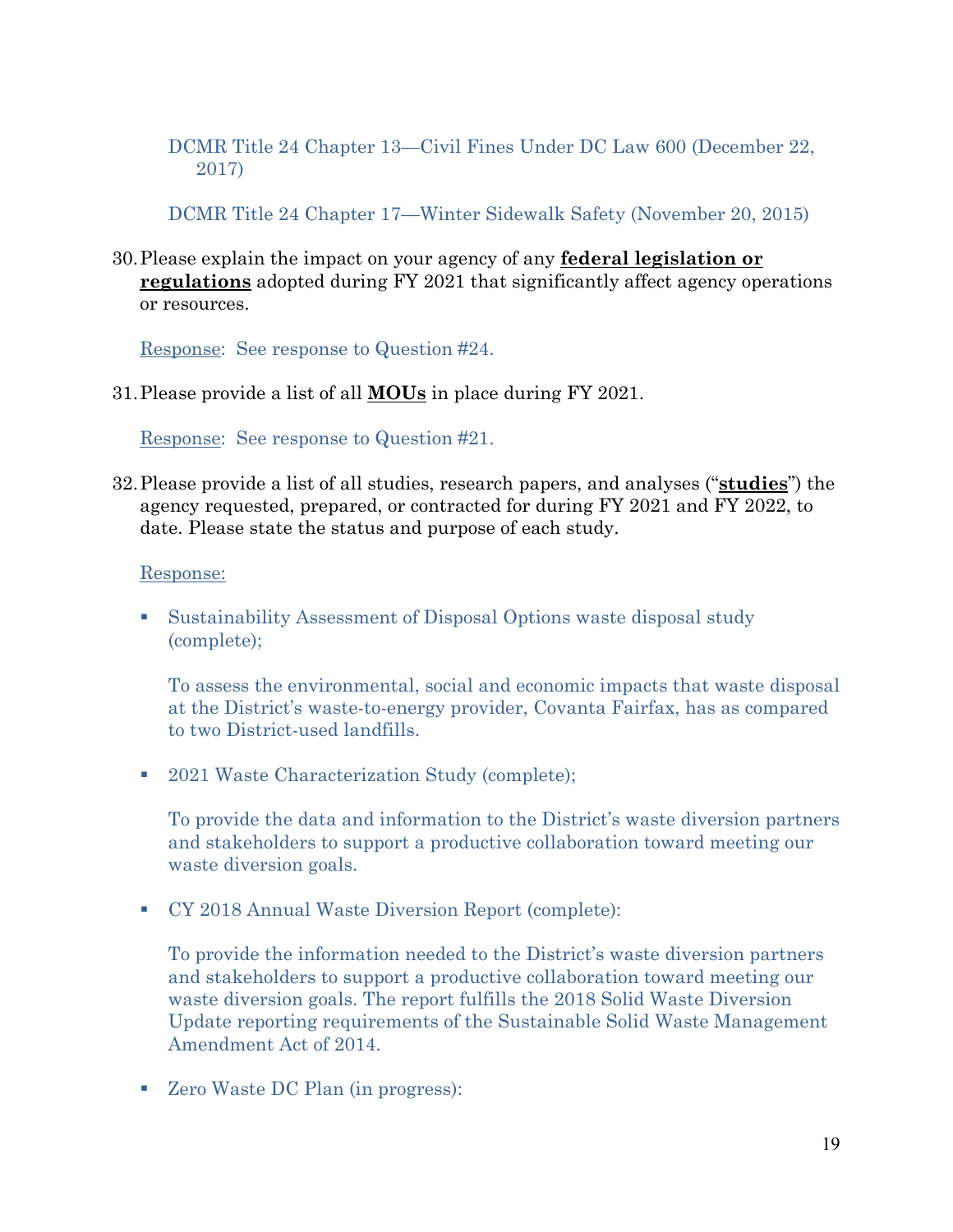DPW will soon issue a solicitation to hire a consultant to assist in the development of the required Zero Waste DC Plan.

Organics Waste Management Plan (in progress):

DPW will soon issue a solicitation to hire a consultant to assist in the development of the required Organics Management Plan.

33.Please list and describe any ongoing **investigations**, audits, or reports on your agency or any employee of your agency, or any investigations, studies, audits, or reports on your agency or any employee of your agency that were completed during FY 2021 and FY 2022, to date.

Response: None.

34.Please identify all **recommendations** identified by the Office of the Inspector General, D.C. Auditor, or other federal or local oversight entities during the previous 3 years. Please provide an update on what actions have been taken to address these recommendations. If the recommendation has not been implemented, please explain why.

Response: None.

35.Please list any **reporting** requirements required by Council legislation and whether the agency has met these requirements.

#### Response:

|     | Vehicle Inventory<br>requirement was met                    | D.C. Official Code $\S 50-204$       |
|-----|-------------------------------------------------------------|--------------------------------------|
|     | <b>Annual FOIA Report</b><br>requirement was met            | D.C. Official Code $\S 2-538(a)$     |
| a a | <b>Annual Waste Diversion Report</b><br>requirement was met | D.C. Official Code $\S$ 8-1031.13(a) |
|     | Waste Characterization Study<br>requirement was met         | D.C. Official Code $\S$ 8-1031.13(b) |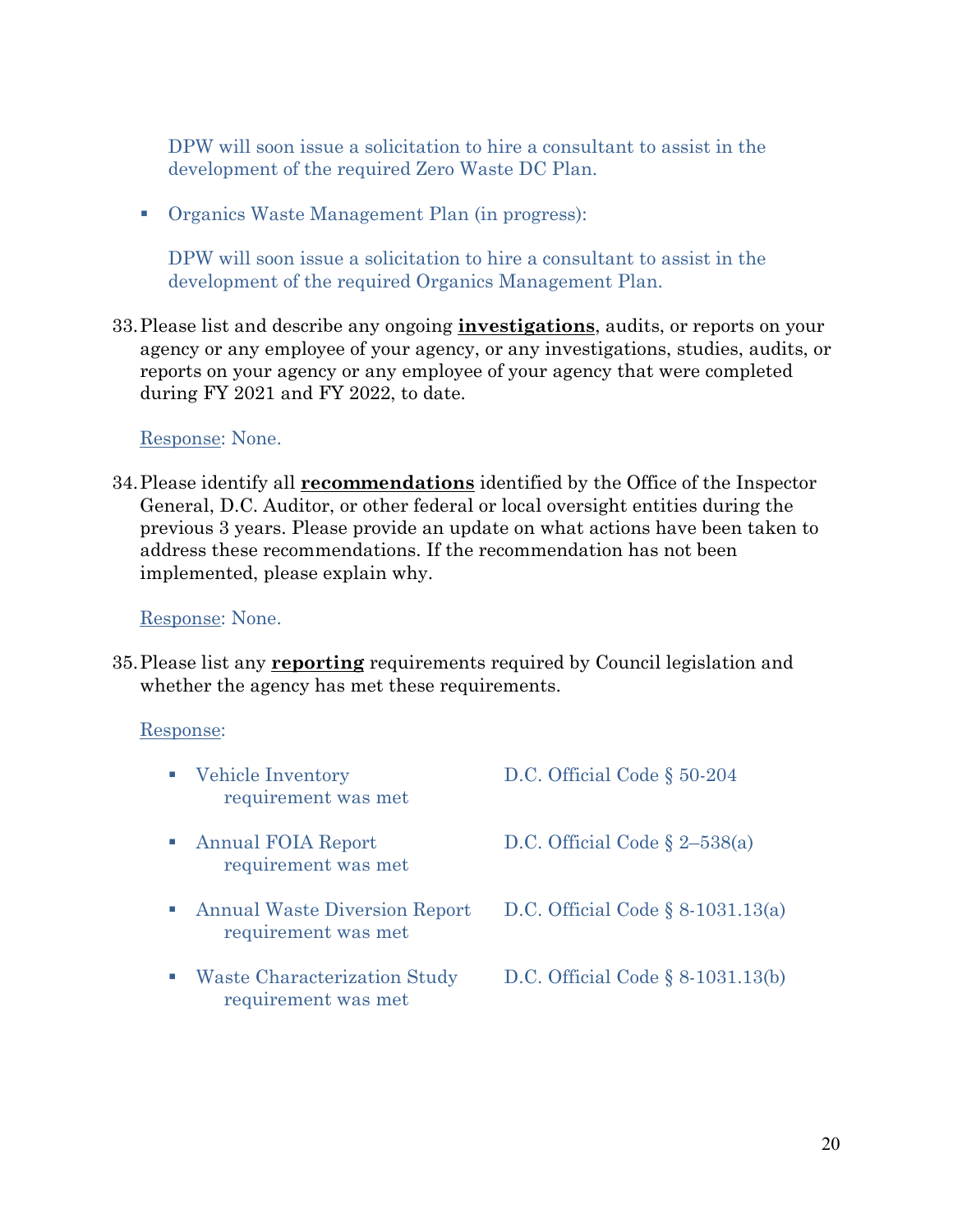36.Please list all pending **lawsuits** that name the agency as a party, and provide the case name, court where claim was filed, case docket number, and a brief description of the case.

Response: See Attachment for Questions #36 and 37.

37.Please list all **settlements** entered into by the agency or by the District on behalf of the agency in FY 2021 and FY 2022, to date, including any covered by D.C. Code  $\S 2-402(a)(3)$ , and provide the parties' names, the amount of the settlement, and if related to litigation, the case name and a brief description of the case. If unrelated to litigation, please describe the underlying issue or reason for the settlement (e.g. administrative complaint, etc.).

Response: See Attachment for Questions #36 and 37.

38.Please list any **administrative complaints or grievances** that the agency received in FY 2021 and FY 2022, to date, broken down by source. Please describe the process utilized to respond to any complaints and grievances received and any changes to agency policies or procedures that have resulted from complaints or grievances received. For any complaints or grievances that were resolved in FY 2021 and FY 2022, to date, describe the resolution.

| Month and<br>Year | Type       | Description                                                              | Resolution                                                        |
|-------------------|------------|--------------------------------------------------------------------------|-------------------------------------------------------------------|
| October 2020      | Misconduct | Threatening<br>language and<br>verbal assault                            | Complaint<br>substantiated;<br>disciplinary<br>action<br>pending. |
| October 2020      | Grievance  | Agency allegedly<br>failed to promote                                    | Grievance not<br>substantiated;<br>relief denied.                 |
| November 2020     | Grievance  | Agency allegedly<br>provided<br>unlawful<br>instructions to<br>employees | Grievance not<br>substantiated;<br>relief denied.                 |

Response: See the chart below: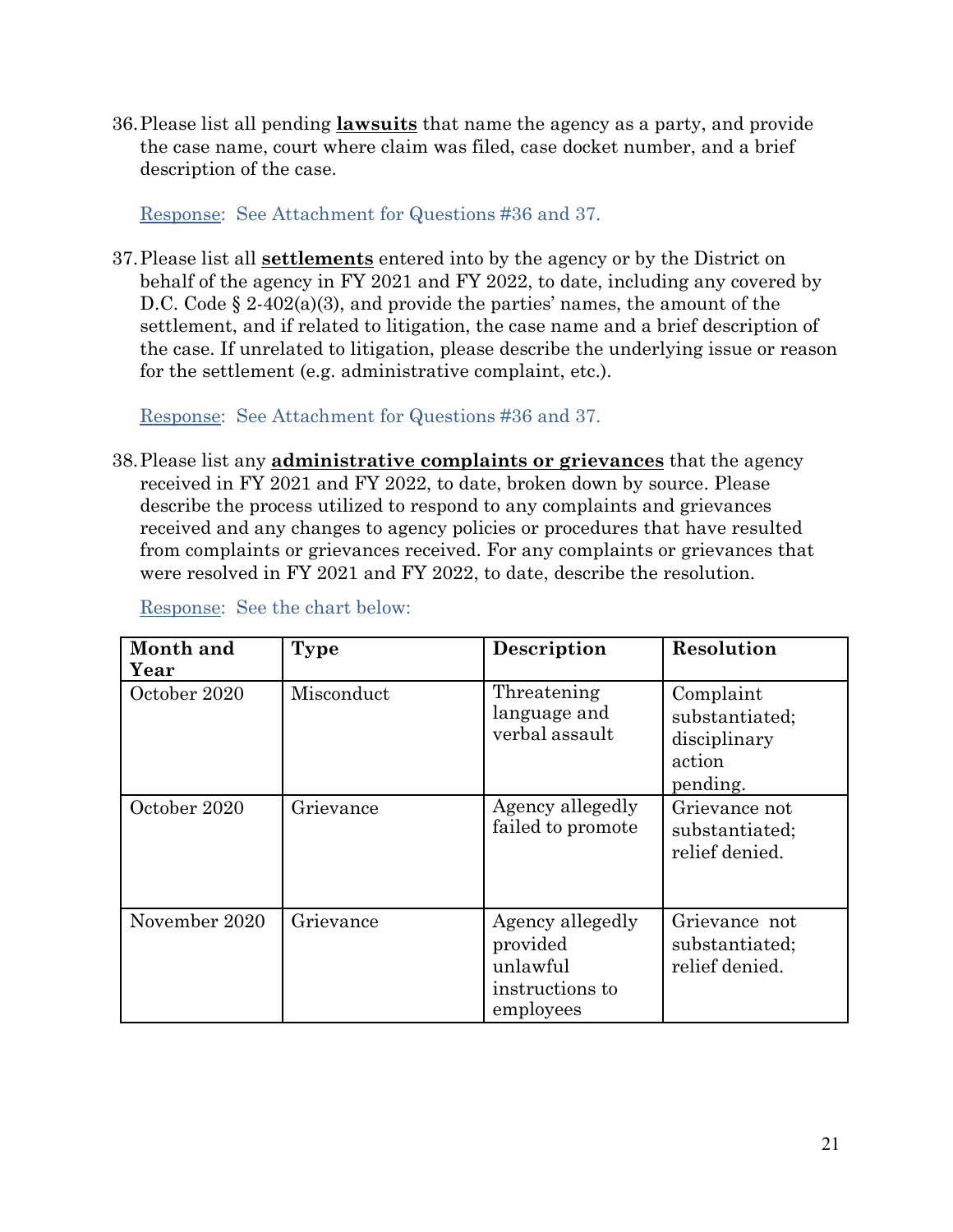| November 2020 | Grievance                                        | Agency allegedly<br>disclosed<br>employeemedical<br>information                            | Grievance not<br>substantiated;<br>relief denied.                                   |
|---------------|--------------------------------------------------|--------------------------------------------------------------------------------------------|-------------------------------------------------------------------------------------|
| December 2020 | Harassment;<br>Discrimination; and<br>Misconduct | Severe<br>Punishment;<br>Age<br>discrimination;<br>and Unfair<br>allocation of<br>overtime | Investigation<br>pending.                                                           |
| December 2020 | Grievance                                        | Allegedly improper<br>Discipline by<br>Agency                                              | Grievance not<br>substantiated;<br>relief denied.                                   |
| January 2021  | Misconduct                                       | Fighting                                                                                   | Disciplinary<br>action taken.                                                       |
| February 2021 | Grievance                                        | Employee alleged<br>Agency violated a<br>CBA article and<br>filed grievance                | Grievance not<br>substantiated;<br>relief denied.                                   |
| May 2021      | Grievance/Misconduct                             | Alleged improper<br>supervision of<br>employees by<br>supervisor/Agency                    | Grievance<br>substantiated in<br>part/denied in part;<br>partial relief<br>granted. |
| May 2021      | Grievance                                        | Allegedly improper<br>Discipline by<br>Agency                                              | Grievance denied;<br>relief partially<br>granted.                                   |
| June 2021     | Grievance                                        | Allegedly improper<br>Discipline by<br>Agency                                              | Grievance not<br>substantiated; relief<br>denied.                                   |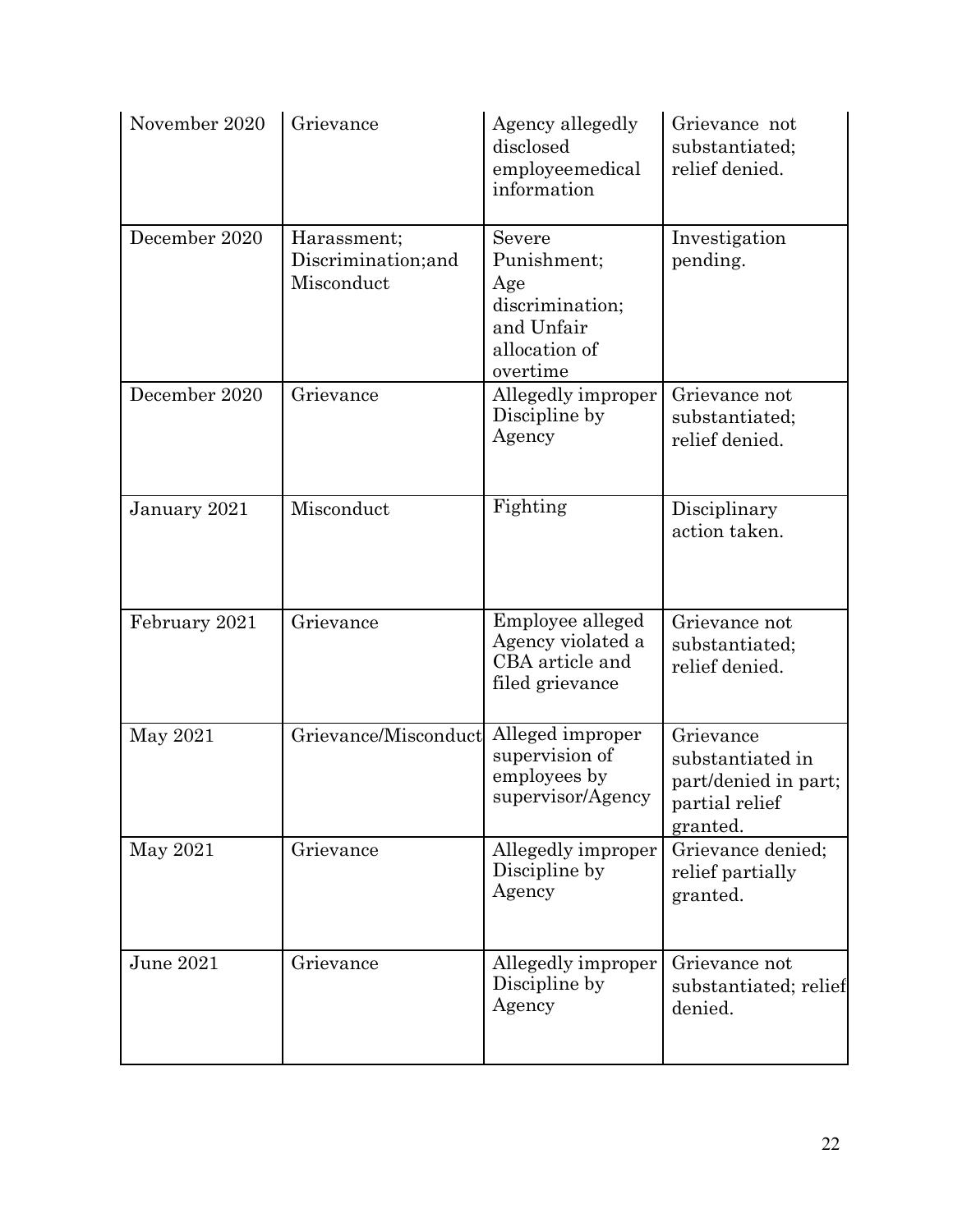| June 2021        | Grievance | Allegedly improper<br>Discipline by<br>Agency                               | Grievance not<br>substantiated; relief<br>denied. |
|------------------|-----------|-----------------------------------------------------------------------------|---------------------------------------------------|
| June 2021        | Grievance | Allegedly improper<br>Discipline by<br>Agency                               | Grievance not<br>substantiated; relief<br>denied. |
| June 2021        | Grievance | Allegedly improper<br>Discipline by<br>Agency                               | Grievance<br>substantiated; relief<br>granted.    |
| <b>June 2021</b> | Grievance | Allegedly improper<br>Discipline by<br>Agency                               | Grievance not<br>substantiated; relief<br>denied. |
| <b>July 2021</b> | Grievance | Allegedly improper<br>Discipline by<br>Agency                               | Grievance not<br>substantiated;<br>relief denied. |
| <b>July 2021</b> | Grievance | Allegedly improper<br>leave application                                     | Grievance not<br>substantiated; relief<br>denied. |
| August 2021      | Grievance | Employee alleged<br>Agency violated a<br>CBA article and<br>filed grievance | Grievance not<br>substantiated;<br>relief denied. |
| August 2021      | Grievance | Employee alleged<br>Agency violated<br>DPM; filed<br>grievance              | Grievance not<br>substantiated;<br>relief denied. |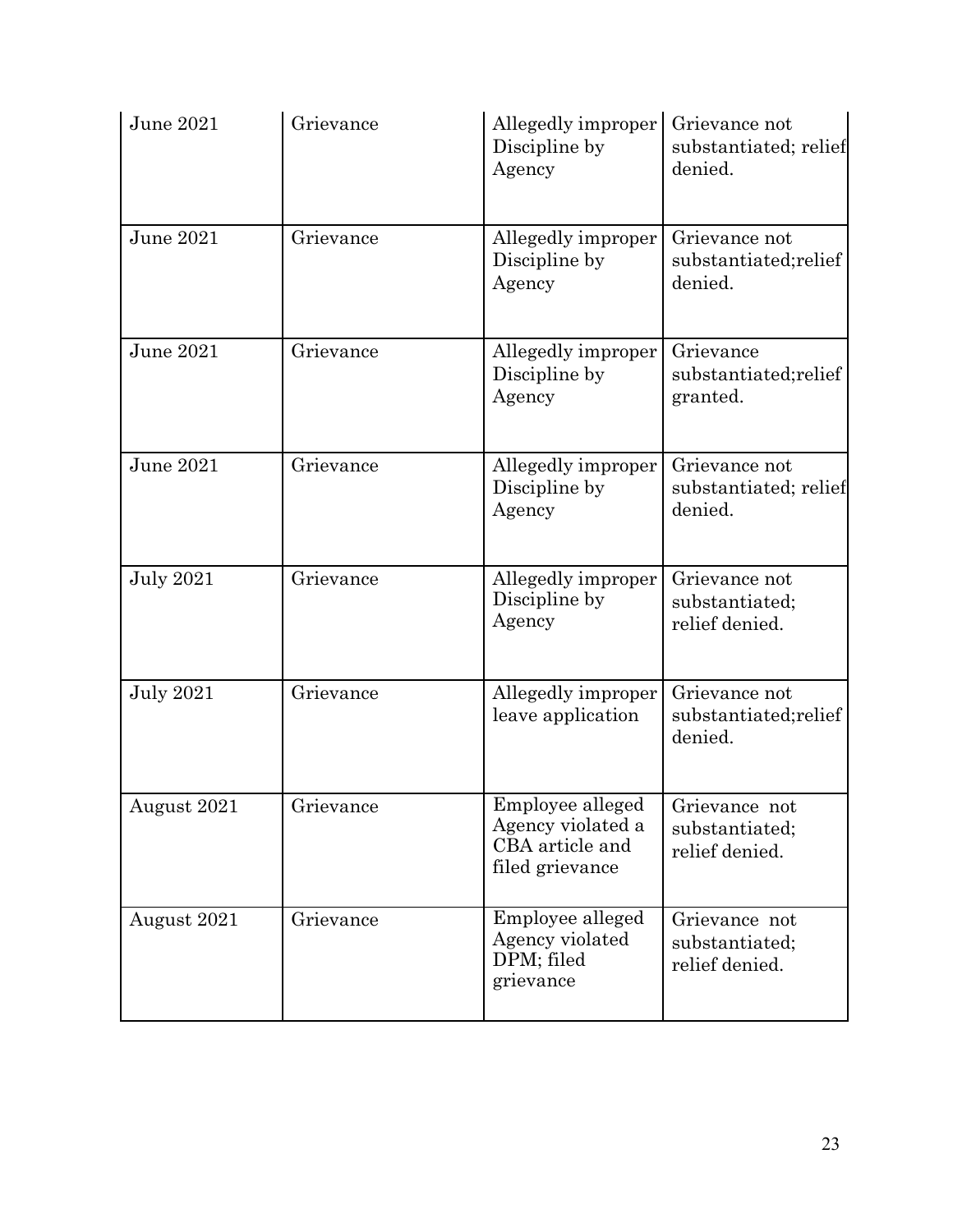| August 2021    | Grievance | Allegedly improper<br>Discipline by<br>Agency                                 | Grievance not<br>substantiated;<br>relief denied.                                   |
|----------------|-----------|-------------------------------------------------------------------------------|-------------------------------------------------------------------------------------|
| September 2021 | Grievance | Allegedly improper<br>Discipline by<br>Agency                                 | Grievance not<br>substantiated;<br>relief denied.                                   |
| October 2021   | Grievance | Employee alleged<br>Agency violated a<br>past practice and<br>filed grievance | Grievance<br>substantiated in<br>part/denied in part;<br>partial relief<br>granted. |
| November 2021  | Grievance | Alleged improper<br>supervision of<br>employee by<br>supervisor/Agency        | Grievance<br>substantiated in<br>part/denied in part;<br>partial relief<br>granted. |
| November 2021  | Grievance | Allegedly improper<br>Discipline by<br>Agency                                 | Grievance<br>substantiated; relief<br>granted.                                      |
| December 2021  | Grievance | Group grievance<br>alleging improper<br><b>AWOL</b>                           | Grievance not<br>substantiated;<br>relief denied.                                   |
| January 2022   | Grievance | Allegedly improper<br>Discipline by<br>Agency                                 | Pending.                                                                            |

## **D. EQUITY**

39.How does the agency assess whether programs and services are equitably accessible to all District residents?

Response: DPW provides District-wide services without prejudice for demographics or location. The agency's operational footprint demonstrates our commitment to all District residents; however, the agency's senior leadership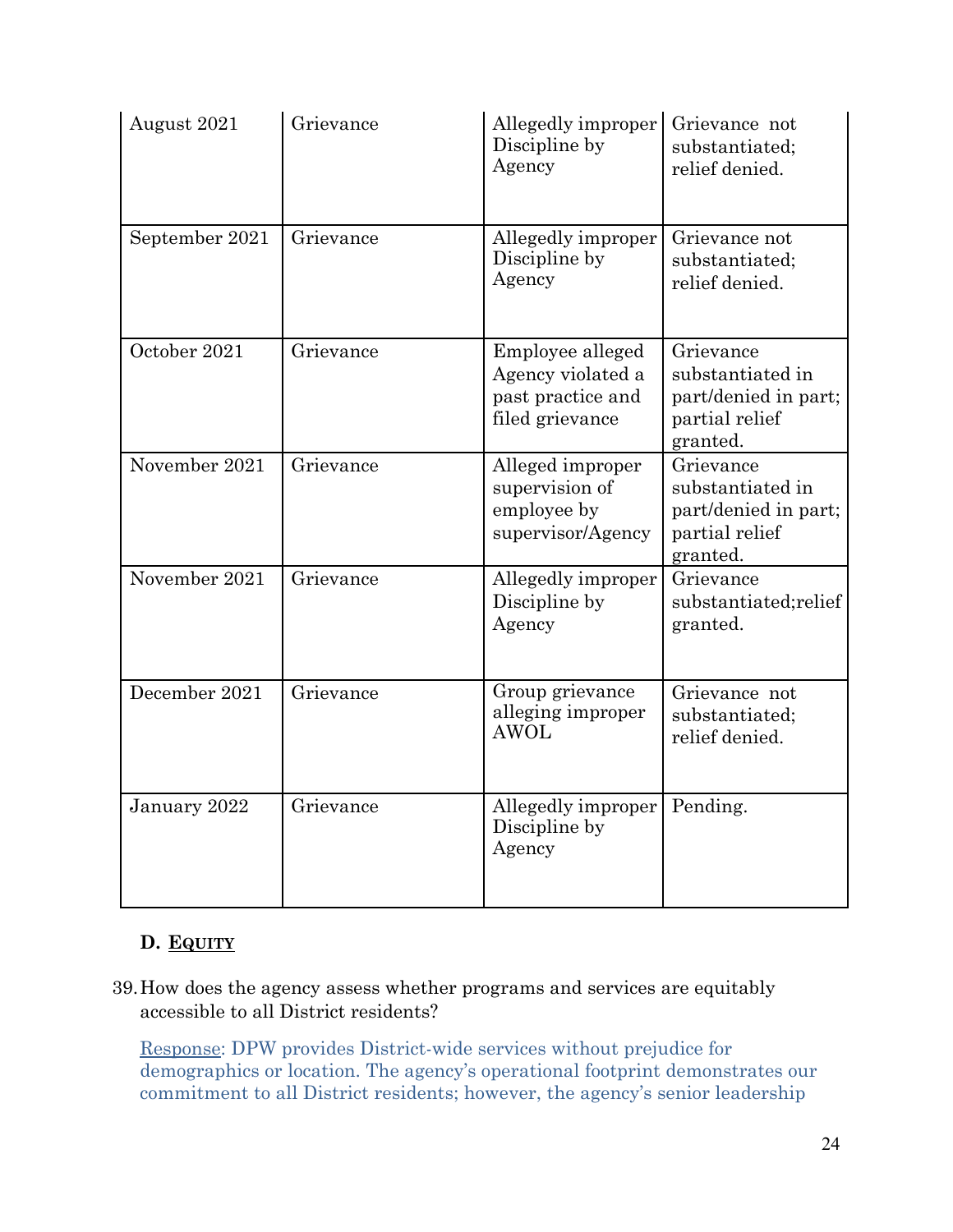has recently participated in Racial Equity training on January 26, 2022, to educate and bolster dismantling racial inequities, and build capacity in using racial equity tools that are essential to advancing racial equity across departmental policies, programs, and practices. DPW leadership has already engaged the Office of Racial Equity (ORE) to assess equity in service requests and is planning to use ORE's equity toolset to assess equity and address any identified inequities.

What were the results of any such assessments in FY 2021?

Response: DPW did not conduct such assessments in FY21. The agency will begin this assessment in FY22, Q23, and continue to integrate assessments into daily administrative functions and operations.

 What changes did the agency make in FY 2021 and FY 2022, to date, or does the agency plan to make in FY 2022 and beyond, to address identified inequities in access to programs and services?

Response: DPW did not conduct such assessments in FY21. The agency will begin this assessment in FY22, Q23, and continue to integrate assessments into daily administrative functions and operations.

Does the agency have the resources needed to undertake these assessments? What would be needed for the agency to more effective identify and address inequities in access to agency programs and services?

Response**:** In FY22, Q2, DPW will begin to collect and analyze racial/ethnic and socioeconomic data to further prioritize and develop criteria for resource allocation to assist with future fiscal year budgeting. This data will help the agency to identify any racial or ethnic inequities in the services we provide to District residents.

- 40.Does the agency have a racial or social equity statement or policy? Please share that document or policy statement with the Committee.
	- How was the policy formulated?
	- How is the policy used to inform agency decision-making?
	- Does the agency have a division or dedicated staff that administer and enforce this policy?
	- Does the agency assess its compliance with this policy? If so, how, and what were the results of the most recent assessment?

Response: A racial equity policy is currently in the process of being drafted by the agency.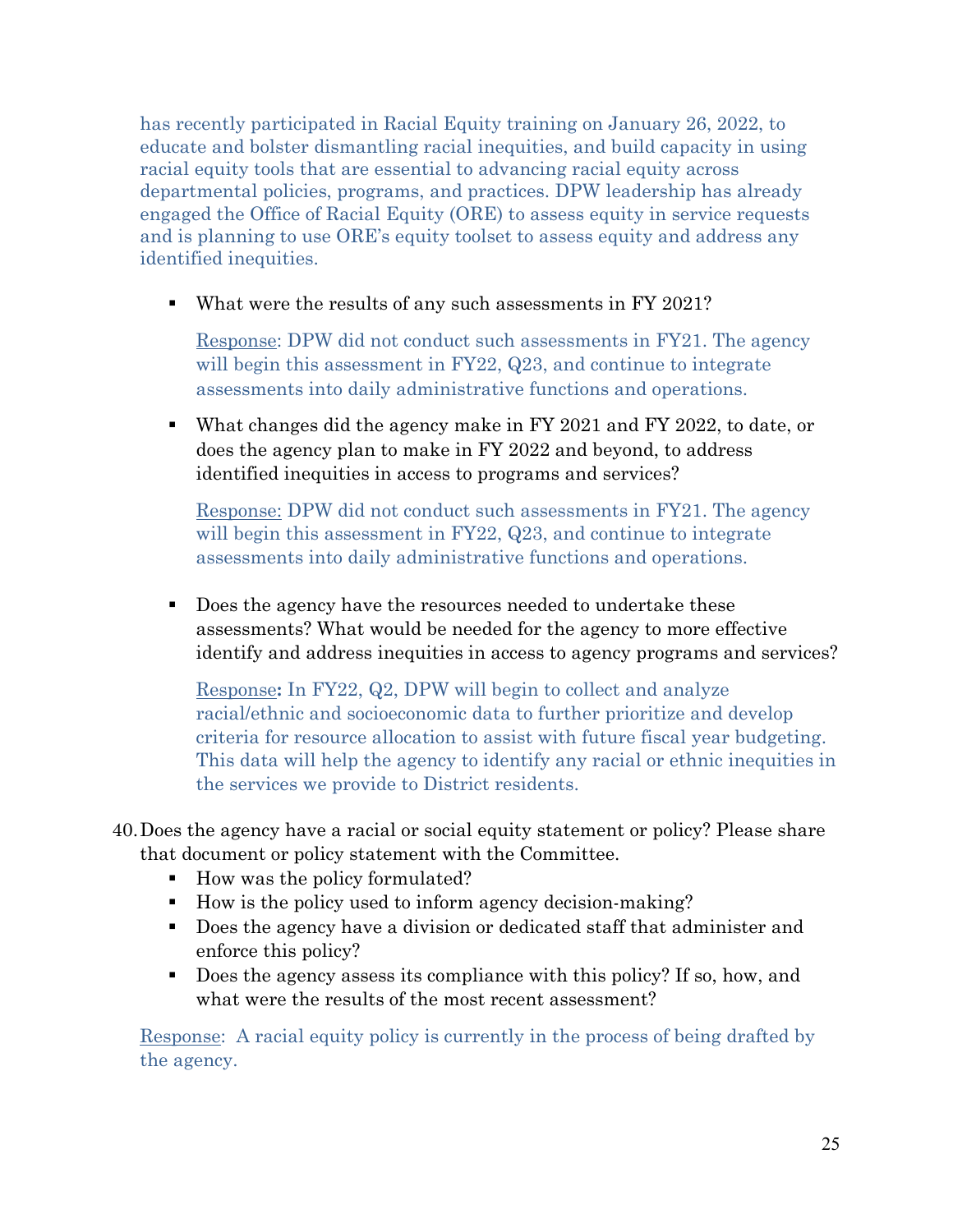41.Does the agency have an internal equal employment opportunity statement or policy? Please share that document or policy statement with the Committee.

Response: See Attachment for Question #41.

a. How was the policy formulated?

Response: The policy was formulated in accordance with the D.C. Human Rights Act (DCHRA) of 1977, as amended, D.C. Official Code §§ 2-1401.01 *et seq*., the Mayor's Order 2000-131; 29 U.S.C. §§ 701, *et seq*. Section 504 of the Rehabilitation Act of 1973; The Americans with Disabilities Act (ADA), as amended; Title VII of the Civil Rights Act of 1964, as amended; and Section 105 of DCMR Title IV.

b. How is the statement or policy used to inform agency decision-making?

Response: The policy is used to inform agency decision-making, by ensuring that personnel matters and those who enforce them operate in accordance and compliance with laws and regulations to prevent and prohibit discrimination, provide reasonable accommodations, where necessary.

c. Does the agency have a division or dedicated staff that administer and enforce this policy?

Response: The Human Capital Administration (HCA), the Employee Relations and Labor Advisor (ERLA), as well as supervisors and managers, enforce this policy.

d. Does the agency assess its compliance with this policy? If so, how, and what were the results of the most recent assessment?

Response: The agency has not formally assessed compliance with this policy, but HCA and OGC, including the ERLA, work to ensure that agency employees remain in compliance.

## **E. PUBLIC HEALTH EMERGENCY**

42.Please give an overview of any initiatives the agency initiated in FY 2021 and FY 2022, to date, in response to the pandemic.

Response: In FY 2021, DPW acquired apparatus to disinfect DPW worksites where COVID-19 exposures had occurred and trained staff in its use. In FY 2020, we first used similar equipment to disinfect our trucks between uses, which contributed to a safer work environment for sanitation, parking enforcement and fleet management drivers and their crews.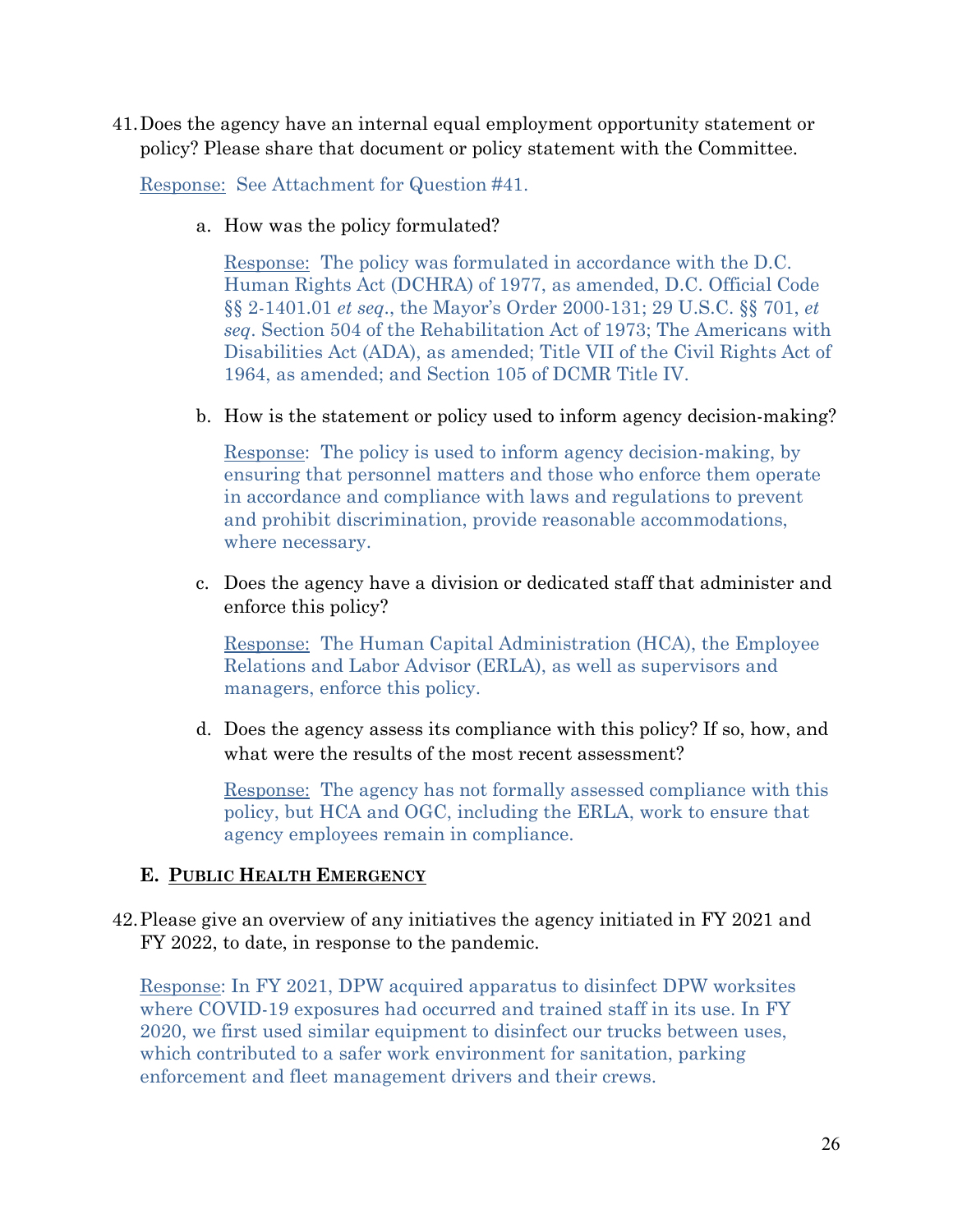The Safety & Security Administration (SSA) delivered 50,000 test kits to schools in December and another 30,000 in January. More than 100,000 test kits were assembled by the SSA Logistics Team in support of the Department of Health.

## 43.How were agency operations been affected by COVID-19 in FY 2021?

Response: In FY21, DPW expanded its operational footprint in the District, providing logistics and warehouse support to District's COVID-19 response and the Health & Medical Branch. In addition to the agency's COVID-19 response activities, DPW maintained fleet, parking enforcement, and solid waste management operations despite increased positive COVID-19 cases and increased exposure throughout the workforce. The agency was subject to heightened protocol measures, including social distancing and reducing staffing per shifts. As such, the agency did not meet all of its target key performance indicator goals including the following:

- o Percent of residential recycling collection routes completed on scheduled day
- o Percent of residential trash collection routes completed on the scheduled day
- o Percent of Alley Cleaning Service Requests Completed within Service Level Agreement
- o Residential Diversion Rate (percent of solid waste recycled, composted, and reused)
- o Percent of light vehicle maintenance completed within 48 hours
- o Parking Enforcement was reduced/suspended per the Mayor's Public Health Emergency, Mayor's Order 2020-45, 2020-46.
- 44.What percentage of DPW's total employees currently work remotely?

Response: DPW currently has 1.23% of personnel teleworking.

45.Please provide a copy of the agency's Continuing Operations Plan and any remote working protocol (if applicable).

Response: Please refer all questions concerning Continuing Operations Plans to the Office of the City Administrator.

46.What agency programs and services have been impacted by revenue loss during the FY 2021 and FY 2022, to date, if any?

Response: The agency has been negatively impacted by revenue loss with regard to the hauling and disposal of trash along with the disposal operations at the transfer stations.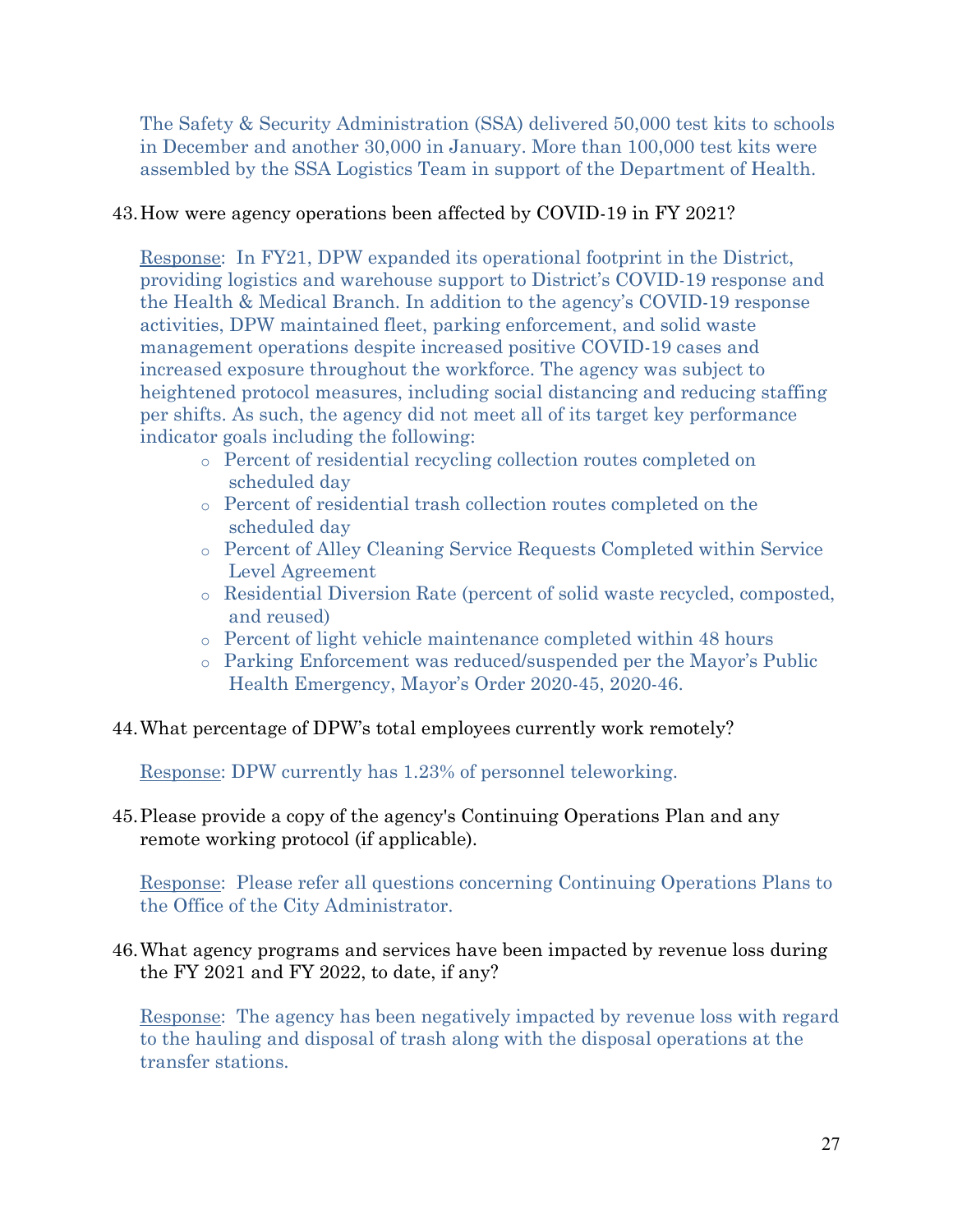47.How has the agency ensured that all staff have access to appropriate equipment and internet connection, so as to work from home? What happens if a worker did not have the right tech or a stable connection?

Response: All DPW staff eligible to telework or work from remote locations, have been assigned District-owned laptops and tablets, enabling them to maintain day-to-day operations without interruption. For users with weak or unstable Home internet connectivity, we activate the "Hotspot" option for District-owned and managed mobile phones, with approval from their direct manager.

48.How much federal stimulus relief was directed to the agency during FY 2021 and FY 2022, to date, and for what purposes was it used? Is the agency anticipating any funding from the most recent infrastructure bill, and how will that be factored into the upcoming budget submission or supplemental?

Response: See response to Question #24.

49.Was the agency a recipient of any other federal grants stemming related to the public health emergency?

Response: See response to Question #24.

50.For any reductions to services, programs, or staffing, please provide the agency's plans to mitigate those in future Fiscal Years.

Response: DPW has not reduced any services, programs, or staffing from FY21 to the present.

## **F. PROGRAM-SPECIFIC QUESTIONS**

- *I. Solid Waste Management*
- 51.Please provide the amount of waste and recyclables collected by DPW by type (i.e. household waste, household recycling, bulk trash, electronic waste, hazardous waste, document shredding, etc.) in FY 2020, FY 2021, and FY 2022, to date.

| FY   | Trash     | Recycling | <b>Bulk</b> |       | E-waste Household Shredding<br>Haz. Waste |       |
|------|-----------|-----------|-------------|-------|-------------------------------------------|-------|
| 2020 | 99,067.42 | 27,755.55 | 2,413.04    | 70.03 | 70.49                                     | 150.8 |
| 2021 | 96,109.65 | 26,163.96 | 1,803.06    | 88.1  | 98.03                                     | 153   |

## Response: See the chart below: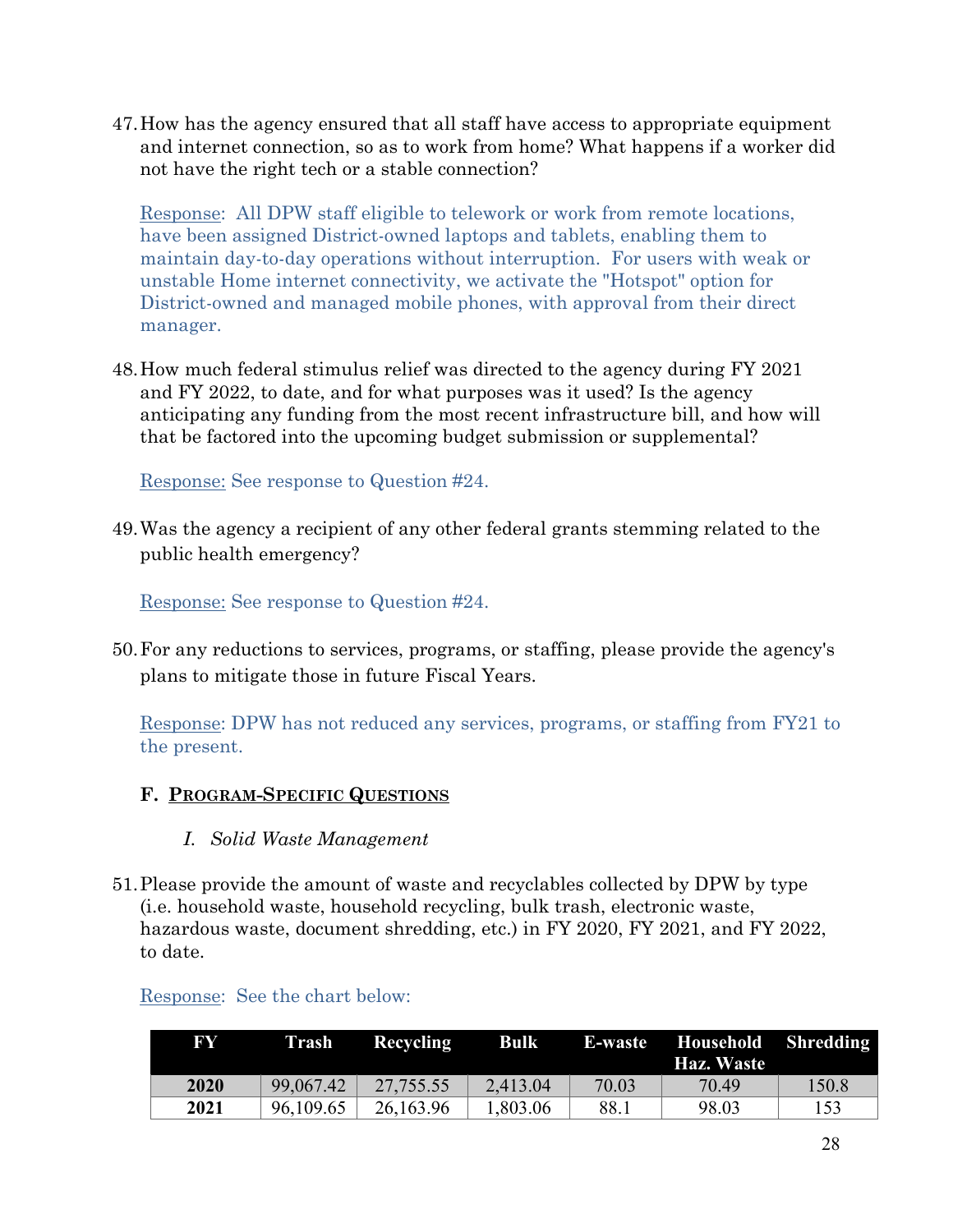| $\vert$ 2022 (to date) $\vert$                                                                       | 26,264.28 | 6,037.52 | 396.34 | 21.3 |  | 31.Z* |
|------------------------------------------------------------------------------------------------------|-----------|----------|--------|------|--|-------|
| Note: All figures in tons, $\text{EV22 E}$ waste and shredding numbers are for $\text{EV22 O1}$ only |           |          |        |      |  |       |

- s in tons. FY22 E-waste and shredding numbers are for FY22 Q1 only.
- 52.Please provide the amount of waste processed at the District transfer stations in FY 2019, FY 2020, FY 2021, and FY 2022, to date, broken down by SWMA, Republic, Waste Management, and full freight haulers.

| FY               | <b>SWMA</b> | <b>Republic</b> | Waste<br><b>Management</b> | <b>Full Freight</b><br><b>Haulers</b> |
|------------------|-------------|-----------------|----------------------------|---------------------------------------|
| 2019             | 153,954.69  | 124,688.31      | 102,333.16                 | 128,868.13                            |
| 2020             | 154,605.78  | 102,979.57      | 91,487.62                  | 122,729.39                            |
| 2021             | 158,000.9   | 70,692.65       | 67,521.63                  | 72,381.48                             |
| $2022$ (to date) | 43,745.24   | 19,320.65       | 12,098.38                  | 16,606.87                             |

#### Response: See the chart below:

- 53.DPW's budget for FY 2022 includes a significant investment in infrastructure improvements and major equipment replacement at the Benning Road transfer station.
	- Please provide a status update on the modernization of the Benning Road transfer station, including a timeline for major project milestones, a list of repairs and upgrades anticipated as part of the project, as well as a list of major equipment will be replaced.

Response: Due to the fire event in July 2021, DPW's intent for infrastructure improvement and equipment replacement immediately transitioned to a complete demolition of the existing facility, remediation in alignment with environmental concerns, and construction of a new waste facility and zero waste campus. DPW is collaborating with the Office of Risk Management on the insurance claim and simultaneously developing a comprehensive scope of work for construction management services in the design-build delivery of construction services. Once DPW has awarded the construction management contract, the agency will provide all stakeholders with a comprehensive construction scope of work and project timeline:

- Construction management solicitation within the next  $30 45$ days
- Design/build solicitation for demolition, remediation, and construction within 180 days
- Demolition FY23, Q1
- Remediation FY23, TBD
- Construction FY24, TBD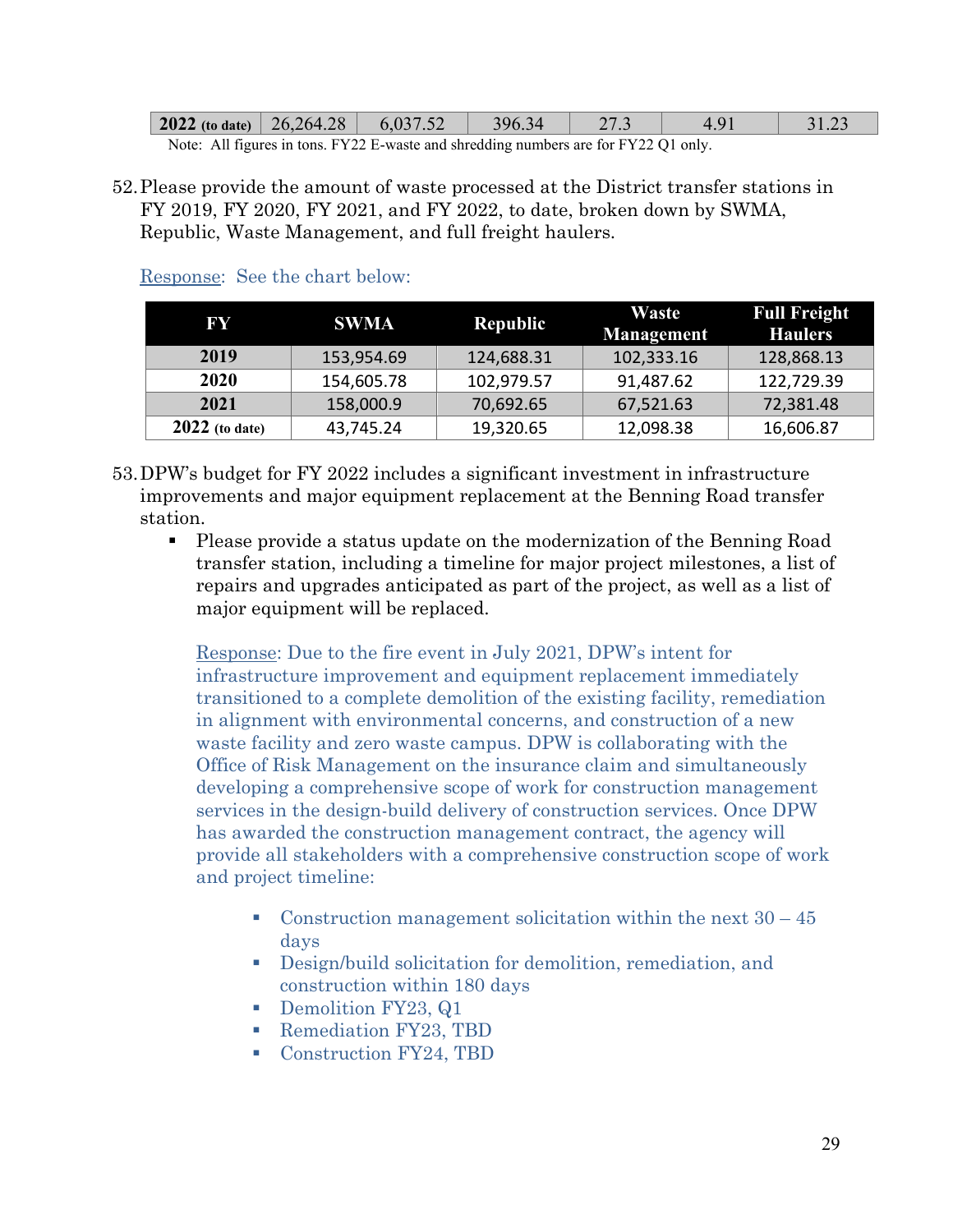At the end of FY 2021, how much tonnage of waste as the Benning Road transfer station handling on a monthly basis. Will the Fort Totten Transfer Station be able to handle the redirected waste stream?

## Response:

Tonnage at the Benning Road transfer station was dramatically reduced both early and late in FY21. At the beginning of the fiscal year, the tipping floor and loading chutes were damaged due to wear and tear, and most inbound waste haulers were rerouted to the Fort Totten transfer station.

In April 2021, the tipping floor and chutes at Benning Road were repaired, and traffic returned to normal. In July 2021, Benning Road experienced a 2-day fire that forced the closure of the entire facility. This closure required a rerouting of all traffic to Fort Totten again. Benning Road accepted no material from the date of the fire in July until November 1, 2021, when it then became a drop-off point for DPW's leaf collection program. In early January 2022, Benning Road began the intake of Christmas trees and holiday greenery via DPW's holiday tree collection effort.

Thus far, the Fort Totten Transfer Station has been able to manage the overflow from the Benning Road closure, in part due to an overall reduction in inbound solid waste

| <b>Benning Road FY 21</b> | <b>Inbound Tons</b> |
|---------------------------|---------------------|
| October 2020              | 18,734              |
| November 2020             | 11,826              |
| December 2020             | 2,834               |
| <b>January 2021</b>       | 2,327               |
| <b>February 2021</b>      | 1,907               |
| March 2021                | 5,154               |
| April 2021                | 13,336              |
| <b>May 2021</b>           | 13,186              |
| <b>June 2021</b>          | 17,206              |
| <b>July 2021</b>          | 13,010              |
| <b>August 2021</b>        |                     |
| September 2021            |                     |

Also, see the chart below:

 Will DPW be seeking any additional funding in FY 2022 for this modernization project?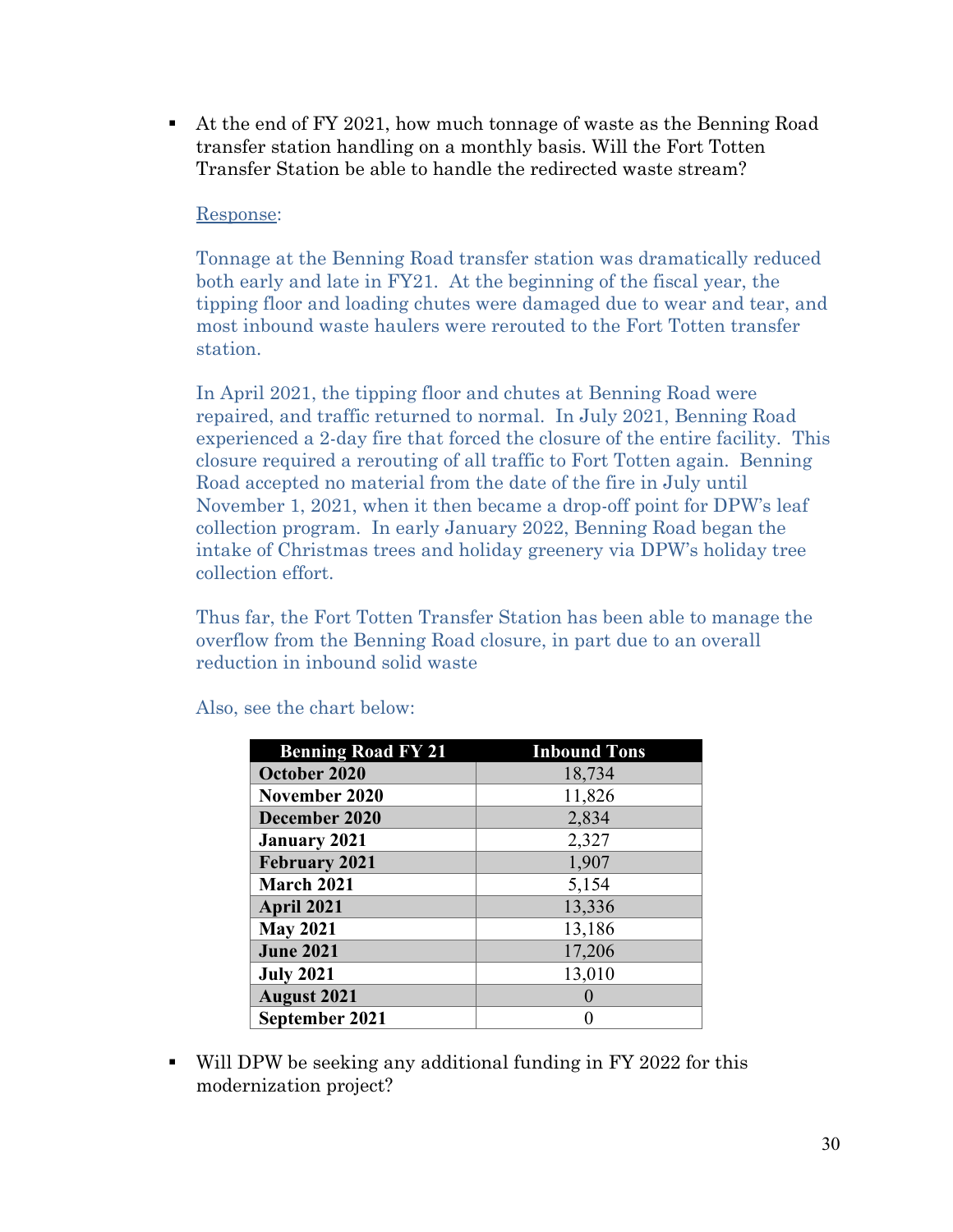Response: No, DPW will not be seeking additional funding in FY22 for the modernization project. We believe current funding levels are sufficient.

- 54.DPW has shared with the Committee that the renovated Benning Road transfer station will have an expanded footprint, and potentially offer additional services.
	- How much larger does DPW anticipate the renovated transfer station will be, compared to its current size? What percentage of the District-owned lot does the current transfer station take up? How much of the lot will remained unimproved?

Response: We do not know how much larger the new waste center will be; however, our goal is to maximize the available space to allow for maximum waste capacity and operations. The information we have, however, is that the site footprint at Benning Road has a total of approximately 224,000 square feet and the building footprint is approximately 80,000 square feet.

What other services is DPW planning for the Benning Road site?

Response: Upon contract award for a construction management (CM) firm, DPW will work with the CM vendor to develop a comprehensive zero waste campus inclusive of a modernized waste center featuring solid waste transfer and processing area, household hazardous waste and recycling/processing, source separating, and leaf and yard waste storage. The zero waste campus will include residential drop-off services, renewable power generation, stormwater pollution prevention, climate resilient infrastructure, flexible and resilient operations, and odor, noise and air quality controls. Other design considerations include a Center for Hard-to-Recycle Materials (CHaRM).

## 55.How have the improvements at the Fort Totten Transfer Station improved efficiency and reduced costs?

Response: The tipping floor repairs, new grapplers, scale replacements, and Administration building renovations at Fort Totten contributed immensely to reducing downtime at the facility. The grapplers have improved loading time and efficiency, allowing us to move trash in and out the door quicker. More importantly, the seamless consolidation of operations at Fort Totten after the fire at Benning Road would not have been possible without the renovations.

56. In 2020, the Council passed legislation introduced by the Mayor that would authorize the acquisition, through eminent domain, of a private trash transfer station on W Street NE. The Committee has received reports that this transfer station processes 1,500 tons of waste per day, more than the amount processed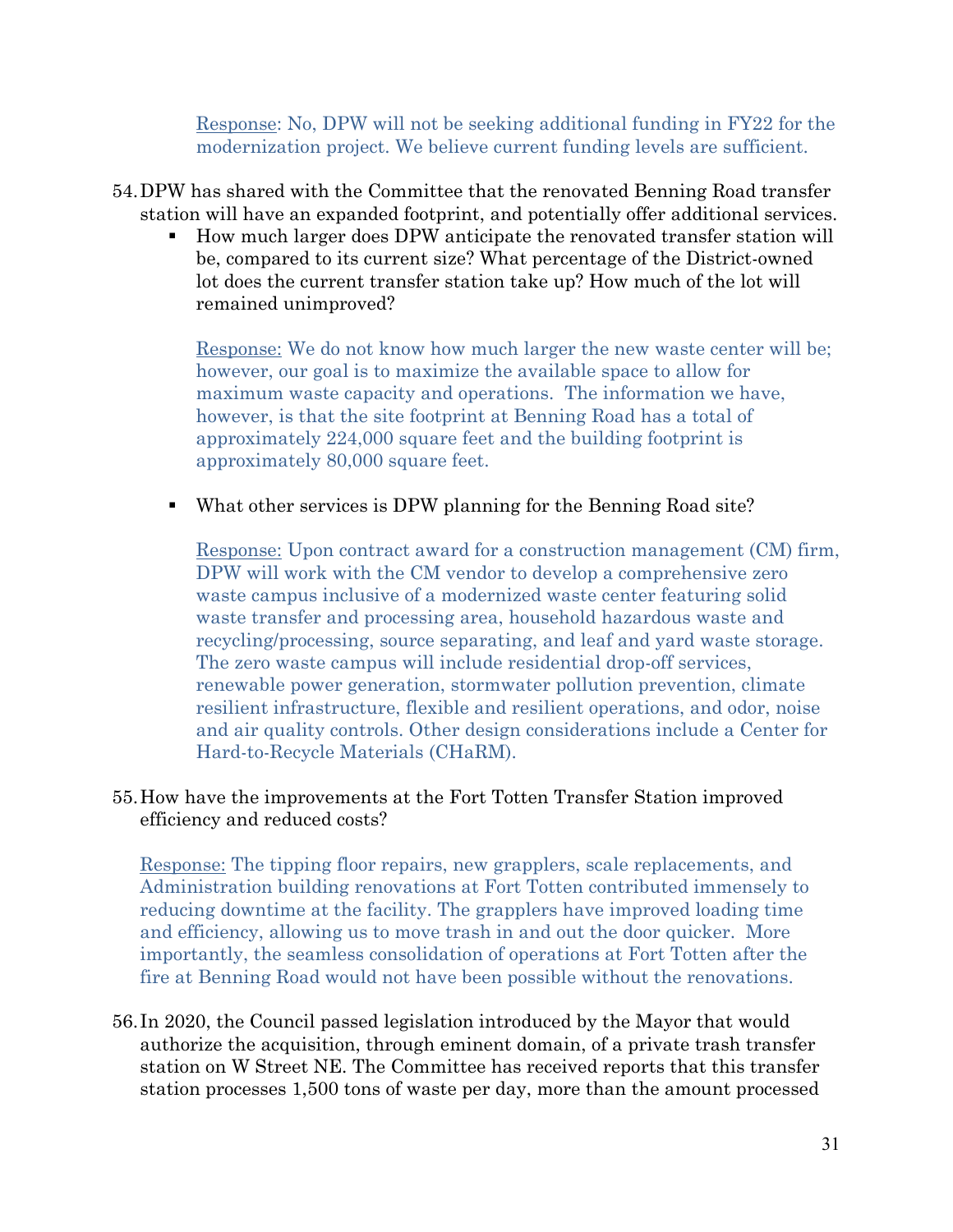at the Fort Totten and Benning Road public transfer stations combined. DPW has stated that if the public transfer stations cannot handle the influx of solid waste upon closure of W Street, it would direct haulers to seek alternative disposal locations.

 What are those locations? Please provide the Committee with the list the agency would provide to a hauler requesting an alternative site.

Response: Other than the W Street NE site, the only known District facility that could act as an alternate disposal site for haulers is the Waste Management Transfer Station at 2160 Queens Chapel Road NE.

Does DPW have data on the amount of waste these sites can process each day? If so, please provide that information to the Committee.

Response: DPW does not possess any throughput data from either the W Street NE or the Waste Management sites.

57.What was the cost to the District to dispose of one ton of household waste, household recycling, bulk trash, e-waste, and hazardous waste in FY 2019, FY 2020, FY 2021, and FY 2022, to date? Please break down any component parts included in the cost estimates (collection, transportation, disposal fees, etc.).

| <b>Material</b><br><b>Type</b> | <b>FY 19</b>                                                           | <b>FY 20</b>                                                      | <b>FY 21</b>                                                      | $\overline{FY}$ 22 (to date)                                      |
|--------------------------------|------------------------------------------------------------------------|-------------------------------------------------------------------|-------------------------------------------------------------------|-------------------------------------------------------------------|
|                                | Hauling per ton                                                        | Hauling per ton                                                   | Hauling per ton                                                   | Hauling per ton $=$                                               |
|                                | $= $17.50 \times 16.42$                                                | $=$ \$16.42                                                       | $=$ \$16.42                                                       | \$36.36                                                           |
| <b>Household</b>               | Disposal per ton                                                       | Disposal per ton                                                  | Disposal per ton                                                  | Disposal per ton                                                  |
| waste                          | $=$ \$35.51/\$36.11                                                    | $=$ \$36.11/\$36.76                                               | $=$ \$36.76/\$37.68                                               | $= $37.68$                                                        |
|                                | Collect. cost per                                                      | Collect. cost per                                                 | Collect. cost per                                                 | Collect. cost per                                                 |
|                                | $ton = $168$                                                           | $ton = $164.09$                                                   | $ton = $192.14$                                                   | $ton = $191.56$                                                   |
| <b>Household</b><br>recycling  | Haul/Process a<br>$ton = $101.28$<br>Collect. cost per<br>$ton = $298$ | Haul/Process a<br>$ton =$<br>Collect. cost per<br>$ton = $288.48$ | Haul/Process a<br>$ton =$<br>Collect. cost per<br>$ton = $301.88$ | Haul/Process a<br>$ton =$<br>Collect. cost per<br>$ton = $388.41$ |
| <b>Bulk trash</b>              | Hauling per ton                                                        | Hauling per ton                                                   | Hauling per ton                                                   | Hauling per ton $=$                                               |
|                                | $=$ \$17.50/\$16.42                                                    | $=$ \$16.42                                                       | $=$ \$16.42                                                       | \$36.36                                                           |
|                                | Disposal per ton                                                       | Disposal per ton                                                  | Disposal per ton                                                  | Disposal per ton                                                  |
|                                | $=$ \$35.51/\$36.11                                                    | $=$ \$36.11/\$36.76                                               | $=$ \$36.76/\$37.68                                               | $=$ \$37.68                                                       |
|                                | Collect. cost per                                                      | Collect. cost per                                                 | Collect. cost per                                                 | Collect. cost per                                                 |
|                                | $ton = $684$                                                           | $ton = $571.03$                                                   | $ton = $650.95$                                                   | $ton = $866.19$                                                   |
| <b>E-waste</b>                 | A new vendor                                                           | Total vendor                                                      | Total vendor                                                      | Total vendor                                                      |
|                                | was hired to                                                           | program costs                                                     | program costs                                                     | program costs                                                     |
|                                | service DPW                                                            | (labor, transport,                                                | (labor, transport,                                                | (labor, transport,                                                |

### Response: See the chart below: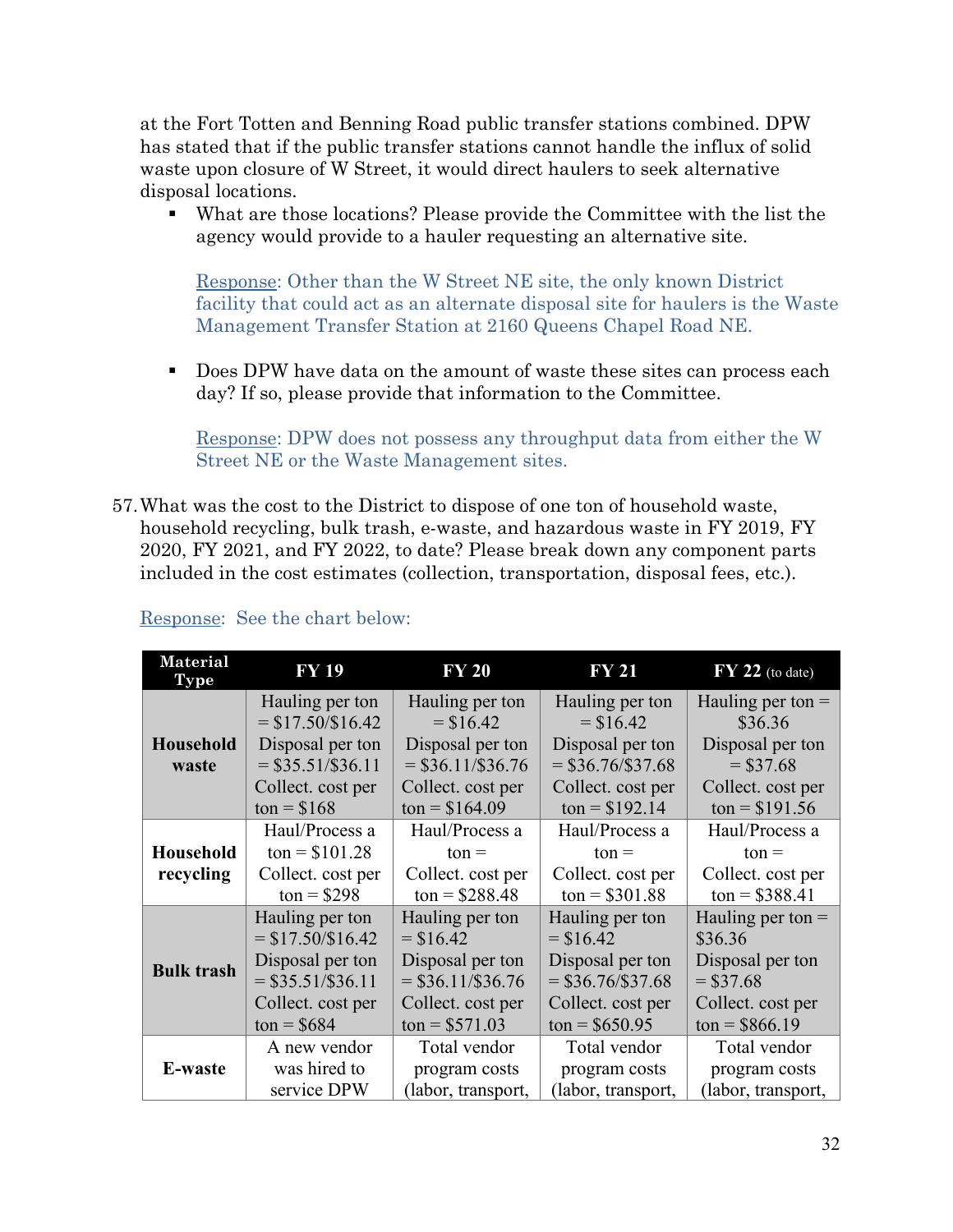|                  | beginning          | disposal) for      | disposal) for      | disposal) for      |
|------------------|--------------------|--------------------|--------------------|--------------------|
|                  | 2/10/19. Total     | FY20 were \$       | FY21 were \$       | FY22 (to date)     |
|                  | vendor program     | 106,177.00         | 113,169.00         | are \$32,767.50    |
|                  | costs (labor,      |                    |                    |                    |
|                  | transport,         |                    |                    |                    |
|                  | disposal) for      |                    |                    |                    |
|                  | FY19 (from         |                    |                    |                    |
|                  | $2/10/19$ to       |                    |                    |                    |
|                  | $10/1/19$ ) was    |                    |                    |                    |
|                  | \$13,829.75        |                    |                    |                    |
|                  | Total vendor       | Total vendor       | Total vendor       | Total vendor       |
|                  | program costs      | program costs      | program costs      | program costs      |
| <b>Hazardous</b> | (labor, transport, | (labor, transport, | (labor, transport, | (labor, transport, |
| waste            | disposal) for      | disposal) for      | disposal) for      | disposal) for      |
|                  | FY19 were          | FY20 were          | FY21 were          | FY22 (to date)     |
|                  | \$137,219.58       | \$135,728.01       | \$269,746.35       | are                |
|                  |                    |                    |                    | \$70,512.87        |

58.Please list the number of citations DPW issued for solid waste violations by type in FY 2020, FY 2021, and FY 2022, to date.

Response: See Attachment for Question #58.

59. How does DPW monitor enforcement of private hauler's compliance with the requirements of D.C. Code § 8-1031.04?

Response: DPW is working in conjunction with the Department of Consumer and Regulatory Affairs (DCRA) to maintain an active up-to-date list of private solid waste haulers that are legally licensed to conduct business in the District. The list is updated annually in the fall. To assure their compliance with District law, DPW uses its Solid Waste Inspection Team to monitor and follow up on noncompliance complaints from residents and DPW's Office of Waste Diversion (OWD). Citations are issued as required.

• How many FTEs are assigned to track and enforce compliance with these requirements?

Response: Although there are currently no FTEs assigned to monitor private waste haulers, DPW's three (3) Environmental Crimes investigators and twenty-two (22) Solid Waste Inspections team inspectors can track and enforce compliance until other FTEs are able to be hired.

• How many citations or notices of infraction were issued by DPW in FY 2021 and FY 2022, to date, under this section.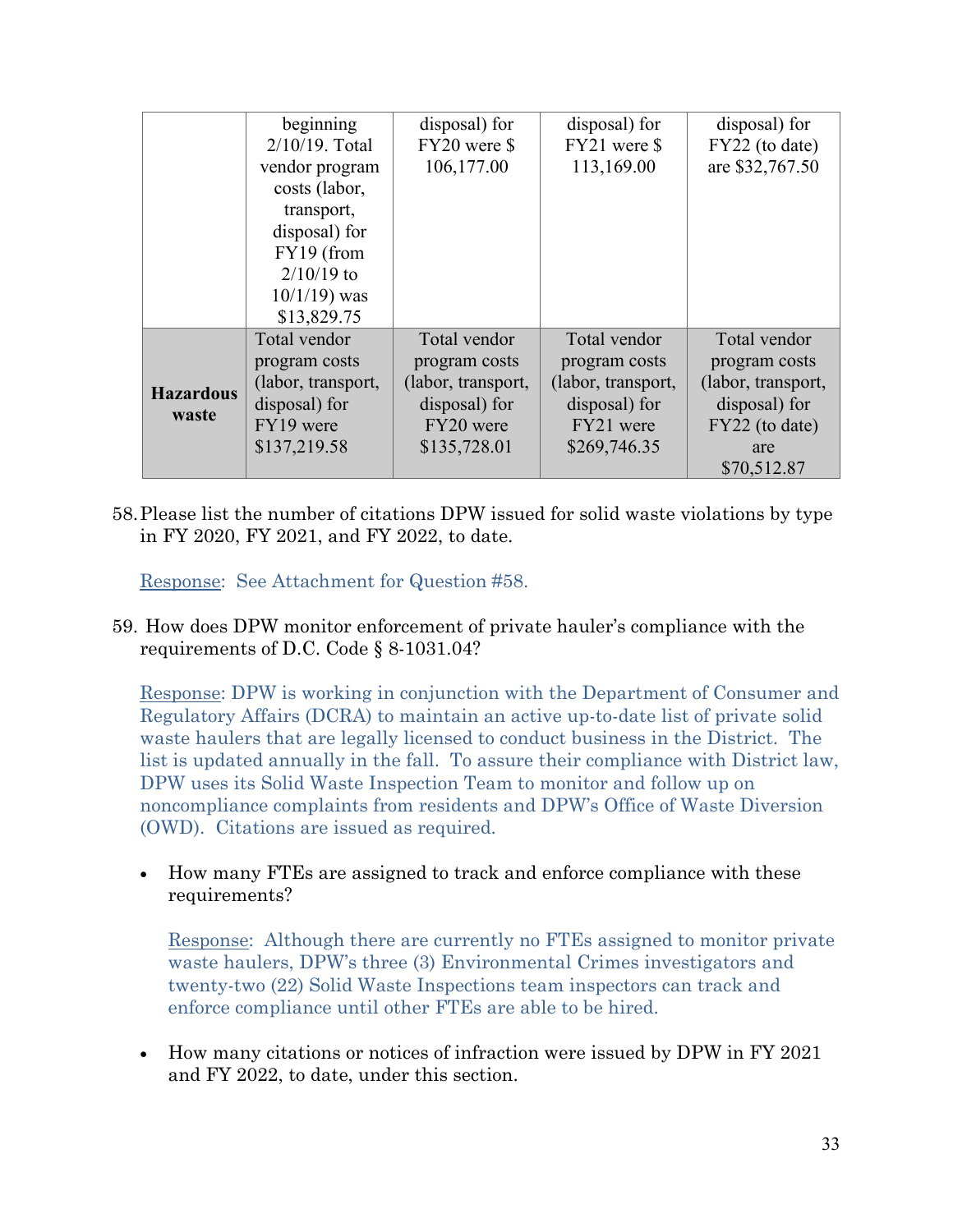Response: See the chart below:

| <b>Fiscal Year</b> | Total | <b>Reason</b>           |
|--------------------|-------|-------------------------|
| FY2021             | 24    | Failure to have solid   |
|                    |       | waste/recycling license |
| FY2022             |       | Failure to have solid   |
|                    |       | waste/recycling license |

60.Please list the recycling diversion rates at DPW collection properties for FY 2019, FY 2020, FY 2021, and FY 2022, to date. Please explain any changes to the diversion rates.

Response:

 $FY$  19 = 25.1% recycling diversion rate

FY 20 = 25.0% recycling diversion rate

FY 21 = 23.9% recycling diversion rate

FY 22 data is not yet available.

With respect to any such changes to the diversion rates, the COVID-19 pandemic which occurred in FY 20 and FY 21 disrupted residential solid waste generation, and also limited the public's ability to participate in certain material drop-off events.

- 61.Please provide the following data for the Solid Waste Management Division for FY 2019, FY 2020, FY 2021, and FY 2022, to date:
	- The number of temporary employees hired;

Response: 881

The number of temporary employees converted to term employees;

Response: 9

The number of term employees converted to full time employees.

Response: 6

62. In the FY 2021 budget, the Mayor funded 82.5 new FTEs through the Building Blocks program, by converting 110 part-time employees to full-time status.

• DPW has informed the Committee that these staff will be hired after the end of leaf season. What is the status of hiring for these employees? How many of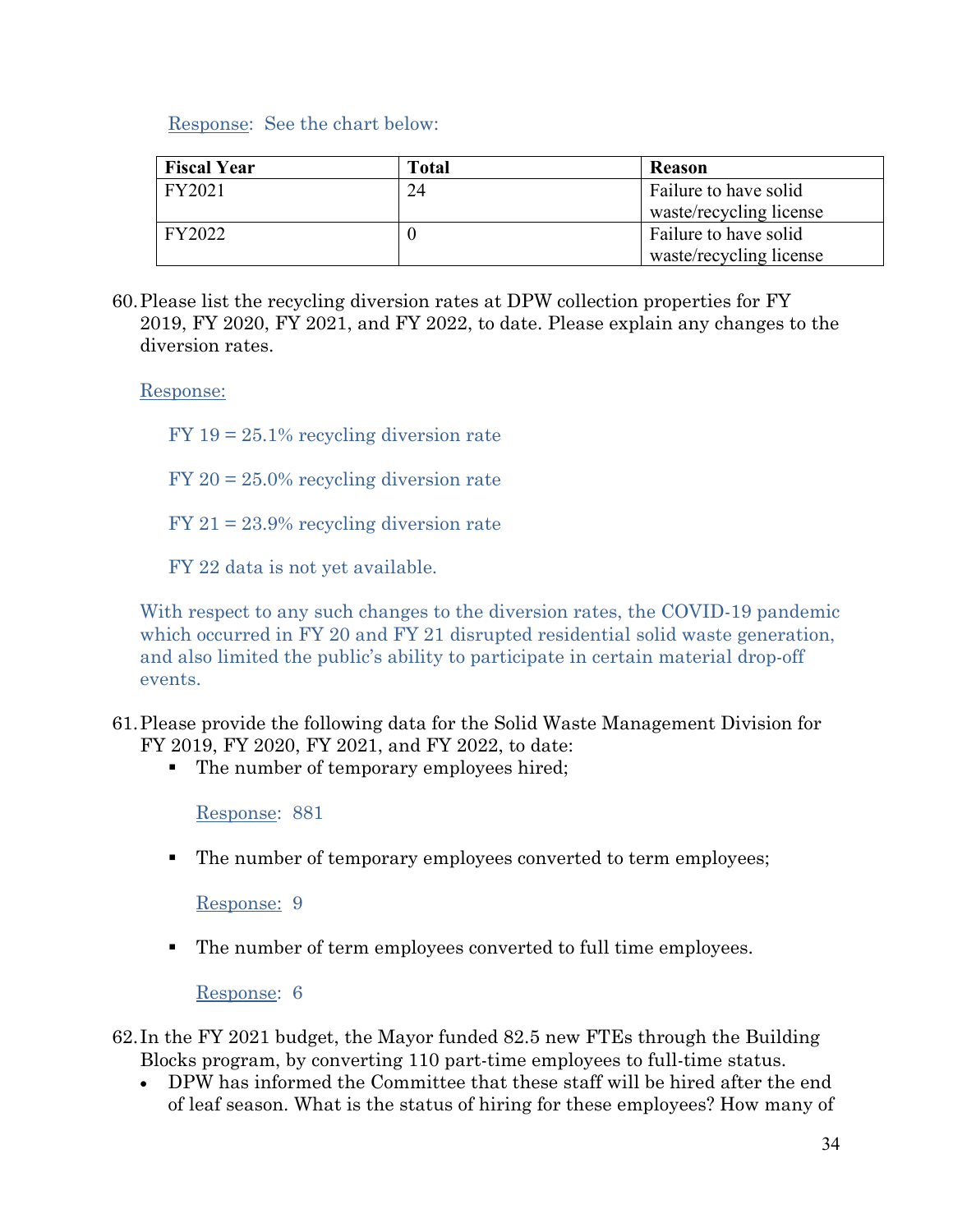these new, full-time staff were part of DPW's existing part-time staff this fall?

Response: Leaf season sanitation worker participants were extended until January 29, 2022. Therefore, DPW is currently concluding the evaluative process to determine the sanitation workers receiving the term appointments.

A total of 74 BBDC participants were hired for leaf season (sixty-seven Sanitation Workers (SWs), five Motor Vehicle Operators (MVOs) and two clerks). Assessments for the MVOs and clerks will be conducted at a later date, as the not-to-exceed (NTE) dates for those employees is March 31, 2022. Additionally, through DPWs partnership with the Department of Employment Services (DOES), Project Empowerment (PE) program, six BBDC participants were assigned to leaf season and would be eligible to receive the thirteen-month term appointment.

• Seventy-five of these staff are classified as sanitation workers. What exactly will these staffers be doing?

Response: Please see the response above. These SWs will be assigned to solid waste management and waste diversion operations, including yard waste collection, holiday tree collection, public space maintenance, trash and recycling collections, alley and street cleaning, and the household hazardous waste program.

• Does DPW intend to fund these staffers beyond the expiration of the ARPA funds in FY 2025, or are these all term workers?

Responses: These positions are all term-funded positions through 2025. If funding is made available, DPW would consider extending them past the funding expiration. However, they are currently only funded through 2025 and are term positions.

- 63.DPW implemented the solid waste collector registration and reporting program required by the Sustainable Solid Waste Management Amendment Act of 2014 in December 2017.
	- How many solid waste collectors registered and reported the necessary information in FY 2020, FY 2021, and FY 2022, to date? Has DPW now made this information available to the public?

## Response:

## Calendar Year 2020

- 109 haulers/landscapers have registered for CY20
- 98 Companies have reported for CY19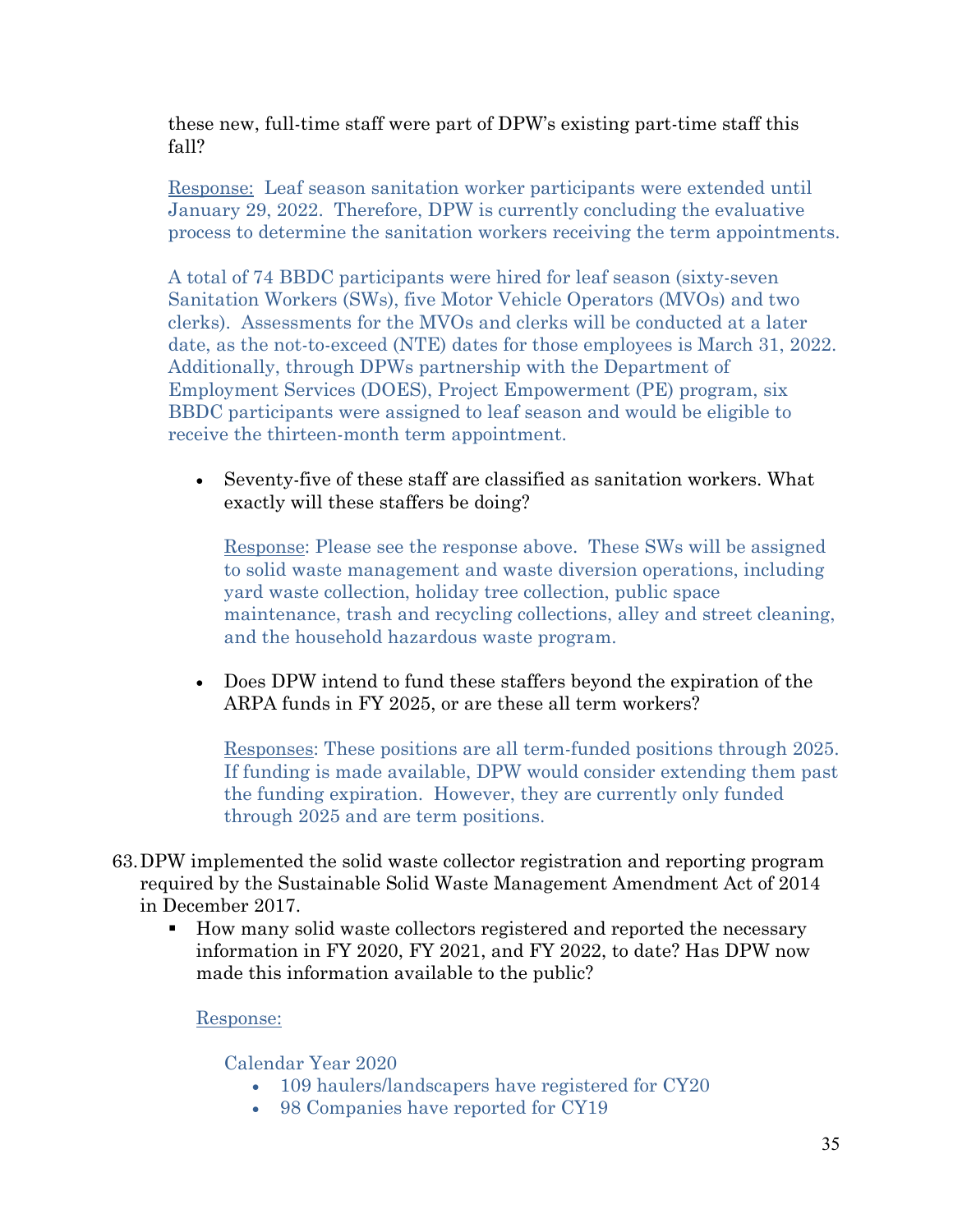Calendar Year 2021

- 117 haulers/landscapers have registered for CY21
- 95 Companies have reported CY20

Calendar Year 2021 – DPW just recently launched a new registration/reporting effort, and no data is available yet.

This information is provided in the Annual Waste Diversion Reports. CY 2020 data has yet to be released.

In the FY 2019 oversight responses, DPW stated that the registration rate had increased from 24% to 60%, a significant improvement but still far short of full compliance. What is the current registration?

Response: For calendar year 2020, we have obtained registration from 109 haulers and landscapers. For calendar year 2021, we have obtained registration from 117 haulers and landscapers. The total number of solid waste collectors operating in the District is constantly changing and, therefore, the exact figure is not known. However, based on the data we have, compliance in calendar year 2021 was roughly 87%.

Did DPW resume enforcement of the registration and reporting requirements in FY 2021? If so, how many warnings did SWEEP issue during FY 2021? How many notices of violation? If not, when will enforcement begin again?

Response: In FY 2021 SWEEP/OWD investigated and enforced, when necessary, violations of private hauler registration and reporting requirements. As the direct result said enforcement:

- <sup>23</sup> citations were issued for Failure to have a valid recycling registration (XR 990)
- <sup>•</sup> 1 citation for failure to have a valid solid waste collector's registration (XR 9910)
- **13 citations issued for failure to provide quarterly reports (XR** 992)
- 5 citations issued for failure to provide annual reports by the deadline. (XR 9912)
- Citations issued for violation of XR 990 and XR 9910 were issued based on observations thus no warning citations on file.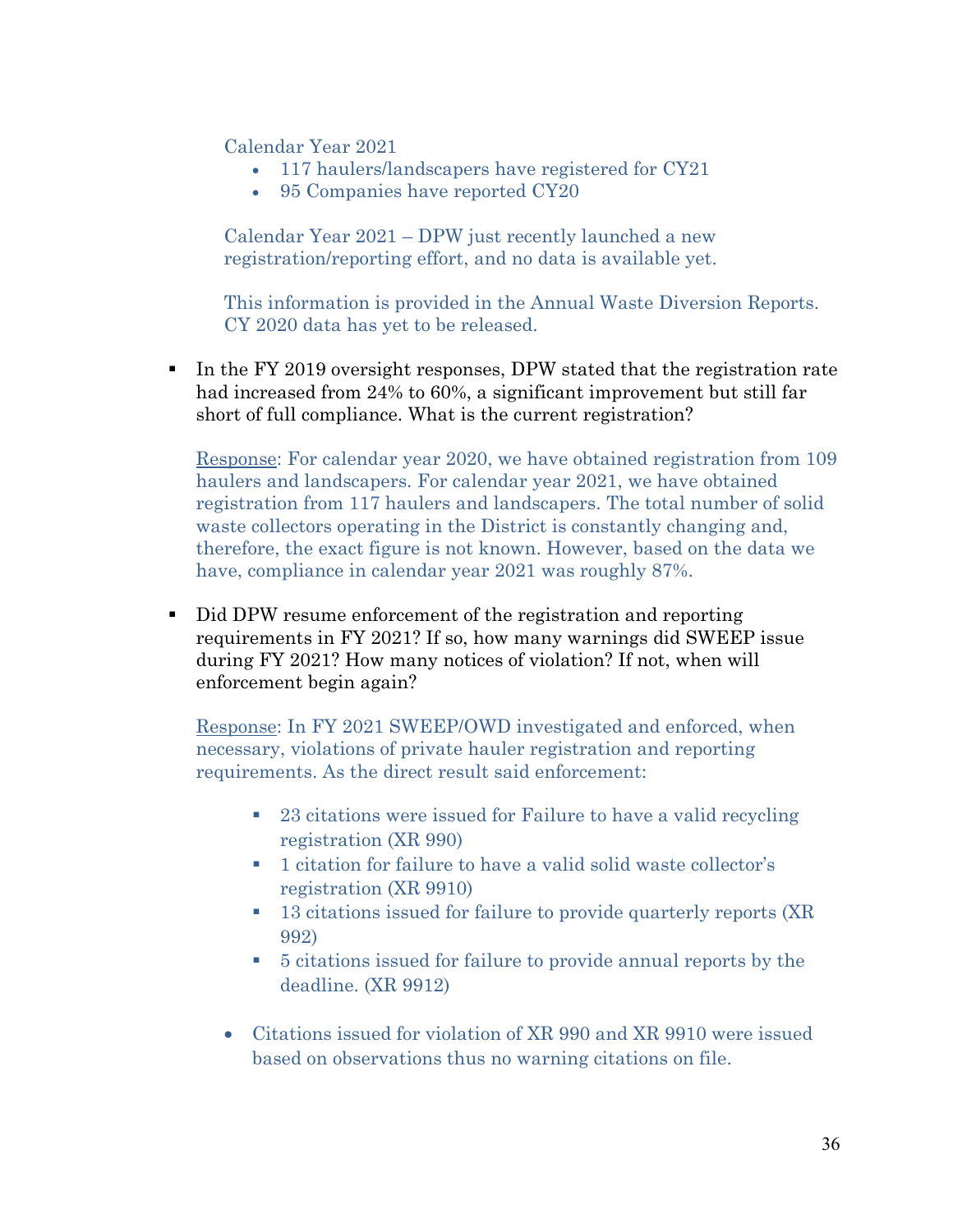- Citations issued based on violation of XR 992 and XR 9912 based on regulation and a citation is issued based on the breach of an administrative regulatory required. No warning ticket on file.
- 64.What is the current status of the District's contract to process recycling, since the previous contract expired on August 31, 2021?

Response: The existing contract is extended through April 30, 2022. The RFP that would result in a new contract is under evaluation. The solicitation will be awarded upon Council approval.

• Is DPW considering creating a separate facility or floor for recyclables at the modernized Benning Road transfer station, or any other measures that will reduce (or outright prevent) recyclables contamination?

Response: DPW is considering a range of design options for the modernized Benning Road transfer station, including a dedicated floor for sorting and processing recyclables and for organics pre-processing.

65.Please provide the District's hauling, disposal, and transfer costs per ton for FY 2021, broken down by "full freight," SWMA, recycling, and settlement agreement companies, and provide the calculations behind each figure.

| <b>Hauling Group</b>        | FY 2021 Transfer     | FY 2021 Hauling       | FY 2021 Disposal              |
|-----------------------------|----------------------|-----------------------|-------------------------------|
|                             | <b>Costs</b>         | <b>Costs</b>          | <b>Costs</b>                  |
| <b>SWMA</b>                 | No charge            | \$16.42 <sup>1</sup>  | $$36.76/\$37.68^2$            |
| Recycling                   | \$31.59 <sup>3</sup> |                       |                               |
| Republic                    | $$8.66/\$10.00^{4}$  | No cost to the        | No cost to the                |
|                             |                      | District <sup>5</sup> | District <sup>6</sup>         |
| <b>Waste Management</b>     | $$8.66^7$            | No cost to the        | No cost to the                |
|                             |                      | District <sup>8</sup> | District <sup>9</sup>         |
| <b>Full Freight haulers</b> | \$70.62              | $$16.42^{10}$         | \$36.76/\$37.68 <sup>11</sup> |

Response: See below.

<span id="page-36-0"></span><sup>1</sup> Plus/minus variations in fuel rates in any week there is a change in U.S. Dept. of Energy low sulfur diesel fuel prices

<span id="page-36-1"></span><sup>2</sup> Allowable CPI increases per the contract

<span id="page-36-2"></span><sup>3</sup> A flat fee of \$7.89 was charged for loads 500 lbs. or less

<span id="page-36-3"></span><sup>4</sup> Settlement agreement rate. Became \$10 on January 1, 2021

<span id="page-36-4"></span><sup>5</sup> Republic provides, per the Settlement Agreement, their own hauling (at no cost to the District)

<span id="page-36-5"></span><sup>6</sup> Republic provides, per the Settlement Agreement, their own disposal (at no cost to the District)

<span id="page-36-6"></span><sup>7</sup> Settlement agreement rate

<span id="page-36-7"></span><sup>8</sup> Waste Management provides, per the Settlement Agreement, their own hauling (at no cost to the District)

<span id="page-36-8"></span><sup>9</sup> Waste Management provides, per the Settlement Agreement, their own disposal (at no cost to the District)

<span id="page-36-9"></span><sup>&</sup>lt;sup>10</sup> Plus/minus variations in fuel rates in any week there is a change in U.S. Dept. of Energy low sulfur diesel fuel prices

<span id="page-36-10"></span><sup>11</sup> Allowable CPI increases per the contract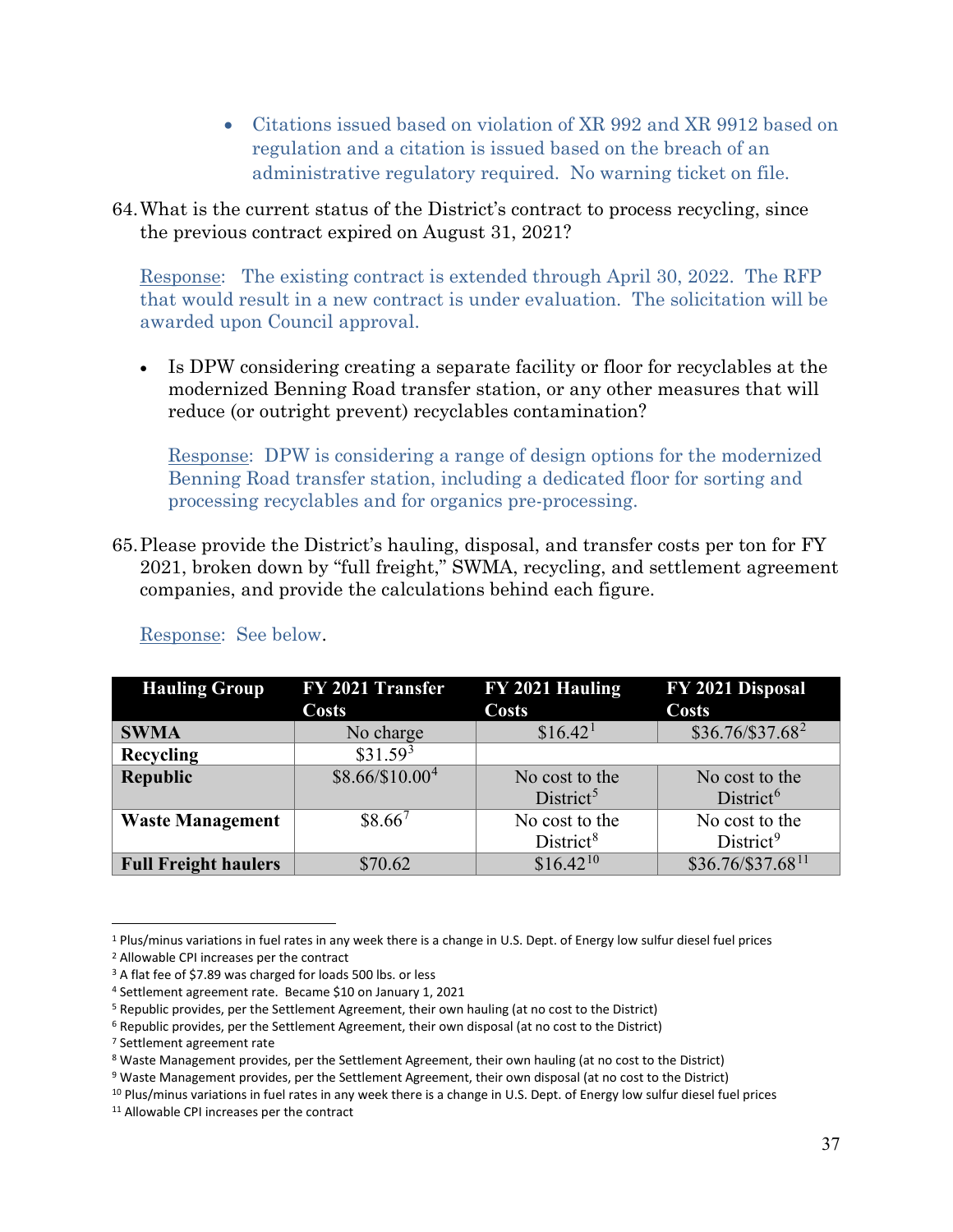- 66.The District is currently operating under settlement agreements with Waste Management and BFI/Republic that allow these parties to transfer waste at the District transfer stations for around \$10/ton. This comes at significant cost to the District; according to DPW calculations, the cost to the District to transfer waste and recycling is \$23.26/ton. DPW has informed the Committee that these settlement agreements will be in effect until 2023.
	- What is the status of DPW's plans to revisit these settlement agreements? When in 2022 will DPW begin renegotiations?

Response: DPW will begin renegotiations in the first half of CY 2022.

 How much money did we lose in FY 2021 due to the low transfer fees under the settlement agreements?

Response: Based on the Profit-Loss Statement created by the DPW OCFO, DPW lost \$1,029,316.54. This analysis looks solely at the tonnage dropped off at the transfer stations and is short-sighted because it is hard to actually measure the time staff spends with settlement trash versus normal trash streams into the transfer stations.

67.Please provide an update on DPW's plans to rebid the Covanta waste disposal contract, including a timeline for issuing the new RFP and selecting a winning contractor.

Response: DPW does not have any plans at this time to rebid this contract. The agency is currently in the process of submitting a six-month extension for this contract during which we will consider the best path forward on the District's waste disposal.

• Why wasn't this contract rebid during 2021, despite the Committee's directions to DPW to do so or risk disapproval of the contract's renewal in 2022?

Response: DPW did not competitively bid out this contract because we were awaiting completion of the waste-to-energy versus landfill study (waste disposal study) requested by the Council with respect to analysis of the costs and benefits of various options regarding disposal of the District's solid waste.

68. In the FY 2022 Budget Support Act, the Committee raised the solid waste diversion, recycling, and transfer fees. What has been the effect on revenues at the transfer stations as a result of these fee changes? What has been the effect on tonnage of waste processed at the stations by haulers?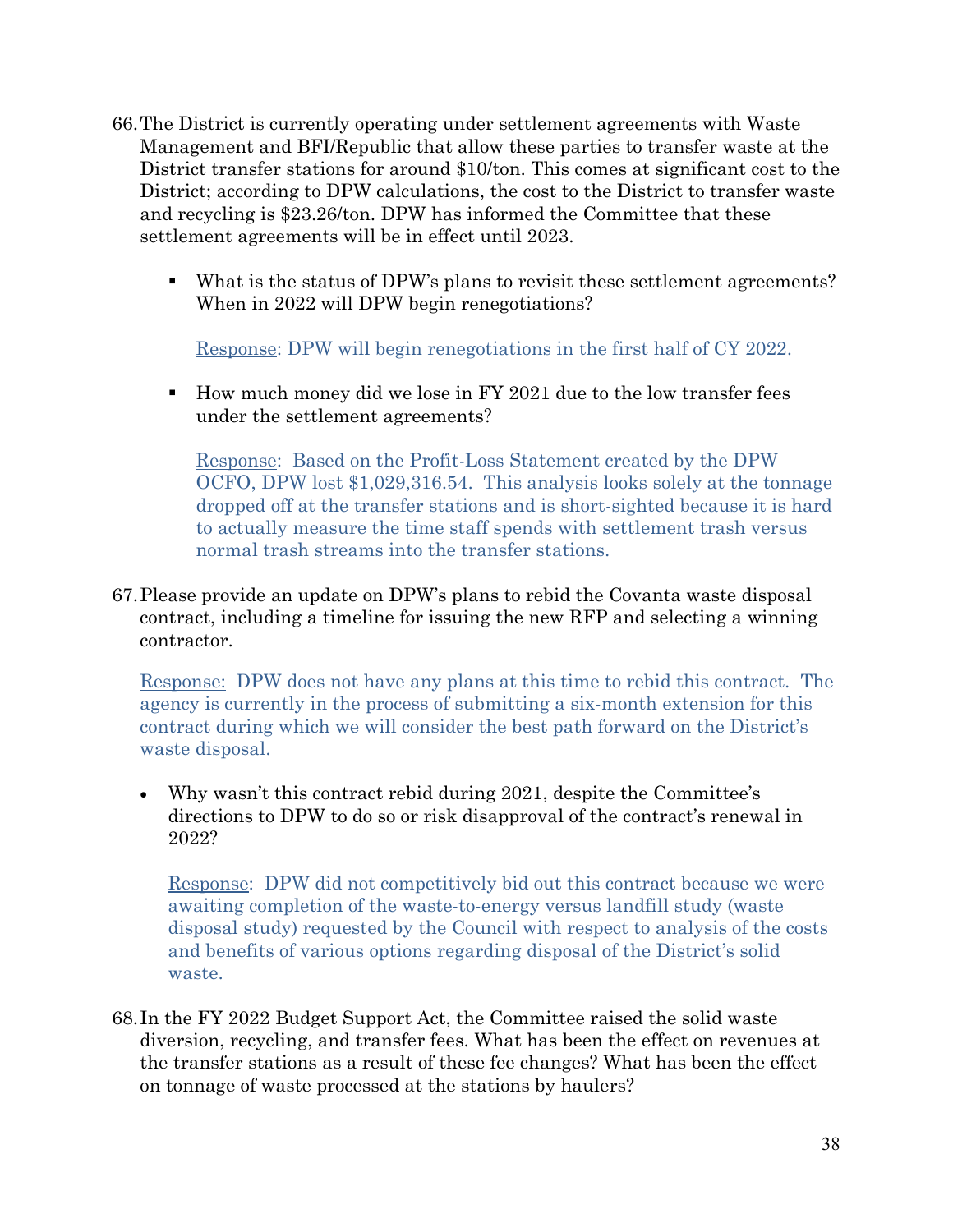| <b>Fund Title</b>      | <b>FY2021</b>   | <b>FY2022</b>   | Variance      | % Change |
|------------------------|-----------------|-----------------|---------------|----------|
|                        | <b>Revenues</b> | <b>Revenues</b> |               |          |
| <b>Waste Diversion</b> | 63,192.39       | 33,008.48       | $-30,183.91$  | $-47.8$  |
| <b>Fund</b>            |                 |                 |               |          |
| <b>Solid Waste</b>     | 1,341,815.20    | 712,552.26      | $-629,262.94$ | $-44.9$  |
| <b>Disposal Fund</b>   |                 |                 |               |          |
| <b>TOTALS</b>          | 1,405,007.59    | 745,560.74      | $-659,446.85$ | $-46.93$ |

## Response: See the chart below:

## 69.Please describe DPW's role in site cleanings and other maintenance at homeless encampment sites.

Response: DPW's role is specific to its core function – we clean, power wash, and remove accumulated trash and debris from encampment locations. In addition, DPW empties trash cans placed at the sites regularly. All homeless encampments are different – our smallest ones just use a crew with a packer and sweeper. We also have others that require 2-3 crews with a Bobcat or front-end loader. If we use a front-end loader, we bring a roll off box to load up.

During Spring and Summer, we clean three times a week at different locations. We have a seven-person crew to collect only trash at certain locations every day.

## *II. Waste Diversion*

## 70.During FY 2021, the Office of Waste Diversion lost several key staff, including the Office Director.

Response: OWD lost one program analyst in FY 21. OWD lost two additional program analysts in early FY 22.

• What is the status of DPW's search for a Director of the Office of Waste Diversion?

Response: There is no such search. Blake Adams is Manager of the Office of the Waste Diversion.

• How many vacancies are there current in the Office?

Response: 6

• Out of how many staff?

Response: 9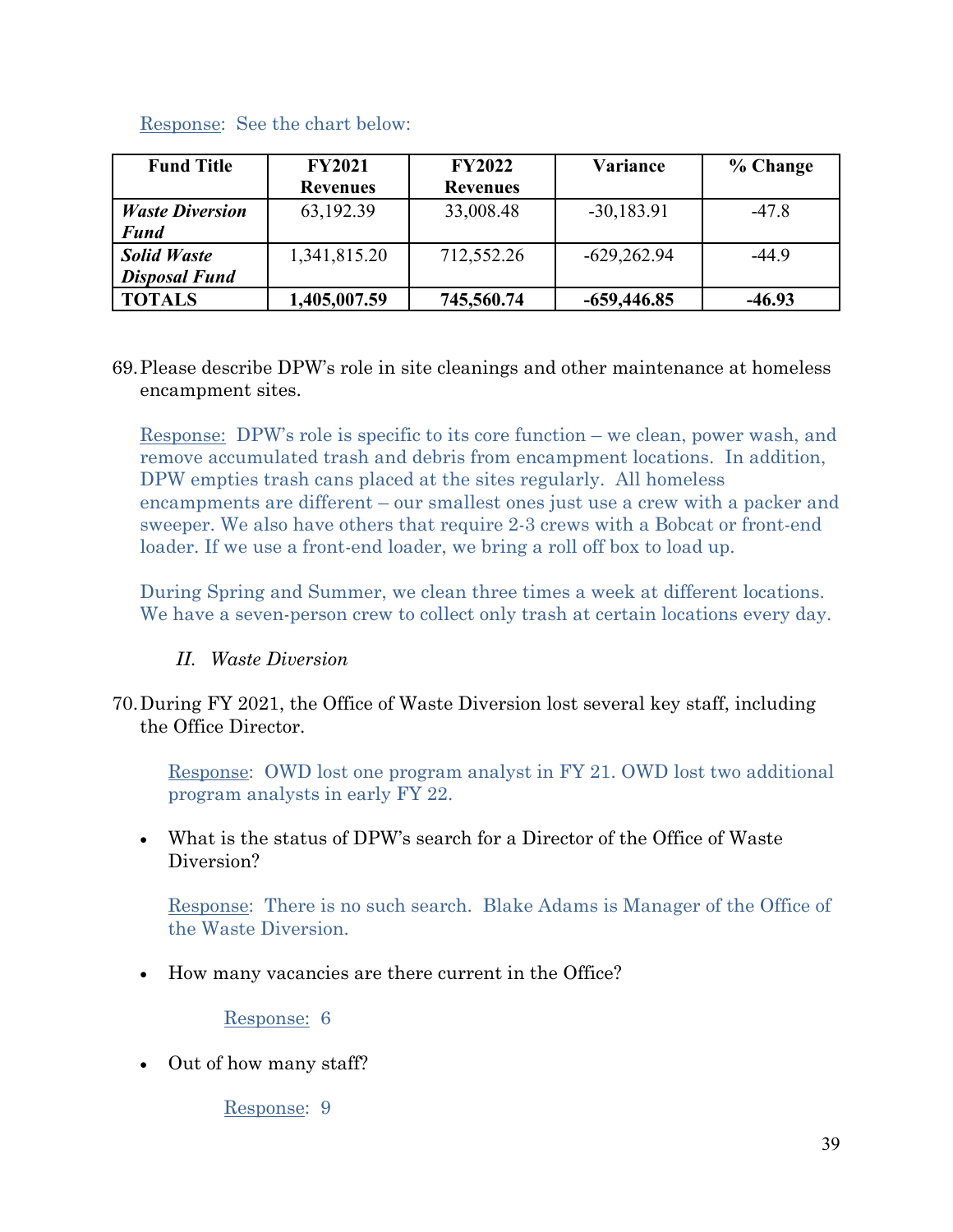• What is the agency's hiring plan for these vacancies?

Response: We are on track to fill all six vacancies by early summer. Three positions have been recertified and are now approved for posting by DCHR. We anticipate advertising these positions this week. Two other positions are currently undergoing certification with DCHR, but we expect them to be approved soon for posting in March. One remaining position is being developed prior to the certification with DCHR, and DPW expects to submit that to DCHR within the next few weeks.

• How is DPW actively recruiting top-level staff knowledgeable in waste diversion and sustainability matters for these positions?

Response: DPW has taken a slow and steady approach with the hiring process in order to restructure the organizational chart of the Office of Waste Diversion and develop new and unique, program-specific positions descriptions based on the required tasks and responsibilities of the positions to be advertised. DPW expects to conduct a nationwide search for talented and experienced sustainability professionals and will look to share the opportunities within a wide network of colleges and universities.

71.The Solid Waste Diversion Fund required by the Sustainable Solid Waste Management Amendment Act of 2014 was created in February 2019 and started receiving revenue on March 1, 2019. Please describe how these funds were used and how much was spent during FY 2021 and FY 2022, to date.

Response: In FY 2021, DPW spent \$213,941.91, with \$202,556.10 (or 94.67%) going towards Food Waste Drop-Off program services and \$11,385.81 (or 5.32%) going towards consulting services. In FY 2022, to date, DPW has spent \$40,049 on printing and mailing services.

- 72. In March 2021, DPW submitted the Solid Waste Diversion Progress Report for 2018, a report that is required to be submitted annually; this is a three-year delay in issuing the report. In DPW's FY 2020 performance oversight responses, the agency noted that it intends to issue future reports more regularly, and in October.
	- Will the 2019 Report be issued in March 2022, October 2022, or some other date? Is DPW still committed to releasing these reports in October, despite not issuing a report in October 2021?

Response: Enforcement for Calendar Year 2020 was delayed and was completed by August 2021. Furthermore, office vacancies have caused additional delays. One of the new OWD hires will be a dedicated staff person focused just on data collection and reporting. This should further improve the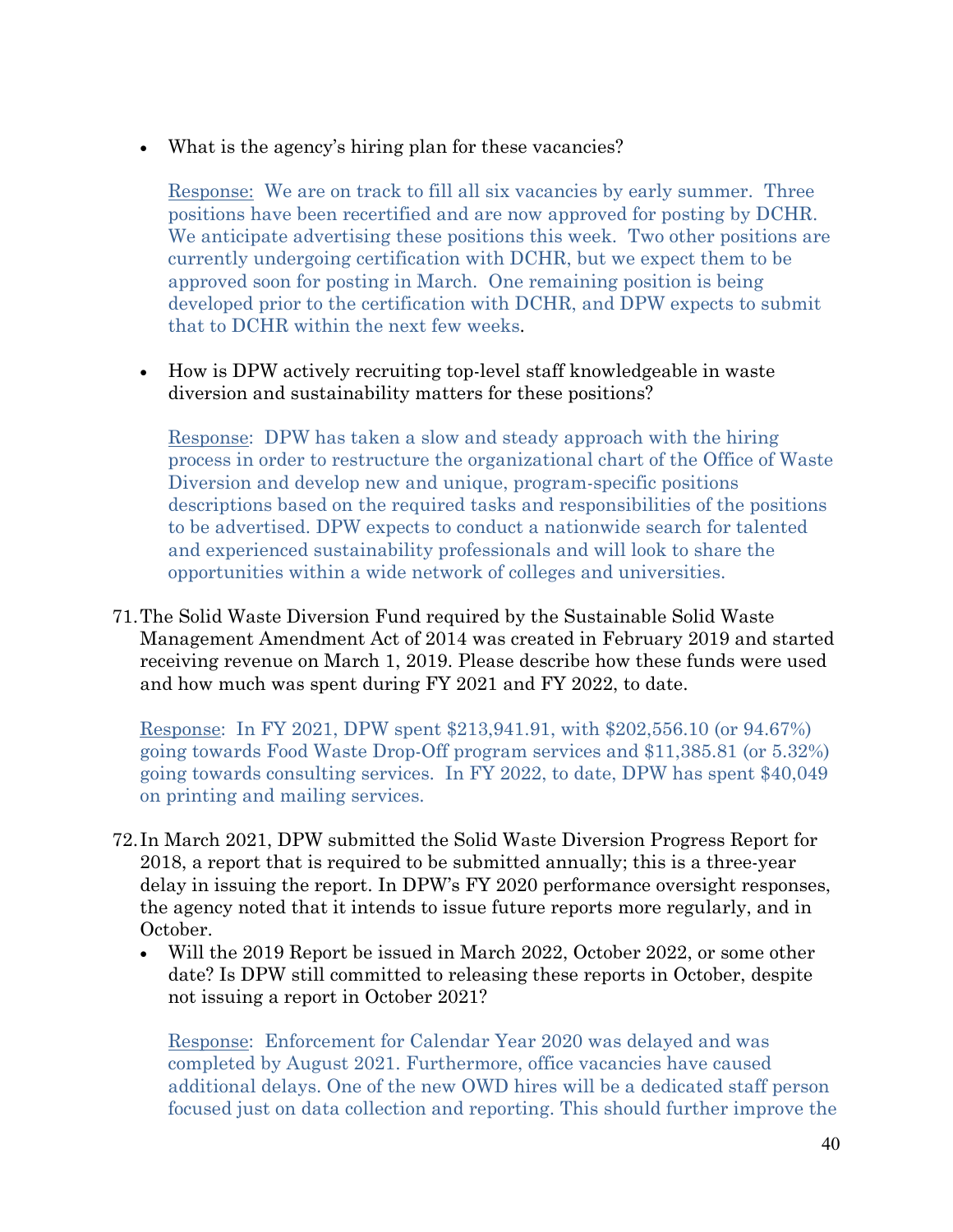agency's ability to organize massive and disconnected solid waste data sets in a timely manner, through heightened data automation. DPW is committed to submitting the CY 19 and CY 20 reports together by October 2022.

• DPW has stated that previous delays in issuing this report are due to waiting for the Waste Characterization Study, which was submitted in late 2020. Since that study is now complete, was is preventing DPW from issuing the 2019, 2020, and 2021 reports during FY 2022?

Response: See the response above.

- 73.The District's Solid Waste Diversion Progress Report for 2018 states that the citywide waste diversion rate for 2018 is 16.11%, significantly lower than the residential diversion rate of 25.24%.
	- What accounts for this difference? What are the diversion rates for (1) businesses, (2) governmental operations, and (3) any other relevant types of properties?

Response: DPW does not currently track the waste diversion performance of granular sectors of the business community and/or other relevant types of properties. As for the governmental operations metric, please see the response below.

• The FY 2017 report included a metric for government operations waste diversion. Why was this metric dropped from the 2018 report? Can it be included in future reports? Could business owners and other property types be included?

Response: The government operations waste diversion rate is not a useful metric for tracking citywide waste diversion progress and will not be included in future reports. Further granularity for reporting, such as specific metrics for business or property types, is not possible at this time.

 Why is this report now covering a calendar year, when all prior reports covered a given fiscal year? This shift means data from October 1, 2017 through December 31, 2017 is not accounted for in any report.

Response: Shifting to a calendar year reporting model for solid waste data will greatly improve the consistency of this annual report and better align with neighboring jurisdictions' reporting timelines and those of established District programs and initiatives.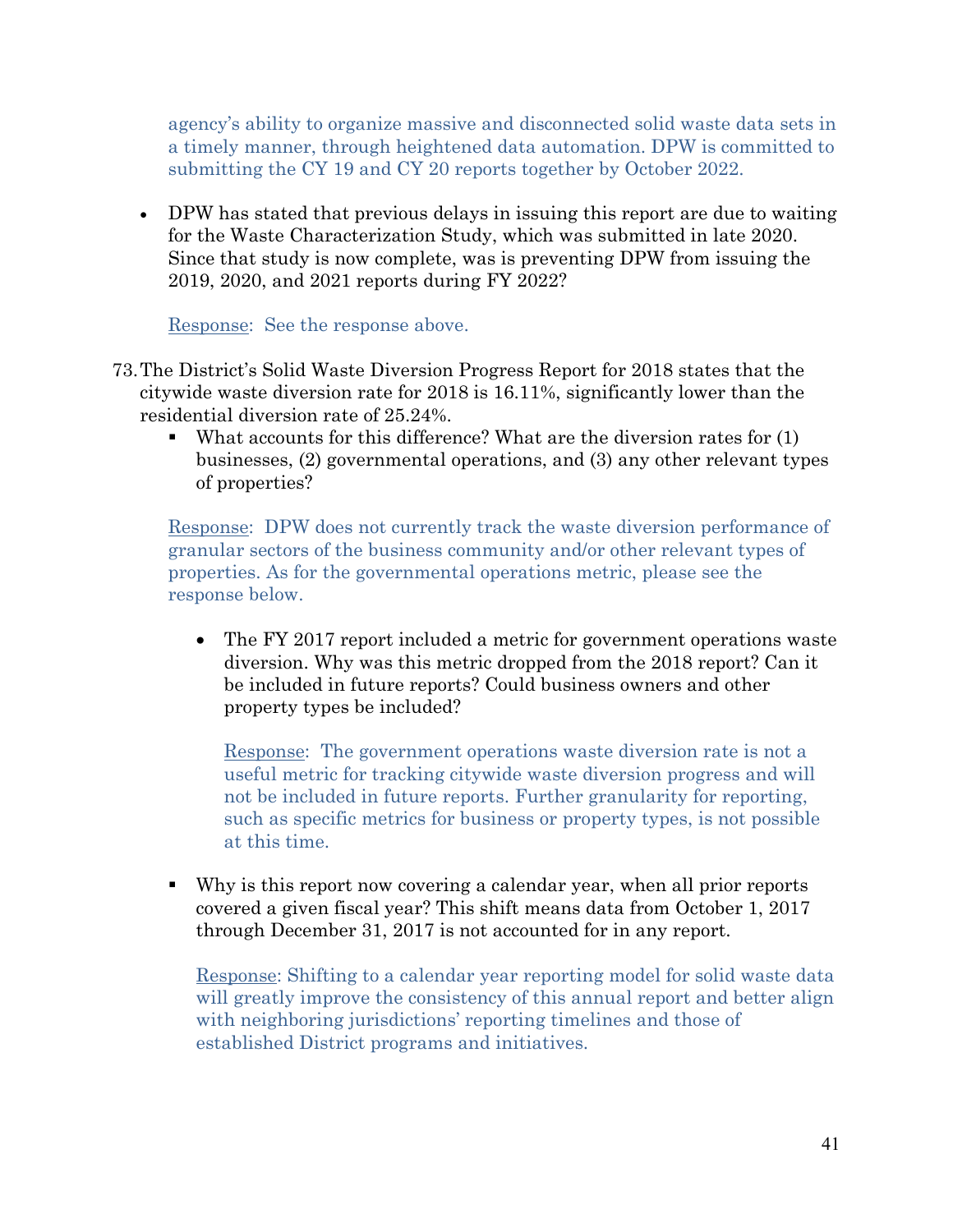• Please provide the residential and citywide waste diversion rates, citywide solid waste stream tonnage, and per capita waste generation rate for those months.

Response: The citywide waste diversion rate and per capita waste generation rate cannot be calculated for a three-month period. The most up-to-date estimate of the citywide waste diversion rate is 16.11%.

The FY 2018 residential diversion rate, which included those three months, equaled 25.5% and the tonnage for that period was provided previously in the FY 2018 performance oversight.

- In the last report to cover this metric, government operations waste diversion was 10.99%, which is quite low.
	- Please provide the committee with the number, type, and notified agency for any violation notifications in FY 2021.

Response: No warnings or citations were issued in FY 2021.

• What steps did DPW take in FY 2021 and FY 2022, to date, to increase the diversion rate for District buildings and agencies?

Response: OWD will be hiring an education and outreach specialist to develop a janitorial training in FY 22. DGS manages District buildings and agencies, which includes the District of Columbia Public Schools and the Department of Park and Recreation.

74.What is the most up-to-date estimate of the citywide residential diversion rate? What does DPW estimate is the citywide diversion rate including residential, commercial, and apartment buildings?

Response: The most up-to-date estimate of the residential waste diversion rate for FY 21 is 23.9%. The most up-to-date estimate of the citywide waste diversion rate for CY 18 is 16.11%.

75.How much food waste was collected at each site of the Food Waste Drop-Off Program in FY 2020, FY 2021, and FY 2022, to date?

Response: See the chart below:

| <b>YEAR</b> | FISCAL Columbia Dupont Glover<br><b>Heights</b> | Circle |     |      |         |     | Park UDC Palisades Uptown Monroe St Market Southwest | Eastern |     |                  |     | Ward   Ward   TOTAL  <br>$7 \mid 8$ FM $(TONS)$ |
|-------------|-------------------------------------------------|--------|-----|------|---------|-----|------------------------------------------------------|---------|-----|------------------|-----|-------------------------------------------------|
| 2020        | 83.9                                            | 111.0  | 1.4 | 15.6 | $0.0\,$ | 9.3 | 12.4                                                 | 82.1    | 3.2 | 1.0 <sub>1</sub> | 0.8 | 320.8                                           |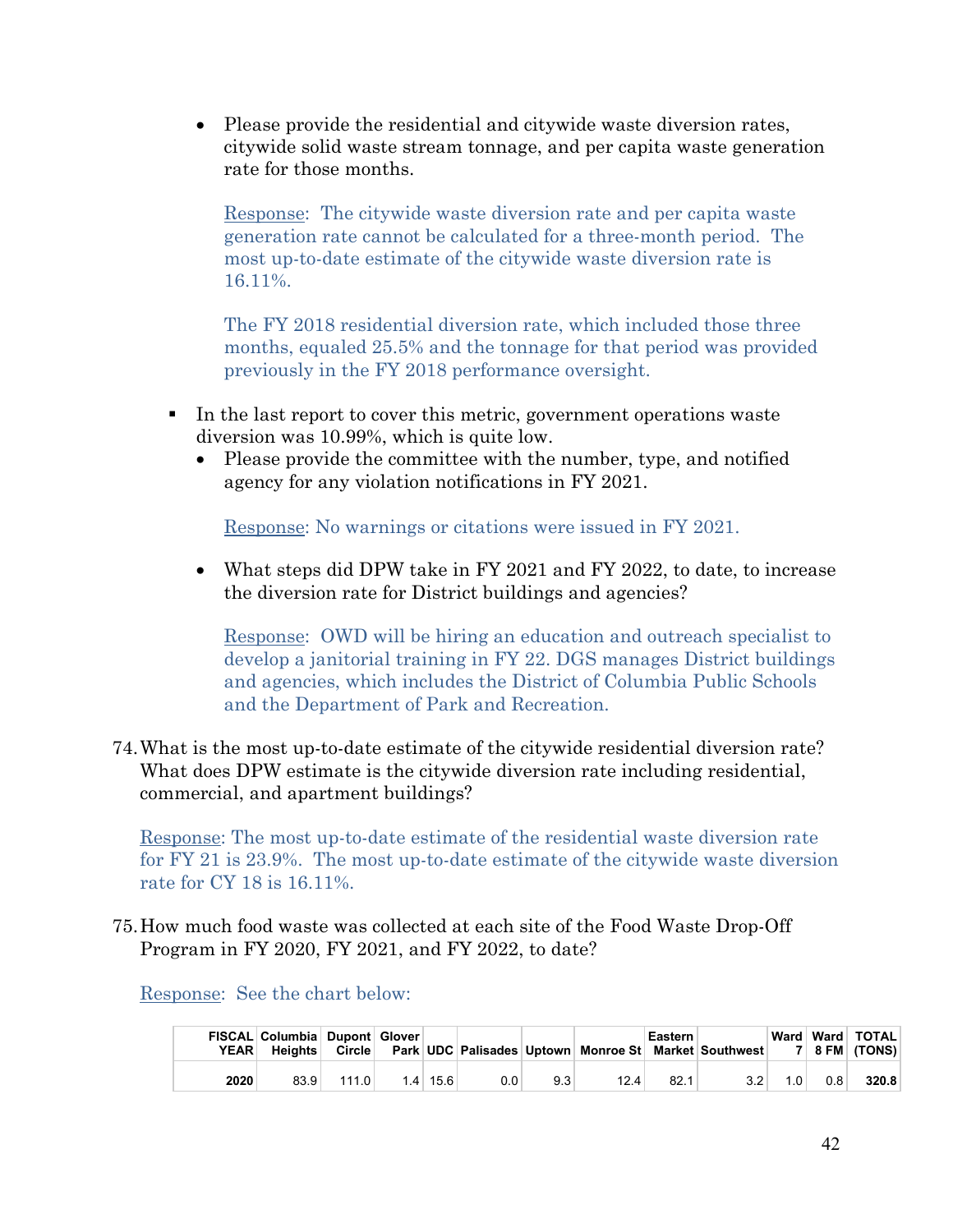| 2021                         | 112.9 | 120.7 | 0.0 | 17.6 | 15.2 | 10.1 | 13.7 | 113.1 | 7.6 | . . | 11<br>. . | 413.0 |
|------------------------------|-------|-------|-----|------|------|------|------|-------|-----|-----|-----------|-------|
| 2022<br>(through Jan)<br>16) | 32.9  | 35.9  | 0.0 | ، ا  | 8.3  | 3.0  | . .  | 36.5  | 2.3 | 0.4 | 0.0       | 134.2 |

 To what extent has participation increased or decreased since the Program started?

|                     |  |  | <b>Response:</b> Participation has grown 10 times (10x) (approximately 900% since |  |
|---------------------|--|--|-----------------------------------------------------------------------------------|--|
| $2017$ . See below: |  |  |                                                                                   |  |

| Calendar | <b>Total Visitors</b> | Drop-off     |
|----------|-----------------------|--------------|
| Year     |                       | Participants |
| 2017     | 13,853                | 12,024       |
| 2018     | 55,142                | 51,498       |
| 2019     | 87,758                | 82,997       |
| 2020     | 101,281               | 96,620       |
| 2021     | 124,746               | 119,277      |

Has the COVID-19 pandemic affected participation in the Program?

Response: No, and the program has grown year-over-year since 2017, including during the COVID-19 pandemic.

 The Compost Drop-Off Program Act of 2016 requires that DPW establish one drop-off site in each ward to operate year-round (D.C. Official Code § 8–761). Please provide a list of drop-off sites, by ward.

Response: See Attachment for Question #75.

What are DPW's plans to expand the number of year-round sites?

Response: DPW will expand the number of year-round sites through the addition of pre-approved satellite locations, to be executed under the new contract**.**

 Has DPW done (or plans to do) any assessments of the current sites' ability to meet demand?

Response: Demand for composting is exceeding current demand, which is why DPW plans to expand the program.

76. In the FY 2022 budget, the Committee provided funding to fully implement the Zero Waste Omnibus Amendment Act.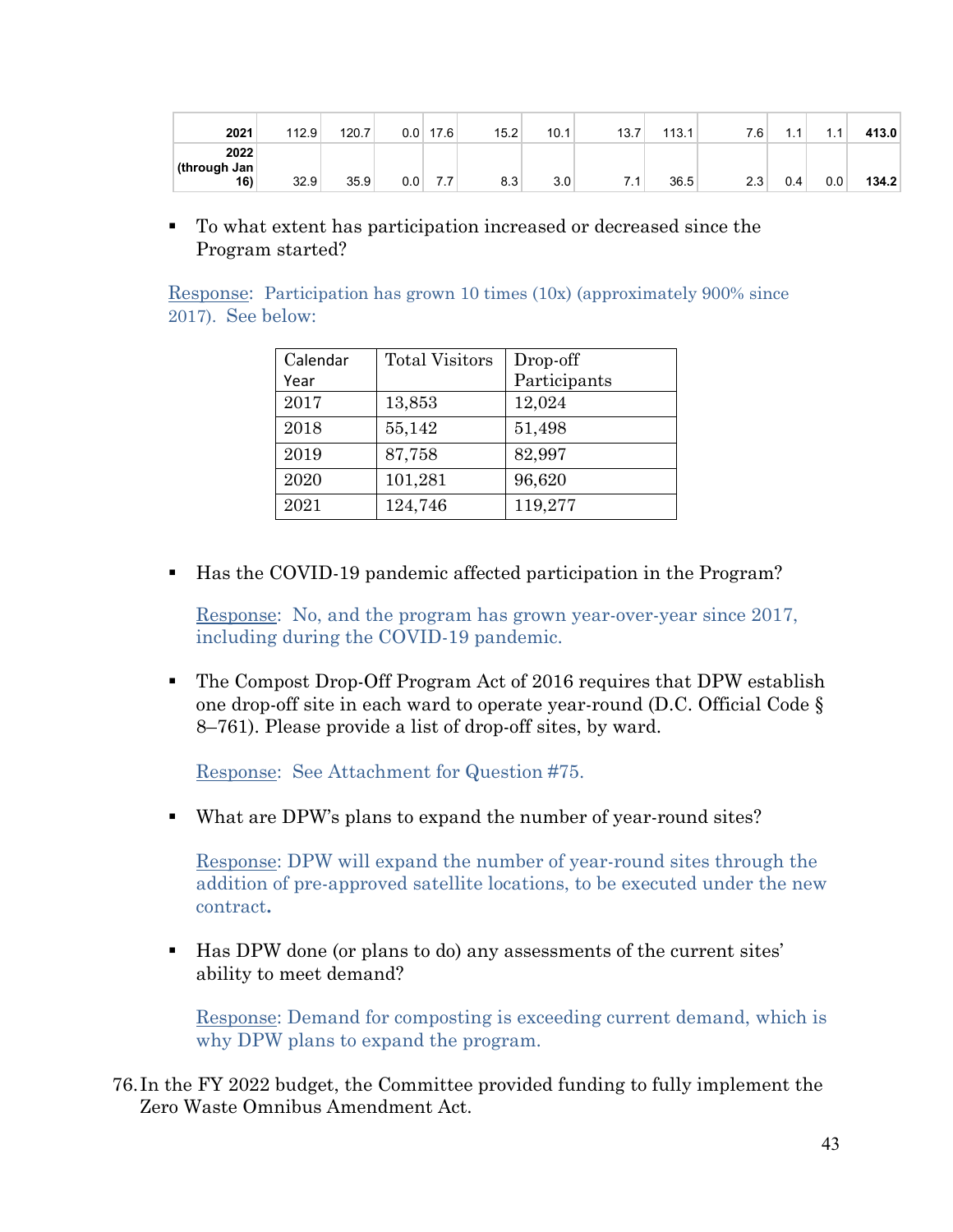• What is the status of the agency's work to develop and implement a training on source separation and waste reduction for janitorial staff and property managements at private collection properties, as required under the Act?

Response: Although the Council provided funding for certain aspects of the Zero Waste Omnibus Amendment Act, certain significant aspects have not been funded. See the response to Question #27. Notwithstanding the legislation not being fully funded, hiring is underway for a new FTE to begin implementing the projects and initiatives required by the act.

 Have the two FTEs been hired (and, if not, when does the agency anticipate onboarding this staff)?

Response: One FTE will be hired to implement this work, not two. That position will be advertised in FY 22.

 What is the status of the preparation of the Organics Management Plan required under the Act?

Response: A solicitation for a contract enlisting the support of a technical consultant will be issued this Spring, to be completed by April 2023.

77. In the FY 2019 budget, the Committee funded the Home Composting Incentive Program to provide rebates or vouchers to District residents for the purchase of home composting systems. A contract was awarded to a vendor to launch the program in October 2019. Please describe actions taken under this Program and any additional planned actions for FY 2022.

Response: See the chart below:

|                | <b>Date</b> | <b>Type</b> | Workshop<br><b>Attendees</b> | <b>Attendees</b><br><b>Who Qualify</b><br>for Rebate | <b>Attendees Who</b><br><b>Applied AND Were</b><br>Approved for a<br><b>Rebate</b> |
|----------------|-------------|-------------|------------------------------|------------------------------------------------------|------------------------------------------------------------------------------------|
| 1              | 12/7/2019   | Worm        | 13                           | 13                                                   | 0                                                                                  |
| 2              | 2/22/2020   | Worm        | 31                           | 31                                                   | 9                                                                                  |
| 3              | 5/20/2020   | Hot         | 55                           | 53                                                   | 12                                                                                 |
| $\overline{4}$ | 5/30/2020   | Hot         | 38                           | 35                                                   | 11                                                                                 |
| 5              | 6/11/2020   | Hot         | 33                           | 32                                                   | 9                                                                                  |
| 6              | 7/18/2020   | Hot         | 80                           | 79                                                   | 28                                                                                 |
| 7              | 7/22/2020   | Hot         | 64                           | 63                                                   | 23                                                                                 |
| 8              | 8/26/2020   | Hot         | 51                           | 44                                                   | 9                                                                                  |
| 9              | 9/2/2020    | Hot         | 68                           | 63                                                   | 14                                                                                 |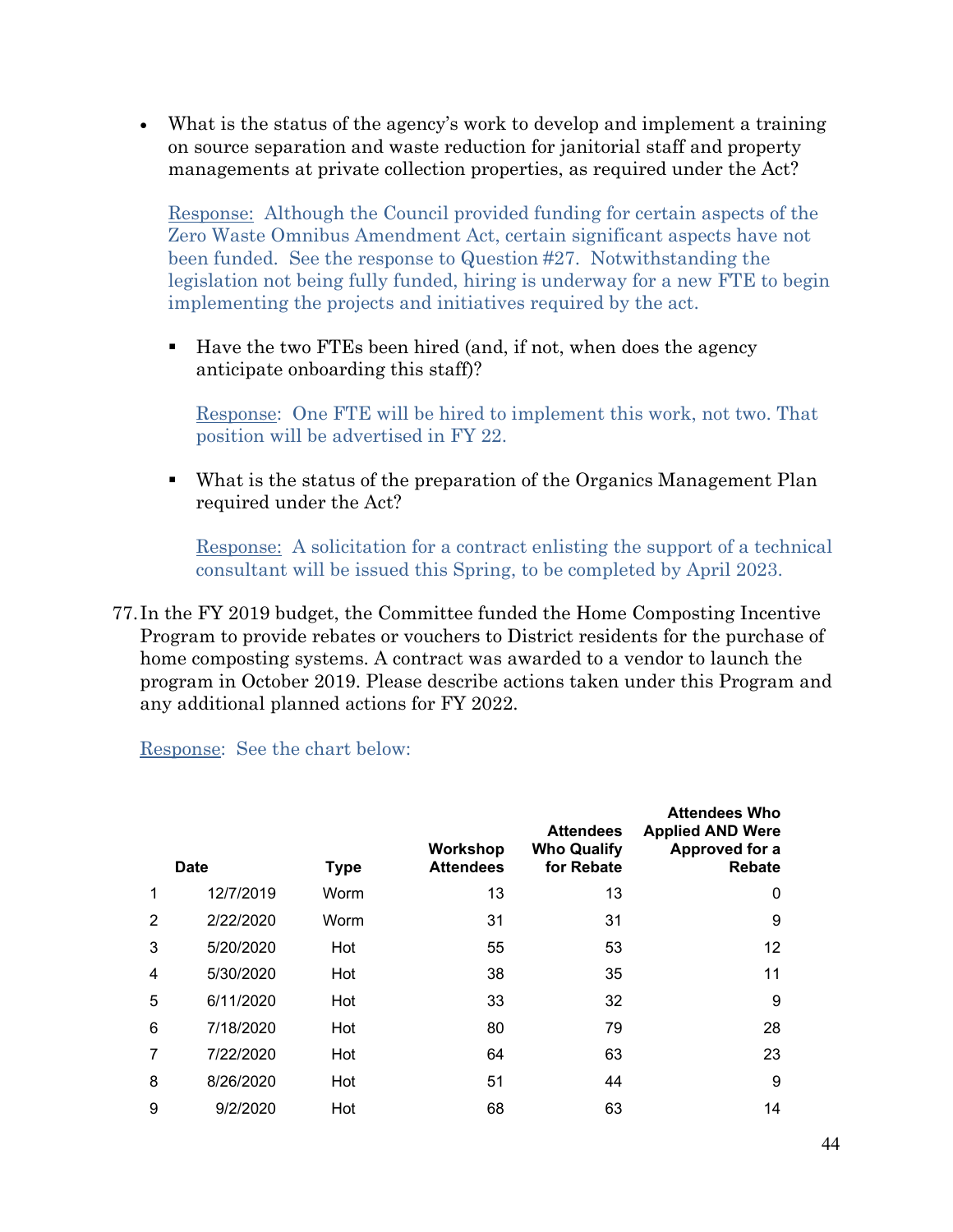| 9/3/2020   | Worm | 57 | 51 | 8              |
|------------|------|----|----|----------------|
| 10/14/2020 | Hot  | 38 | 37 | 15             |
| 10/28/2020 | Hot  | 53 | 45 | 14             |
| 11/7/2020  | Hot  | 42 | 37 | $\overline{7}$ |
| 12/15/2020 | Worm | 42 | 40 | $\,6$          |
| 2/20/2021  | Worm | 65 | 60 | 10             |
| 4/23/2021  | Hot  | 41 | 39 | 11             |
| 5/4/2021   | Hot  | 41 | 39 | 12             |
| 5/8/2021   | Hot  | 42 | 41 | 11             |
| 6/12/2021  | Hot  | 29 | 29 | 5              |
| 6/15/2021  | Worm | 22 | 22 | $\overline{4}$ |
| 6/18/2021  | Hot  | 20 | 19 | 5              |
| 9/9/2021   | Hot  | 46 | 45 | 10             |
|            |      |    |    |                |

| FY          | Number of<br><b>Workshops</b> | Workshop<br><b>Attendees</b> | <b>Attendees Who</b><br><b>Qualify for</b><br><b>Rebate</b> | <b>Attendees Who</b><br><b>Applied AND</b><br><b>Were Approved</b><br>for a Rebate |
|-------------|-------------------------------|------------------------------|-------------------------------------------------------------|------------------------------------------------------------------------------------|
| <b>FY20</b> | 10                            | 490                          | 464                                                         | 123                                                                                |
| <b>FY21</b> | 12                            | 481                          | 453                                                         | 110                                                                                |
| <b>FY22</b> | 3                             | 67                           | 63                                                          | 11                                                                                 |
|             | 25                            | 1038                         | 980                                                         | 244                                                                                |

Also, the Home Composting Program published a brief home composting guide as required by the relevant legislation, and also has mailed out over one hundred (100) Home Composting Made Easy guides detailing this program.

78. In its FY 2020 oversight responses, DPW stated that it was in the preliminary stages of evaluating anaerobic digestion as an option for processing commercial and institutional food waste. What is the current status of that evaluation? What is the estimated cost to build and staff such a facility?

Response: Anaerobic digestion is a viable option for processing commercial and institutional food waste, and DPW continues to evaluate options to divert food scraps towards anaerobic digestion, including the siting of an organics preprocessing (food scraps slurry) operation within the new Benning Road campus. This would support a number of opportunities to send material to external anaerobic digestion facilities.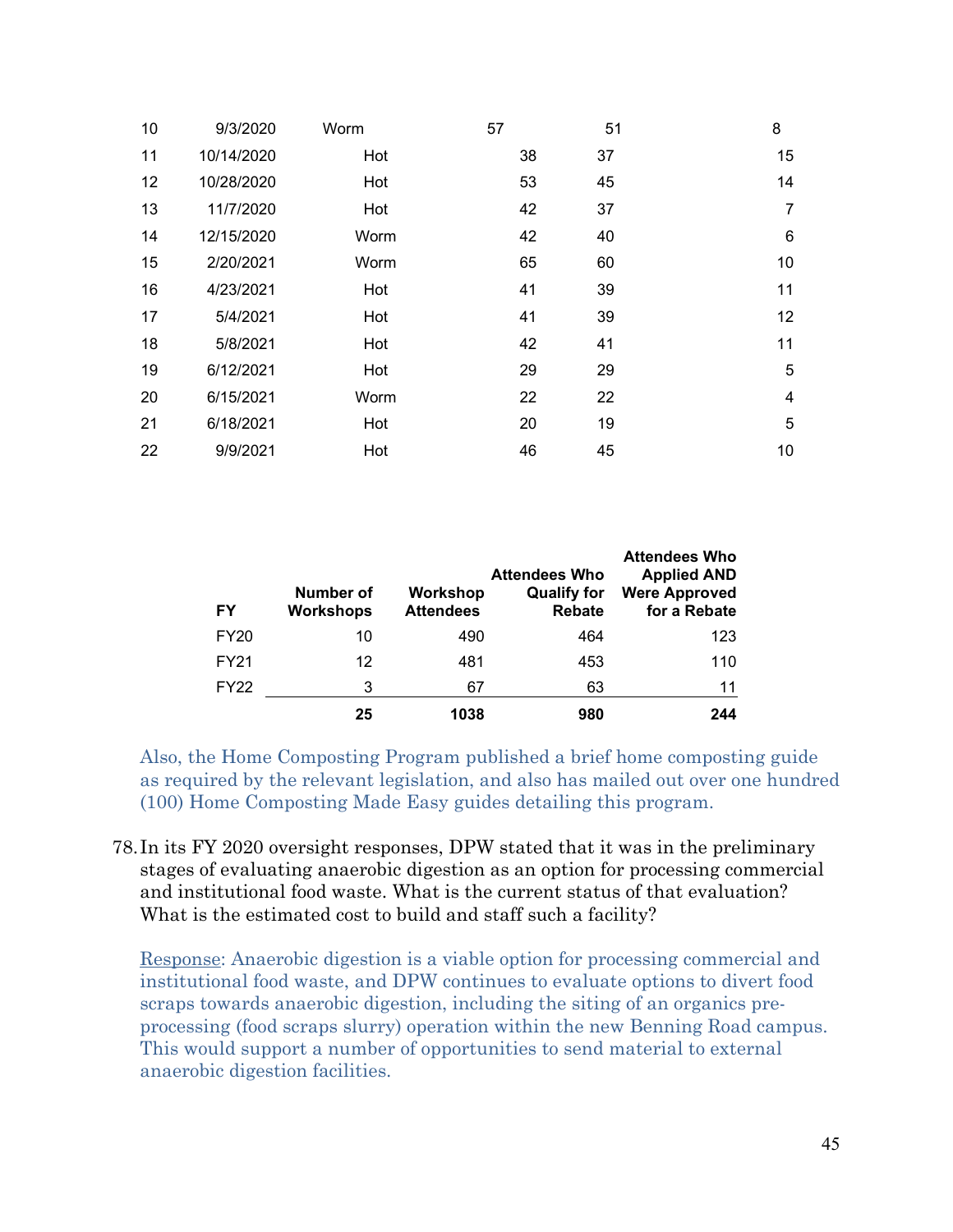- 79.DPW has informed the Committee that it no longer plans to pursue a District composting facility and instead plans to establish a composting program using regional capacity.
	- What sites has DPW evaluated, to date, for this purpose? What is causing the delay in selecting a site?

Response: Selection of a site would require a competitive bidding process once funding is available to support a contractual agreement with a organics processing facility.

 What is DPW's current plan and timeline for developing a curbside composting collection program? How much will this program cost to implement? How many staff will be needed?

Response: This will be determined by the Organics Waste Management Plan which will be completed by April 2023.

 It is the Committee's understanding the Benning Road transfer station uses less than 50% of the current lot. Why has DPW not explored using that site for a composting facility? If cost is an issue, please provide a breakdown of costs, beyond normal construction costs, necessary to build the composting facility at that site as part of the modernization.

Response: The DPW lot does not provide for sufficient space for composting at-scale. The new facility will transfer, pre-process, and process organic material as designed but this design will not include onsite composting. Cost is not the issue, available space is not sufficient.

80.What recommendations has the Interagency Waste Reduction Working Group made to the agency in FY 2021 and FY 2022, to date, and which recommendations have been acted upon?

Response: The Interagency Waste Reduction Working Group met four times in FY 21 and discussed structural and working group policy reform. In FY 22, these changes will be implemented so the working group is better equipped to be more effective in implementing the District's Zero Waste DC Plan.

81.When in 2022 will the Interagency Waste Reduction Working Group's zero waste plan, as required by the Sustainable Solid Waste Management Amendment Act of 2014, be published? What is the cause for delay in issuing this report?

Response: April 2023 is the expected publication date for the Zero Waste DC Plan.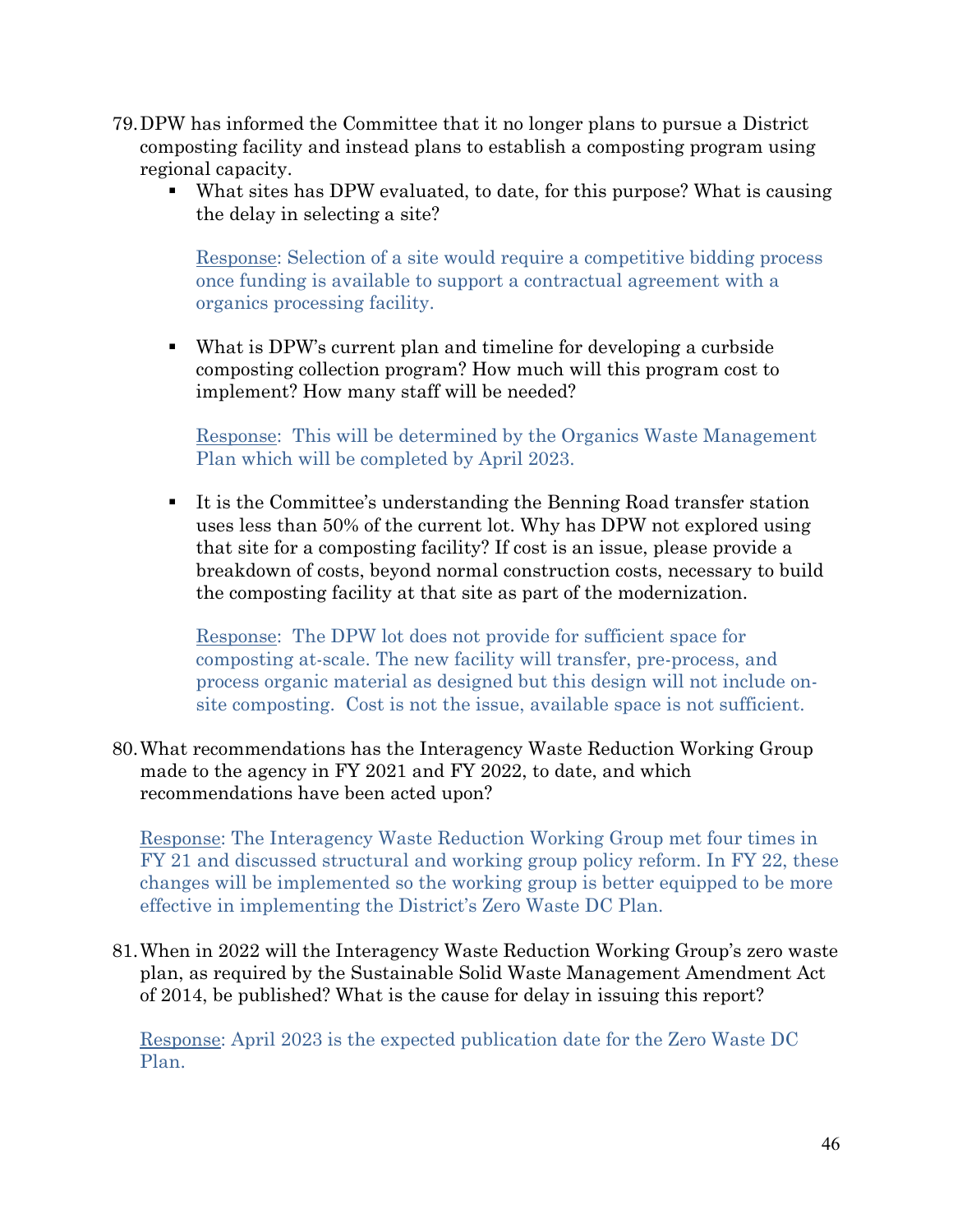- 82. In August 2019, DPW put out a Request for Proposals for the design of a Save-As-You-Throw program. In 2020, the agency informed the Committee that it put the RFP on hold due to budget constraints related to the public health emergency.
	- What is the status of this project?

Response The SAYT study DPW committed to in 2018-2019 was put on hold because of the public health emergency during early 2020. In 2021, the Zero Waste Omnibus Amendment Act was passed and, with it, the legislative requirement for the study. The FY 21 budget for the Office of Waste Diversion did not include the funding supportive of the study nor the related pilot, which we see as highly connected. Until such funding is provided, the study cannot commence.

• In the agency's FY 2021 performance oversight responses, DPW noted that "the absence of a fee structure . . . to support such a program" was a key limitation to launching SAYT. How is a fee structure dispositive on this project?

Response: The "absence of a fee structure" is not dispositive to executing the pilot. Funding is the key issue because that portion of the Zero Waste Omnibus Amendment Act was not funded. But the unresolved absence of a fee structure to support such a program would critically restrict the implementation of a PAYT program. There is no existing process/pathway to actually charge residents for their waste disposal, either by weight or volume.

- 83. In March 2021, DPW published waste characterization final report required by the Sustainable Solid Waste Management Amendment Act of 2014. The study found that non-residential municipal solid waste both makes up the greatest percentage of the District's waste generation, as well as being the source of the greatest projected increase in waste generation through 2038.
	- With this report in hand, how is DPW planning to target these waste generation sources in FY 2023 and beyond, to combat these projections?

Response: DPW is shifting its focus from a long-term solid waste planning perspective to the commercial sector. The Zero Waste DC Plan will articulate the strategies the District will take to address the projected growth in waste generation from the commercial sector.

• If the projections in the report are accurate, does the District have sufficient capacity to treat and dispose of 1.4 million tons of waste?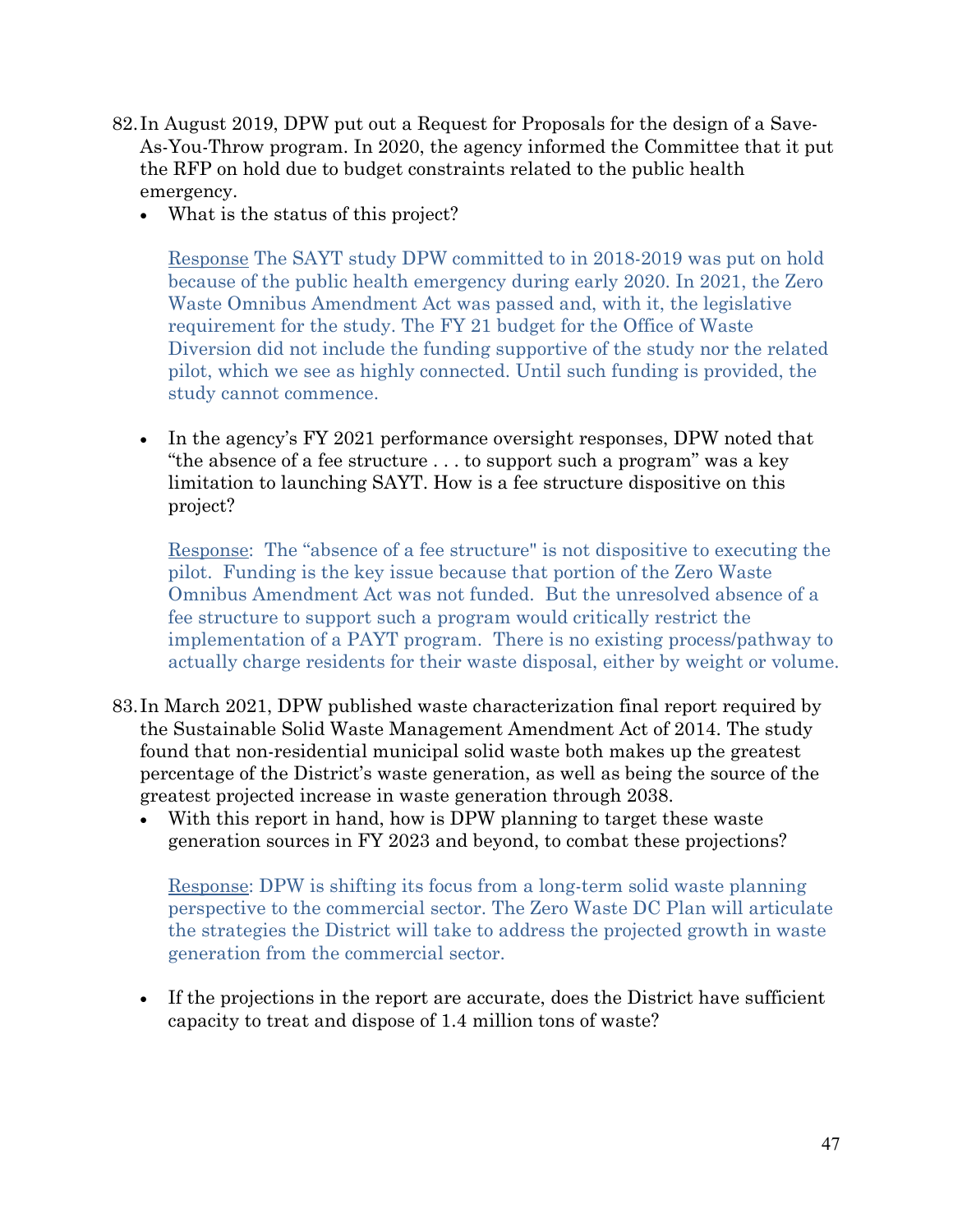Response: The District will need the existing Ft. Totten Solid Waste Transfer Station and the newly modernized Benning Road facility to transfer the majority of the city's waste stream for disposal out of the District.

- 84.DPW has stated to the Committee that it will address contamination in the commercial stream by assessing haulers an administrative fee at the point of tipping for recyclables that exceed a contamination threshold. This is also required by the Zero Waste Omnibus Amendment Act of 2021.
	- How many inspectors were in place to do this work in FY 2021?
	- How many fees were assessed? Against how many haulers?

Response: In June 2021, DPW started addressing contamination in the commercial waste stream by inspecting all commercial recycling haulers vehicles that tip/dump recycling at the Ft. Totten Transfer Station. Using five inspectors DPW assessed \$14,917.00 against 183 vehicles from 13 haulers, an administrative fee of \$12.25 per ton at the point of tipping recyclables that exceed a contamination threshold of 18% or more. The new charge is \$82.87, which includes the administrative fee of \$12.25 plus the trash fee of \$70.82 per ton for a total of \$82.87 per ton. This is an increase of the recycling tip fee of \$31.59 per ton. The haulers are given the new tipping fee as they leave Ft. Totten.

- 85.DPW has informed the Committee that is working to procure additional Materials Recovery Facility capacity of 10,000-20,000 tons per year to help address recyclables contamination.
	- How much capacity did DPW procure in FY 2020, FY 2021, and FY 2022 to date?

Response: The estimated tonnage per the current contract is 35,000 tons/year for both FY 2020 and FY 2021. The new award has not yet been issued. Evaluations are ongoing and we anticipate an award by Summer 2022. The solicitation seeks a minimum of 10,000 tons and a maximum of 40,000 tons per year.

• What are DPW's plans for finding this capacity in FY 2022?

Response: Through procurement of a replacement recycling contract.

86. Is DPW considering a District-owned recycling facility to handle tipping? If so, please provide details on those plans. If not, why is DPW not pursuing this approach?

Response: DPW is evaluating multiple design options for transfer, preprocessing, and full processing of the divertible portion of the solid waste stream.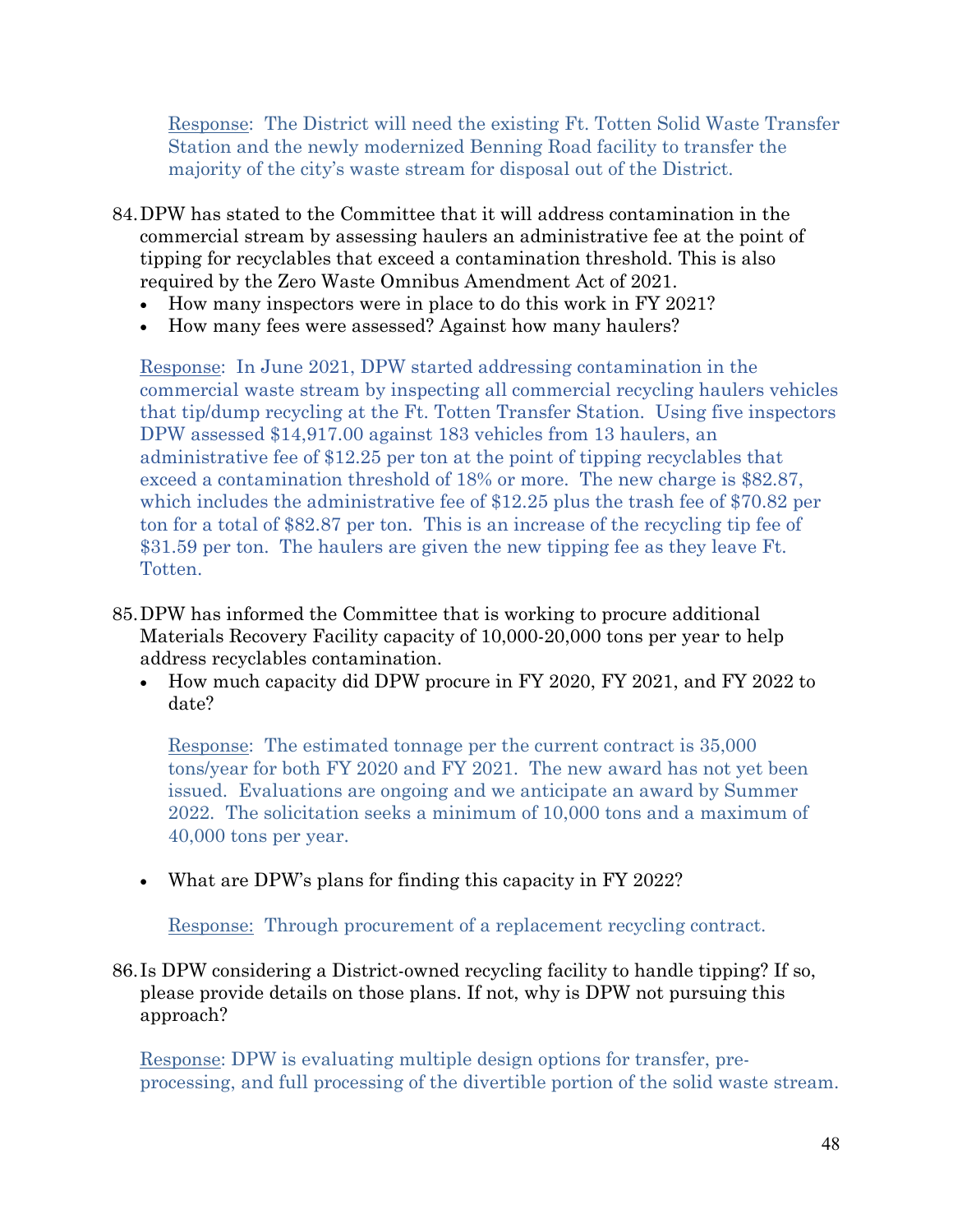87.Please provide an update on the Office of Waste Diversions campaign to reduce recyclables contamination—specifically:

Response: See below:

• The Recycling Screening Initiative at the Fort Totten Solid Waste Transfer Station.

DPW maintains a recycling screening initiative at Fort Totten to identify contamination and, if necessary, segregate contaminated recycling while assessing fees to the commercial sector if contamination exceeds 18%.

• On-site inspections of multi-family buildings by SWEEP staff to establish a baseline for compliance.

In FY 21, SWEEP, with the direction of OWD, conducted over 200 inperson inspections of multi-family buildings to establish a baseline for compliance. This data will be used to inform future enforcement activities.

• Distribution of a toolkit of resources to help multi-family property owners, janitorial staff, and tenants with compliance.

In FY 21, OWD launched and distributed a multi-family recycling toolkit to help multi-family property owners, janitorial staff, and tenants achieve compliance. The toolkit was and is still being distributed through physical mail and drop-off, with electronic copies e-mailed to all properties within DPW's subscription service COSTAR. The toolkit is also available online.

• Implementation of a public education and outreach campaign, including digital, print, and direct messaging.

DPW implemented a citywide public education and outreach campaign via physical post-card mailers to all DPW serviced residents, bus stop and metro advertisements, and digital (geotagged) mobile advertisements.

• Implementation of a large-scale residential recycling cart tagging campaign.

In FY 2021, DPW provided personalized recycling feedback at the curb to approximately 20,000 single-family households supported by a citywide "Do Not Bag Recyclables" campaign.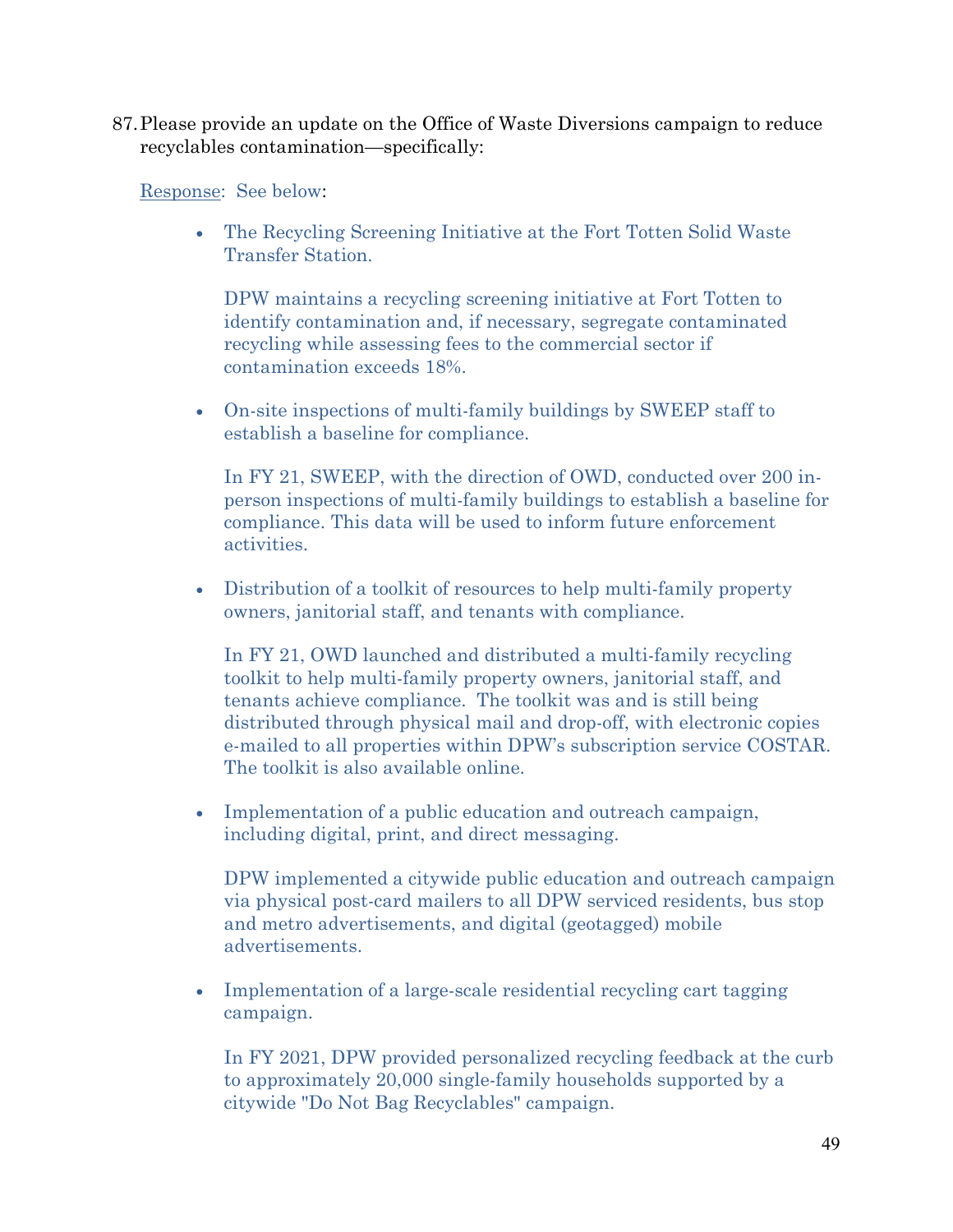• Any other initiatives launched.

A full overview of all the results of OWD activities in FY 21 can be obtained at the following link: [https://storymaps.arcgis.com/stories/a27a17498d3647c6b2a5523ff2d83](https://storymaps.arcgis.com/stories/a27a17498d3647c6b2a5523ff2d833bc) [3bc](https://storymaps.arcgis.com/stories/a27a17498d3647c6b2a5523ff2d833bc)

88.Please describe DPW's efforts on glass recycling during FY 2021 and any planned activities for FY 2022.

Response: Commercial glass recycling will be launched once the new Benning Road facility is constructed.

89.The Special Events Waste Diversion Act of 2013 requires applicants for a special event permit to submit a waste diversion plan. District regulations require that special event permit holders "shall provide infrastructure onsite for the separation and recycling of recyclable waste generated at the event. A permit holder who violates this subsection shall be subject to a fine of up to \$5,000 per day." As of winter 2021, DPW has not issued citations for violations of this provision? Has enforcement, beyond warnings, begun? If so, how many violations were issued in FY 2021 and FY 2022, to date.

Response: For special events, event organizers are informed at the Mayor's Special Events Task Force meetings that if they do not use DPW's trash and recycling services, whatever vendor they choose to use must submit a trash and recycling plan to DPW's Safety Preparedness Officer. To date, no one has violated this requirement. Event organizers have either used DPW's services or submitted a trash and recycling plan, which includes information regarding where they will dispose their trash and recycling.

## *III. Snow Removal/Leaf Collection/Christmas Tree Removal/Mowing*

90.Please describe how DPW tracks and confirms that 311 requests that are closed out are completed. Does DPW audit its 311 request system?

Response: Snow service requests are given to Zone Captains/ Monitors to address and verify before they are closed by the administrative staff. We check the 311 system daily to retrieve, review and abate service requests received.

91.Under the Winter Sidewalk Safety Amendment Act of 2014, District property owners are required to clear snow and ice from sidewalks, handicap ramps, and steps abutting their property within the first 8 daylight hours of the end of the snowfall.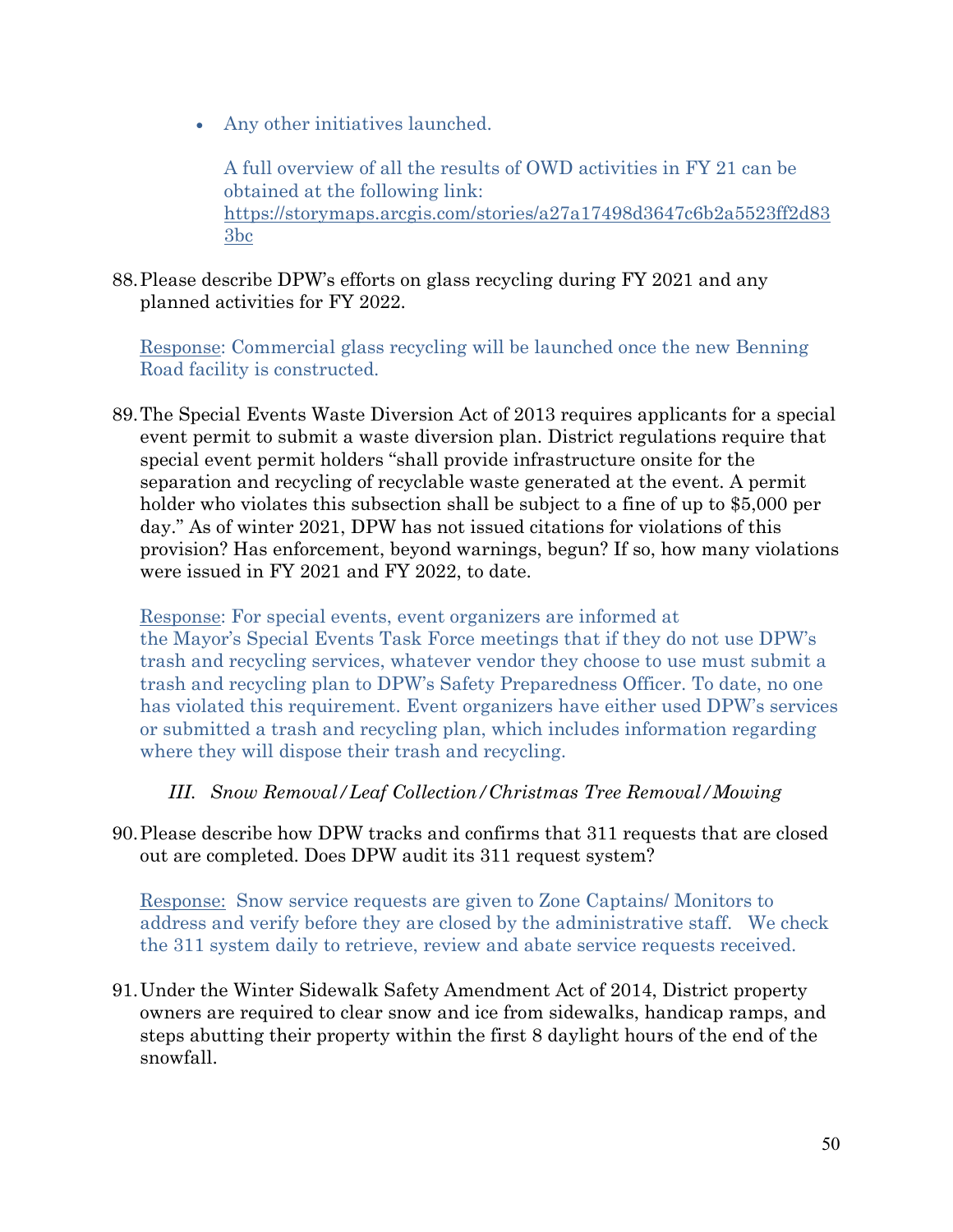■ How many tickets and/or warnings were issued under this provision in FY 2020, FY 2021, and FY 2022, to date? Please break down by residential and commercial notices.

Response: See below:

Residential –

 $FY$  20 – no citations, no warnings  $FY 21 - no citations, no warnings$ FY 22 – no citations, one warning

Commercial –

FY 20 – 9 citations, 1 warning  $FY 21 - 6$  citations, 3 warnings FY 22 – 7 citations, 2 warnings

How many complaints were reported to enforcement in FY 2020, FY 2021, and FY 2022, to date? Please break down by residential and commercial notices.

Response: Per 311 for the category "Snow Removal Complaints for Sidewalks":

FY 2020

TOTAL – 9 Residential – 7 Other  $-2$ 

FY 2021

TOTAL – 113 Residential – 69 Business – 24 Other –20

FY 2022

TOTAL – 259 Residential –140 Business – 53 Other – 66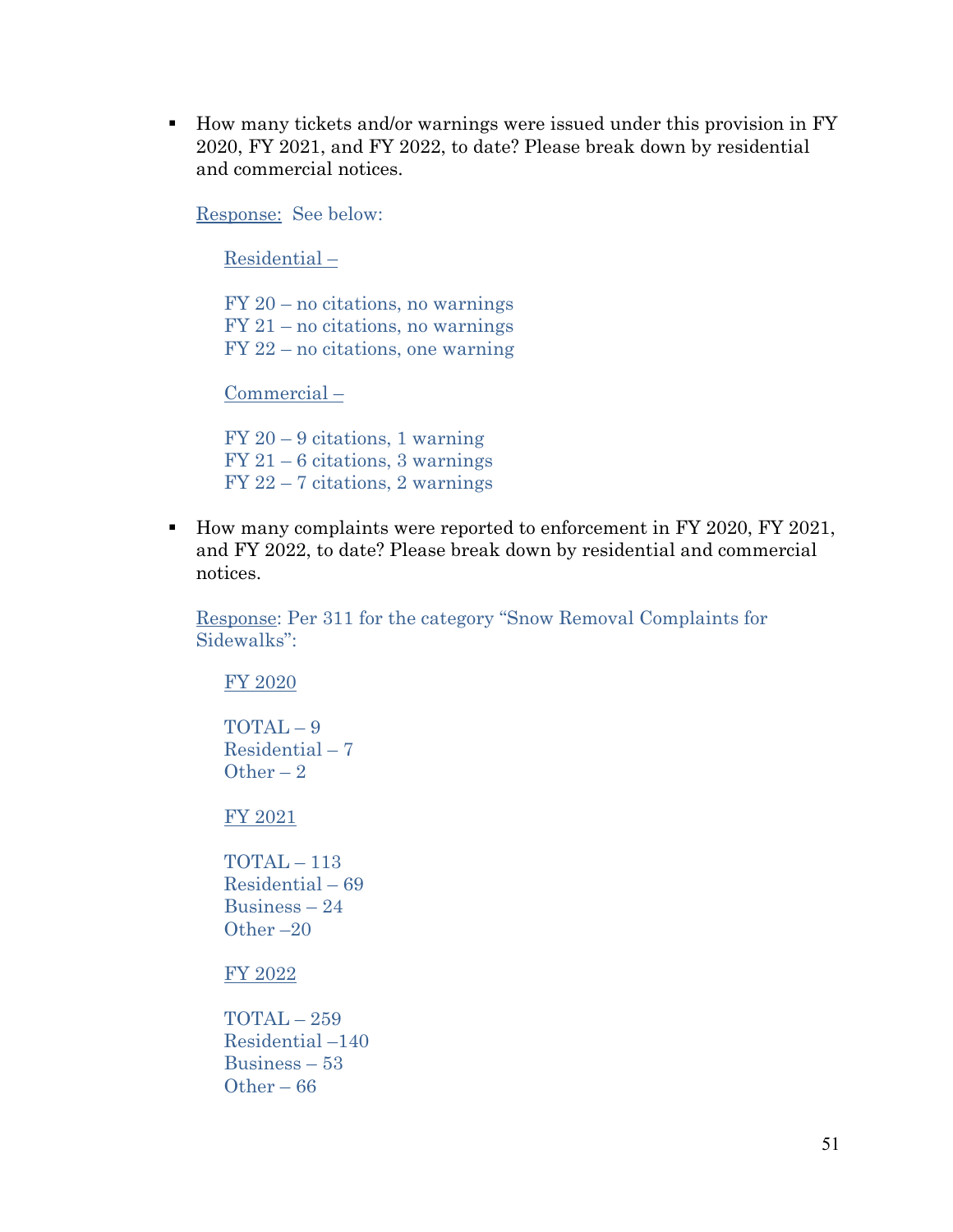- 92.Several years ago, DPW created the Non-Motorized Trails Section to focus on District bike lanes, ADA ramps at intersections, bridge deck sidewalks, and bus shelters.
	- Previously, DPW has shared that DDOT deploys staff in anticipation of snow events. What, then, is DPW's role in this work?

Response: DPW's role is to clear the bridge deck walkways. The agency is responsible for salting and snow removal of about 86 bridges in the nonmotorized trail function.

Does DPW have the equipment and staff needed to complete this work?

Response: Currently, we need at least 4-6 drivers to fully staff both shifts for snow events, which we currently possess. DPW has the equipment and staff needed to complete this work.

93.How much salt, by weight, has been used during winter weather in FY 2020, FY 2021, and FY 2022, to date?

Response:

FY 2020: 949 tons of salt FY 2021: 26,062 tons of salt FY 2022: 14,088 tons of salt, as of January 21, 2022

94.Where can residents pick up compost and mulch provided for free by the District during FY 2022?

Response: Residents can pick up free compost at Fort Totten Transfer Station, Monday through Saturday from 1PM – 4PM.

95. In FY 2021, DPW delivered chipped holiday trees at Common Good City Farms at LeDroit Park and Howard University's community composting site. In its FY 2019 oversight responses, DPW said that it planned to evaluate the program and consider adding additional sites, which was delayed due to the public health emergency. Has this evaluation occurred, and, if so, what were the results? Does DPW plan to expand the program?

Response: In FY 21, DPW delivered chipped holiday trees as "browns", or carbon-rich material, necessary for composting to support local farms and their composting programs. DPW has worked with agency partners to try and divert chipped holiday trees and will continue to do so in the future. No evaluation of this program has occurred, since this material is provided "as needed" to agency and community partners.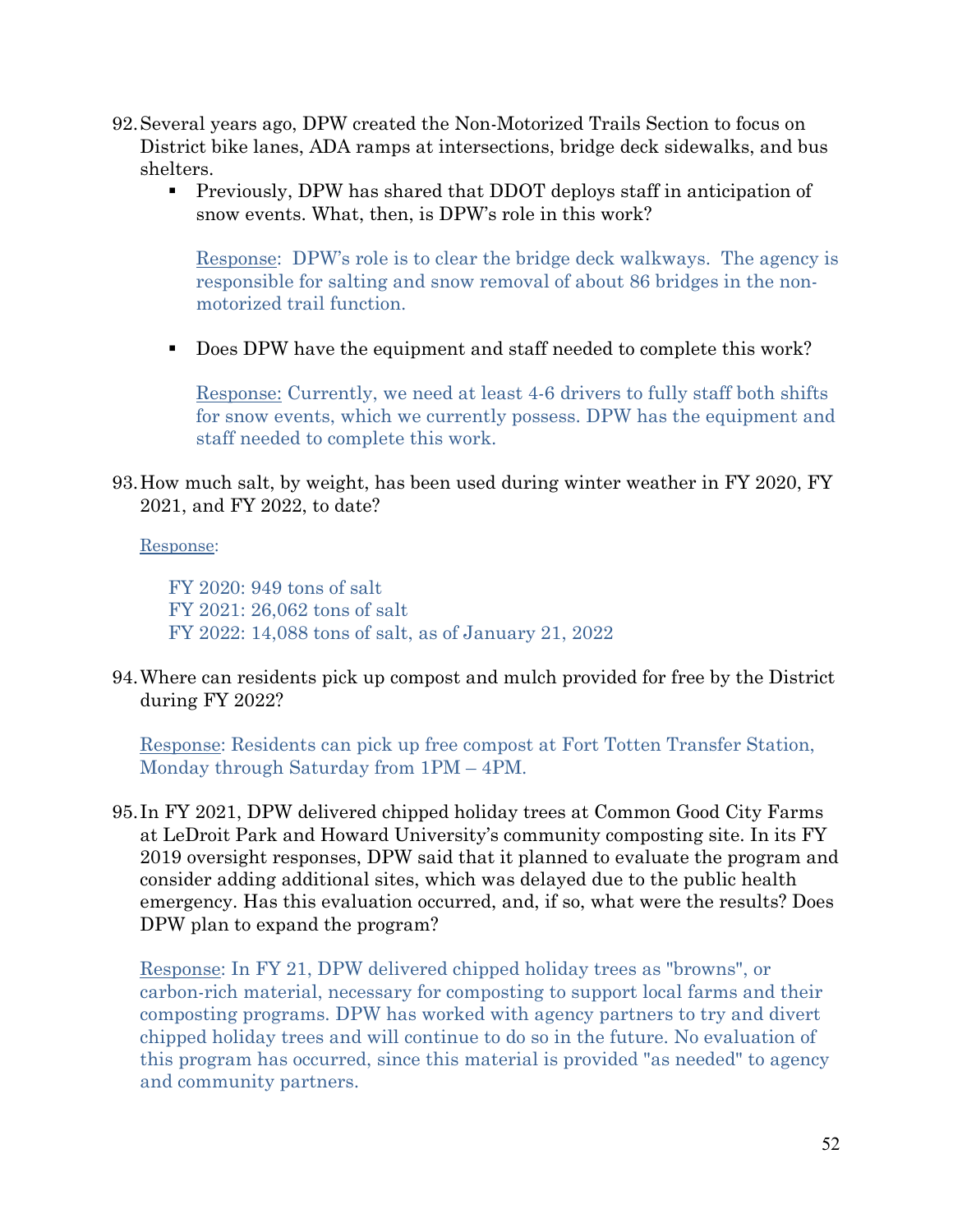96.What was the total amount of leaves collected (either in cubic yards or tons) through DPW's leaf collection program in FY 2020, FY 2021, and FY 2022, to date?

Response: See the chart below:

| FY 2020                 | 7,981.04 |
|-------------------------|----------|
| FY 2021                 | 7,002.41 |
| $\vert$ FY 2022 to date | 3,212.19 |
|                         |          |

Measurement is in tons.

## • What facility processes the leaves?

Response: Acme Biomass Reduction, Inc. composting facility processes loose leaves. Maryland Environmental Services composting facility in Prince Georges County, MD processes bagged leaves.

97.Please provide an update on the final timetable for 2021 leaf collection, including any delays and the reasons for such delays.

Response: Leaf collection is scheduled to end on February 4, 2022. Any delays in the collection of leaves may have been partly attributable to inclement weather, including rain and several snow/ice events. In addition, employee absences due to the COVID-19 pandemic may have been partly responsible for any delay in leaf collection.

It is important to note that in anticipation of both leaf collection and snow removal, we hired and trained the largest group of new employees ever at DPW. All leaf season employees were hired timely; rehires were called and started on time. The agency also increased overtime, extended work schedules and hired more contractors, which also are experiencing staffing shortages, to normalize these important city operations.

## In addition:

- the use of Building Blocks employees with no prior leaf collection experience caused a slower than normal collection period, as these employees had to get up to speed with work requirements of leaf collection; and
- the use of electric leaf blowers, now required by District law, involve shorter charging storage (only 45 minutes of charge versus eight hours of charge for the formerly used gas leaf blowers), which may have also contributed to any delay.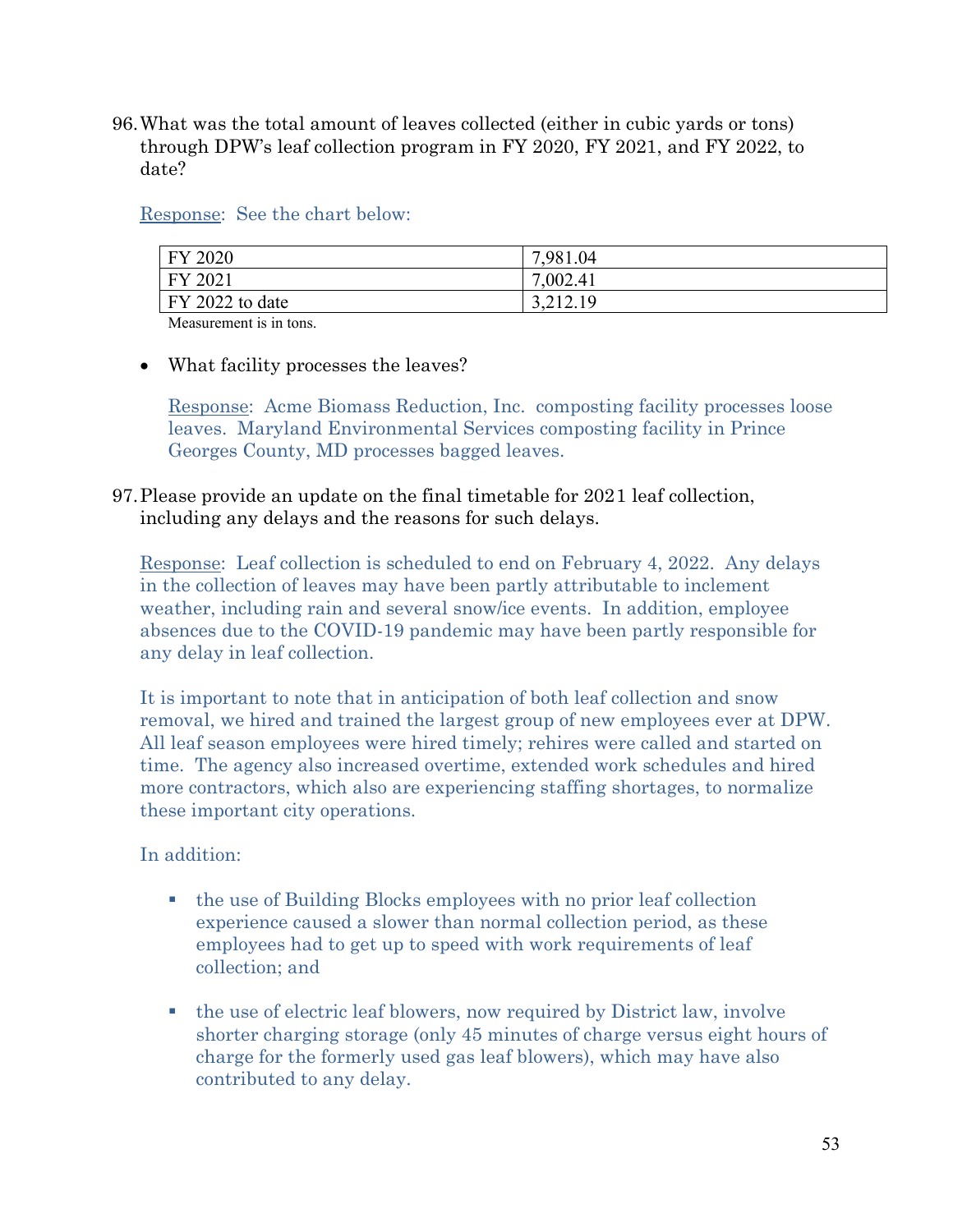98.How is DPW enforcing the regulations that prohibit residents from blocking thoroughfares, sidewalks, drains, and gutters with leaves? How many warnings and citations has DPW issued for this violation in FY 2019, FY 2020, FY 2021, and FY 2022, to date? Please break down by commercial and residential notices.

Response: Prior to the start of our leaf collection season, District residents and businesses were provided educational materials explaining their duty and responsibility regarding leaf storage and collection. The messaging explicitly indicated that our sidewalks, drains, and gutters were to remain clear of fallen leaves and associated debris. Residents and homeowners were to bag fallen leaves or simply rake them into a pile for collection and leave them in the tree box space for collection by DPW, not in the roadway or at the curb. Please also see below:

| Citations/Warnings Issued    |     | FY19 FY20 FY21 FY22 |              |
|------------------------------|-----|---------------------|--------------|
|                              |     |                     |              |
| <b>Residential Warnings</b>  | 12  | 5                   |              |
| <b>Residential Citations</b> | 25  | 19                  | $\mathbf{Q}$ |
| <b>Commercial Warnings</b>   |     |                     |              |
| Citations                    | 18. |                     |              |

- *I. Parking Enforcement Management Administration*
- 99.Please list the number of parking enforcement officers, booting staff, and towing staff, in FY 2020, FY 2021, and FY 2022, to date. Please also note the number of vacant positions for each of these categories.

|                                                        | FY2020*              |                      |                     | FY2021*              |                      | FY2022              |                      |                      |                     |
|--------------------------------------------------------|----------------------|----------------------|---------------------|----------------------|----------------------|---------------------|----------------------|----------------------|---------------------|
|                                                        |                      | As of PPE 9/26/20    |                     |                      | As of PPE 9/25/21    |                     | As of PPE 1/15/22    |                      |                     |
| Division/Position Title                                | Filled<br><b>FTE</b> | Vacant<br><b>FTE</b> | Total<br><b>FTE</b> | Filled<br><b>FTE</b> | Vacant<br><b>FTE</b> | Total<br><b>FTE</b> | Filled<br><b>FTE</b> | Vacant<br><b>FTE</b> | Total<br><b>FTE</b> |
| <b>Parking Enforcement</b><br><b>Officer Frontline</b> | 217                  | 42                   | 259                 | 207                  | 52                   | 259                 | 203                  | 66                   | 269                 |
| Lead Parking<br>Enforcement Officer                    | 17                   | $\overline{2}$       | 19                  | 16                   | 3                    | 19                  | 16                   | 3                    | 19                  |
| Parking Enforcement<br>Officer                         | 200                  | 40                   | 240                 | 191                  | 49                   | 240                 | 187                  | 63                   | 250                 |
| <b>Motor Vehicle</b><br>Operator                       | 38                   | 11                   | 49                  | 36                   | 13                   | 49                  | 32                   | 17                   | 49                  |
| <b>Booter</b>                                          | 5                    | 3                    | 8                   | 5                    | 3                    | 8                   | 5                    | 3                    | 8                   |

Response: See the chart below:

100. In the FY 2020 Budget Support Act, the Council passed a provision that would make it easier to issue bike lane violations by allowing DPW to mail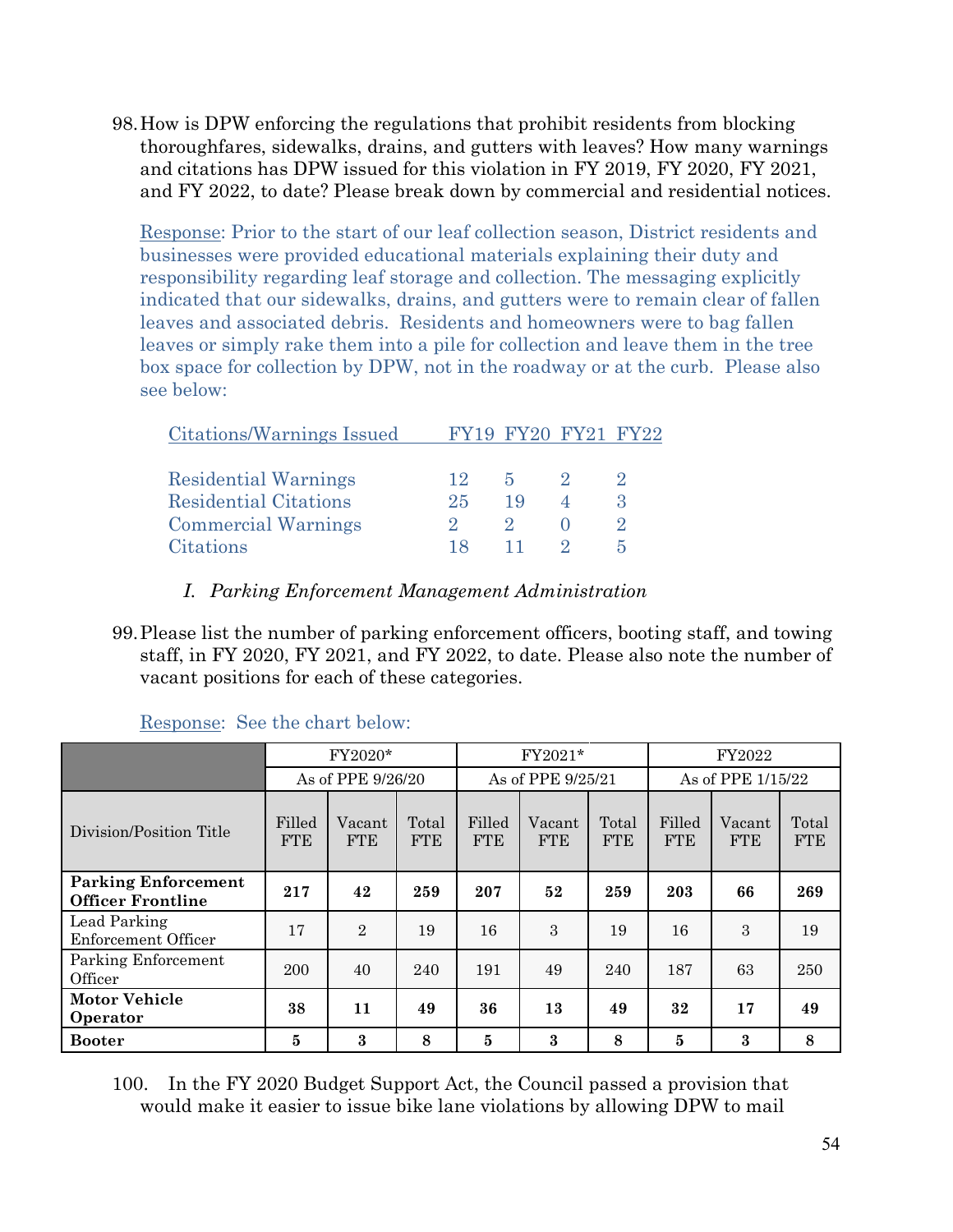tickets to drivers who drive away before a parking officer is able to issue a ticket.

• How many tickets have been issued using this process?

Response: Out of 5,358 total bike lane tickets issued, 1,888 tickets were sent by mail.

• Based on DPW's experience implementing this law, are there other circumstances where camera ticketing would be appropriate for parking and standing violations?

Response: Bus Lane violations may be also appropriate for camera ticketing.

101. What is the status of the booting contract RFP, issued in 2019 and terminated in August 2021, immediately prior to the submission deadline? When will this RFP be reissued? At the December 6, 2021 hearing on ticket enforcement, the Committee was told that the RFP would be issued by December 20, 2021.

Response: The RFP for this contract was issued on December 17, 2021 and closes on February  $28<sup>th</sup>$ . If there are no issues with the procurement process, the contract could be awarded by the end of April and then the contractor has sixty (60) days from the award date to provide a rollout plan. After that, the contractor will have an additional thirty (30) days to ensure implementation of the rollout plan, with service estimated to be available to drivers by July.

- 102. Please provide the fine schedule for:
	- Destruction or damage of a boot.

Response: Destruction or damage of a boot is \$300. Once a damaged boot is recovered, or the boot is not returned, the \$300 fine is added to the total amount of fines due.

• Removal of a boot from a vehicle.

Response: As stated above, those booted vehicles which have the boots removed by unauthorized persons, i.e., anyone other than DPW personnel, are subject to a \$300 fine in addition to all outstanding tickets the vehicle was booted for, the boot fee and the tow fee if applicable.

• Fake temporary tags or license plates.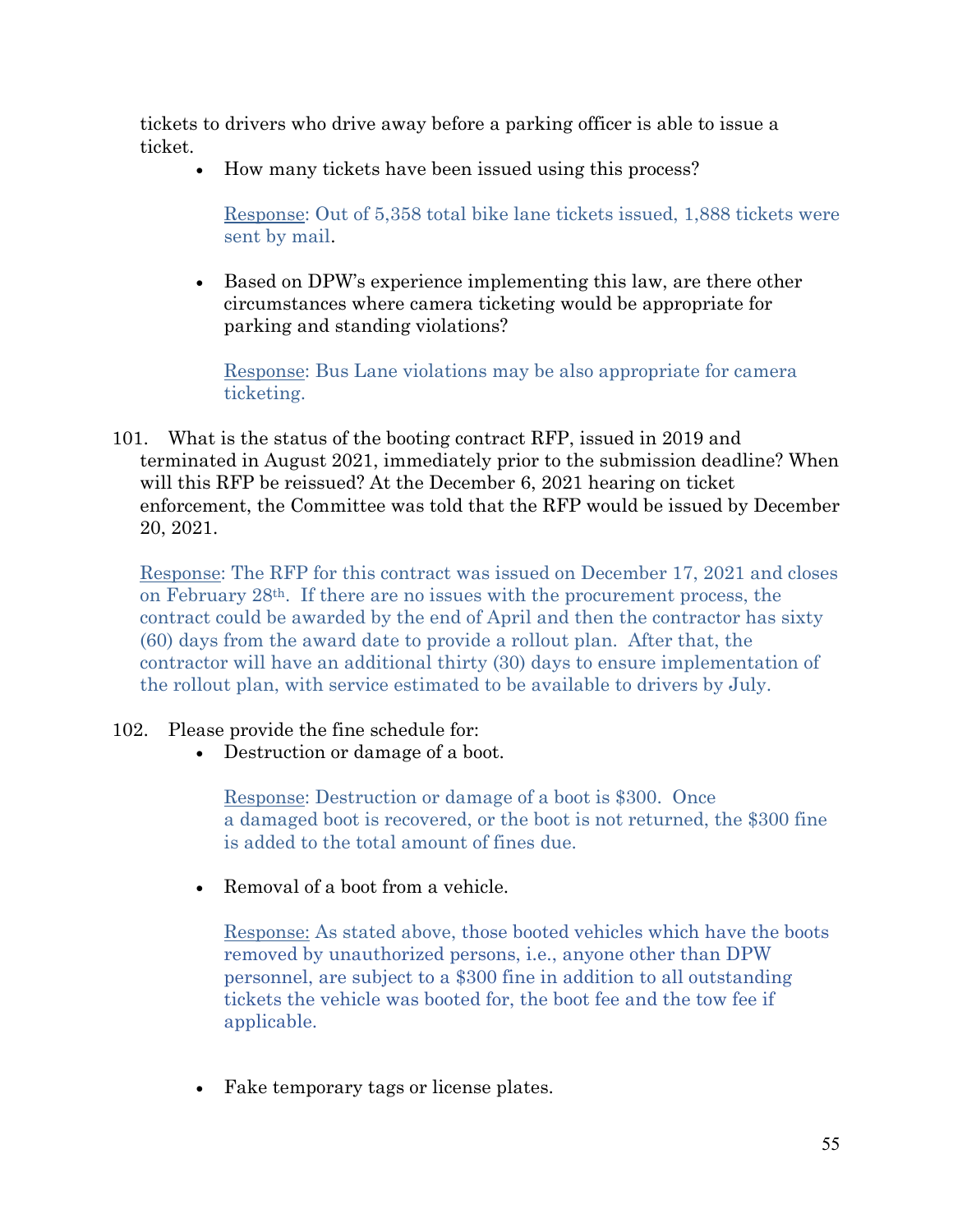## Response: N/A

103. How has DPW worked to reduce the incidence of drivers using fake temporary tags to avoid being ticketed? Please provide information on the task force convened by DPW to address enforcement of fake temporary tags, including a list of member agencies and meetings dates.

Response: Currently, DPW does not have the mechanism to identify fake tags. However, vehicles that display expired tags are given a \$100 ticket. In addition, DPW has the authority to tow vehicles with fake or expired temporary tags.

The City Administrator is creating a Temporary/Fake Tag Task Force composed mainly of the Metropolitan Police Department (MPD), the Deputy Mayor for Public Safety and Justice (PSJ), DPW and the Deputy Mayor for Operations and Infrastructure (DMOI) to identify and implement solutions for addressing these issues.

104. Please provide the Committee with the following:

• The number of boots on hand on January 1, 2022.

Response: 268 boots

The number of instances in which a DPW boot

was illegally removed from a vehicle in FY 2019, FY 2020, FY 2021, and FY 2022, to date, by fiscal year.

Response: See the chart below:

| $= 0.0001$ , $\pm 1.0001$ , $\pm 1.0001$ , $\pm 0.0001$ , $\pm 0.0001$ , $\pm 0.0001$ |       |      |             |      |  |  |
|---------------------------------------------------------------------------------------|-------|------|-------------|------|--|--|
| Fiscal Year                                                                           | FY 19 | FY20 | <b>FY21</b> | FY22 |  |  |
| LOST                                                                                  | 143   | 52   | 30          |      |  |  |
| <b>DAMAGED</b>                                                                        |       |      |             |      |  |  |

**Boots destroyed or lost following an illegal removal in FY 2019, FY 2020, FY 2021, and FY 2022, to date, by fiscal year**

• The cost, as of January 1, 2022, to procure a boot.

Response: \$750

• Total revenue raised from fines paid by the owners of booted vehicles and the sale of impounded vehicles in FY 2019, FY 2020, FY 2021, and FY 2022, to date, by fiscal year.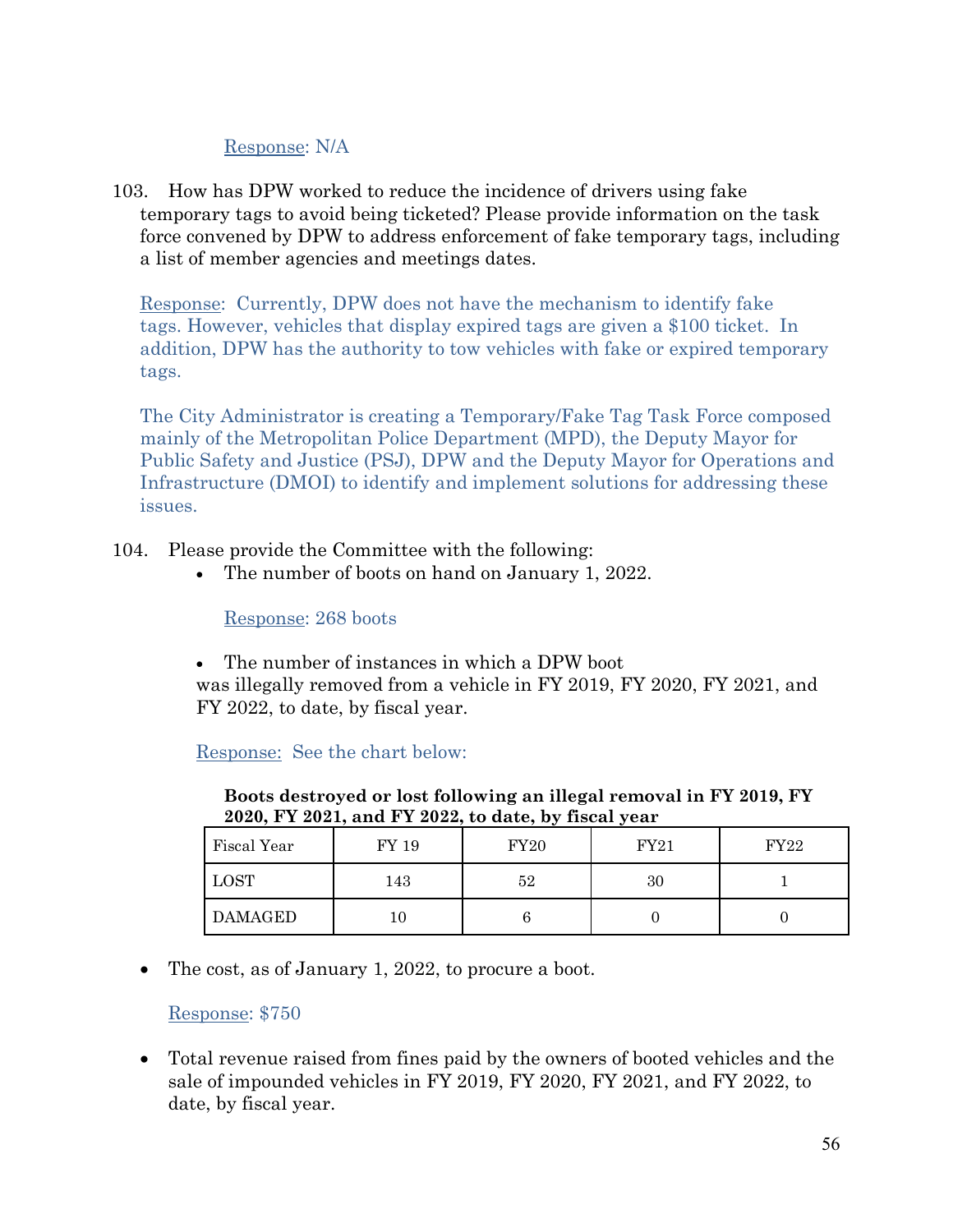Response: See the chart below:

## **Boot Revenue**

| 2019 | 2020                                               | 2021. | $ 2022 \ (Q1) $ |
|------|----------------------------------------------------|-------|-----------------|
|      | $$2,109,662$   $$2,237,000$   $$587,554$   601,282 |       |                 |

## **Sale of impounded vehicles**

|             |                          |        | FY 2022  |
|-------------|--------------------------|--------|----------|
| FY2019      | FY2020                   | FY2021 | (Q)      |
| \$1,113,781 | $$403,638 \mid $593,101$ |        | \$51,836 |

105. Were DPW to add a third staffed vehicle to the boot crew, what would be the total cost for staffing (annual salary and fringe for necessary boot crew employees) and equipment (vehicle, scanner, and any other associated costs, broken down by expense) of that vehicle? Are there any economies of scale that DPW might realize when increasing the boot crew's size?

Response: See the chart below:

| <b>Position</b> Salary |                                                      | Fringe | Environmental   Total |              |
|------------------------|------------------------------------------------------|--------|-----------------------|--------------|
|                        |                                                      |        | Pay $5%$              | Compensation |
| <b>Booter</b>          | $\frac{1}{2}$ \$52,499.20   \$15,749.76   \$3,055.52 |        |                       | \$71,304.48  |

A staffed vehicle (Boot Team) is comprised of two Booters, and the staffing cost would be \$142,608.96.

106. In FY 2021, DDOT launched a new, online VPP system, targeted at reducing instances of fraud.

> • Please provide an update on the status of enforcement of the new VPP system. Have DPW enforcement staff been trained on the new VPP system?

Response: DPW has worked with DDOT and have trained staff on how the VPP program operates.

• How is DPW coordinating with DDOT on this new system?

Response: DPW meets regularly with DDOT to discuss improvements to the system to ensure efficiencies for the RPP/VPP program.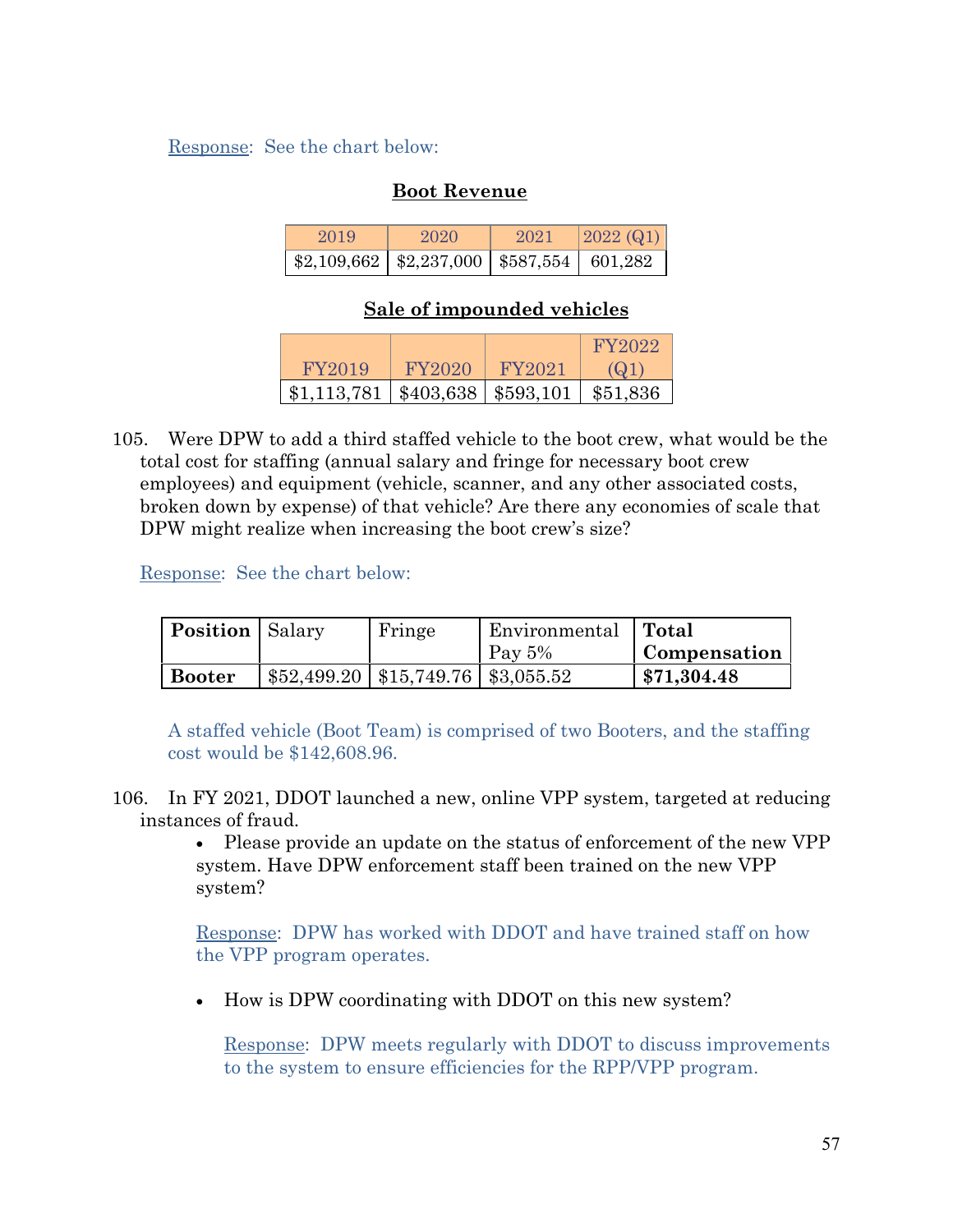• How many RPP violations did DPW identify in FY 2020, FY 2021, and FY 2022 to date?

Response: See the chart below:

| 0.000  | 9091 | 9099<br>'U44   |
|--------|------|----------------|
| 69 A T | ' ⊏  | 75G<br>$-20.2$ |

107. How many citations were issued in FY 2021 and FY 2022, to date, for parking/idling in a bike lane, broken down by month and ward.

Response: See Attachment for Questions #107-112.

- 108. Please list the number of towed vehicles in FY 2020, FY 2021, and FY 2022, to date.
	- Please break these numbers down by reason for towing.
	- How many of these towed vehicles were out-of-state vehicles?

Response: See Attachment for Questions #107-112.

109. In its FY 2020 oversight responses, DPW shared that PEMA staff had visited three locations for an additional impound lot, and that DPW has selected a preferred site for a second lot. Yet, as of January 2022, a second lot has not been procured, and recent conversations with DPW suggest that this new site, and the two alternatives, have not been pursued further.

> • What happens to a booted vehicle if there is not space at the impound lot to accommodate the vehicle?

Response: Vehicles will remain on the street until space is made available. We are normally able to ensure an impound within 24 hours after a vehicle is booted.

• What is the status of the search for a second impound lot? Why did DPW not select one of these three sites identified in January 2021?

Response: DPW is working with DGS to find a space in the District. The sites identified in January 2021 were not selected because one of two conditions existed: (1) less than 200 spaces were available; or (2) the location was too far beyond the District line.

• Is DPW considering using additional lot space at the Benning Road transfer station for an impound lot? If not, why not?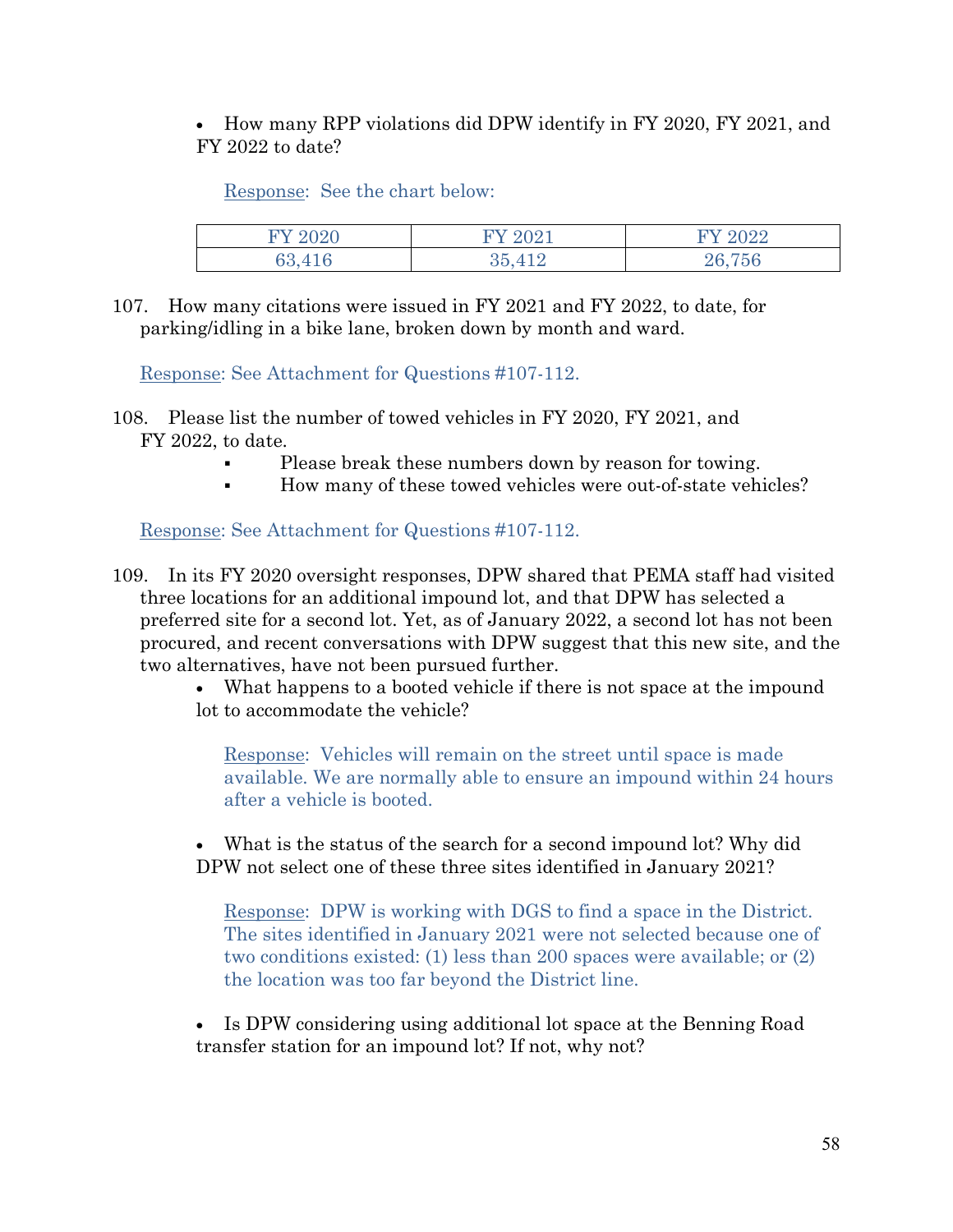Response: Benning Road does not have adequate space for a second lot.

110. Please list the number of citations, by type, that PEMA officers wrote in FY 2020, FY 2021, and FY 2022, to date.

Response: See Attachment for Questions #107-112.

111. Please provide the number of vehicles DPW cited for failing to comply with DC registration requirements in FY 2020, FY 2021, and FY 2022, to date. How many vehicles were booted for this reason during these years? How many vehicles were impounded?

Response: See Attachment for Questions #107-112.

• How many citations have been issued to vehicles blocking bike lanes in FY 2020, FY 2021, and FY 2022, to date?

Response: See Attachment for Questions #107-112.

112. How much revenue was generated by parking tickets and towing in FY 2020, FY 2021, and FY 2022, to date?

Response: See Attachment for Questions #107-112.

- *II. Fleet Management Administration*
- 113. Please provide the Committee with monthly actual consumption by gallon, total spending, and unit cost per gallon, on B5 biodiesel, B20 biodiesel, B99 biodiesel, unleaded, ethanol, diesel, and compressed natural gas (CNG), for FY 2021 and FY 2022, to date.

Response: See Attachment for Question #113.

114. DPW received capital funding in FY 2020, FY 2021, and FY 2022 for vehicle replacements to update the outdated DPW fleet.

> What new vehicles were acquired with this funding in FY 2020, FY 2021, and FY 2022, to date? Please provide the types of vehicle and how many of each were acquired.

Response: See the chart below:

| <b>DPW New Vehicle Purchases</b> | <b>FY20</b> | <b>FY21</b> | FY22 - Ordered |
|----------------------------------|-------------|-------------|----------------|
| Sedans                           |             |             |                |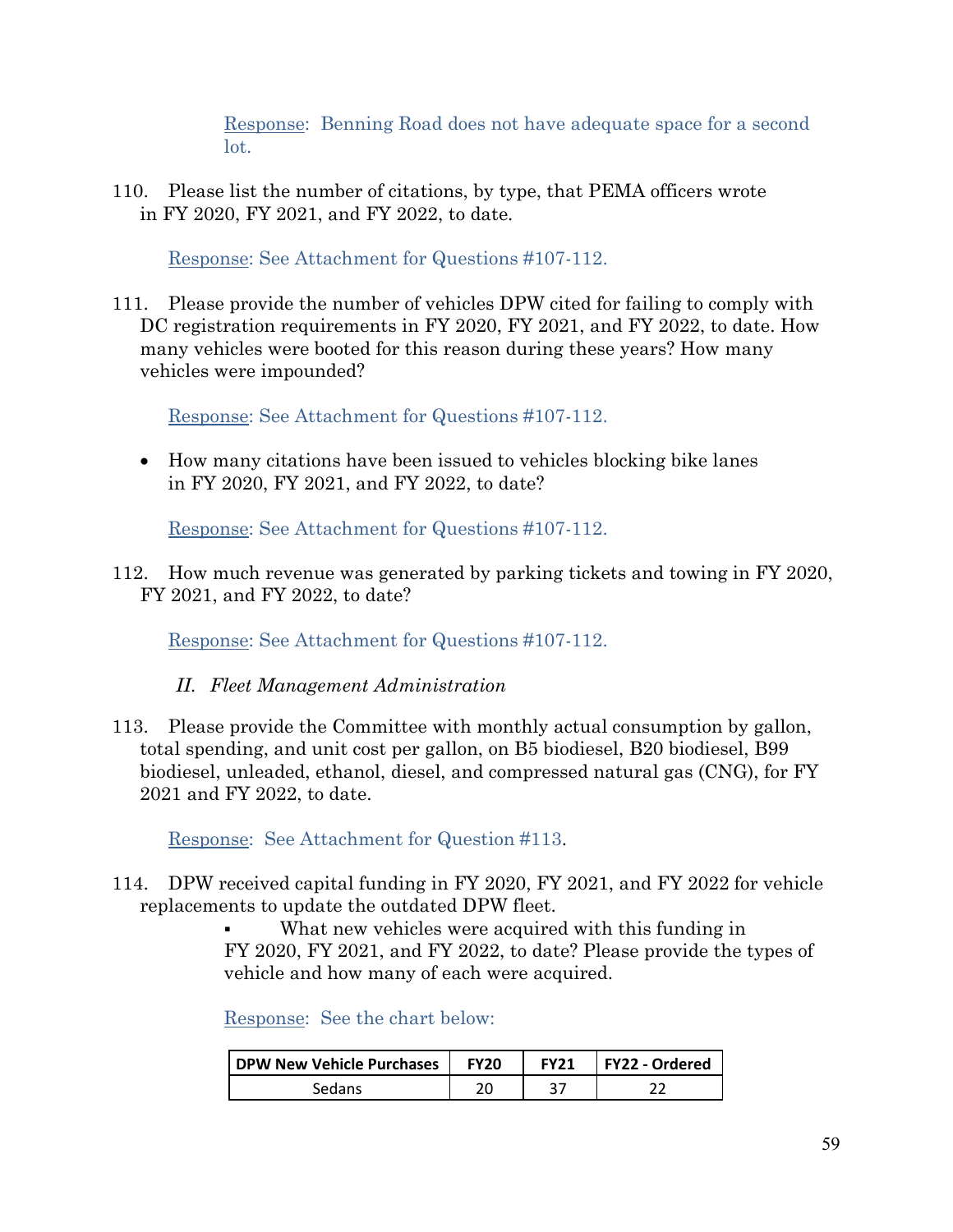| Vans / Minivans           |    | 51 |    |
|---------------------------|----|----|----|
| <b>Pickup Trucks</b>      | 33 | 21 | 14 |
| <b>Tow Trucks</b>         |    | 31 | 10 |
| <b>Street Sweepers</b>    |    | 8  |    |
| <b>Medium Duty Trucks</b> |    |    |    |
| <b>Refuse Trucks</b>      | 31 | 14 |    |
| Tractor (Day Cab)         | 5  |    |    |
| <b>Heavy Duty</b>         |    | 37 |    |

 What fleet vehicles have been retired in FY 2020, FY 2021, and FY 2022, to date? Please provide the types of vehicles and how many of each were retired.

Response: See the chart below:

| <b>DPW Vehicle Retirements</b> | <b>FY20</b> | <b>FY21</b>    | <b>FY22 Projections</b> |
|--------------------------------|-------------|----------------|-------------------------|
| Sedans                         | 3           | 14             | 22                      |
| Vans                           |             | $\mathfrak z$  |                         |
| Pick Ups                       | 3           | 6              | 14                      |
| <b>Tow Trucks</b>              | n           | $\mathfrak{p}$ | 10                      |
| Sweeper                        | O           | 2              |                         |
| <b>Medium Duty</b>             | 2           | 10             | q                       |
| <b>Refuse Trucks</b>           | 11          | 15             | 14                      |
| Tractor (day cab)              |             |                |                         |

115. How many DPW vehicles (and what percentage of the total fleet) are hybrid, fully electric, CNG, or other alternative fuel vehicles?

> What steps has DPW taken to encourage the use of alternative fuel vehicles in FY 2021 and FY 2022, to date?

> Response: DPW continues to invest in electric vehicles and search for ways to provide accessible and reliable charging infrastructure. DPW has over 100 charging stations in the plans for FY22. We are also transitioning the existing commercial vehicle sector to low carbon renewable fuels including 100% biodiesel. Two new B100 tanks have been acquired and plan to go live in FY22.

## 116. What steps has DPW taken to increase the use of alternative fuels in FY 2021?

Response: DPW has embraced transportation electrification by installing 99 electric charging stations throughout the District of Columbia in FY21. Also, in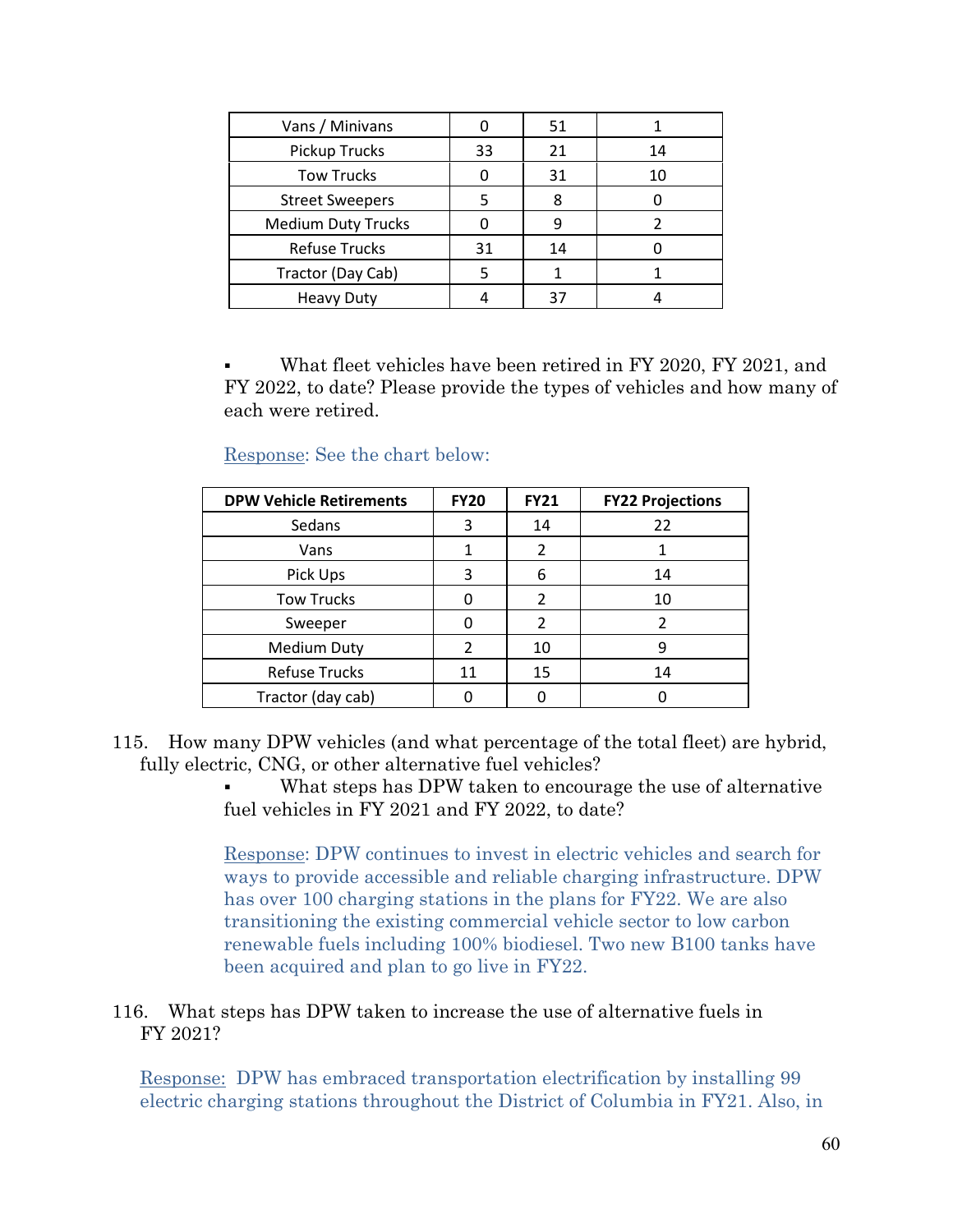FY21, 30 packers have run on 100% biodiesel enabling our fleet to transition to fuels that provide a reduction in greenhouse emissions while continuing to utilize our existing diesel infrastructure

## **B. COVID-19 Response**

117. Please provide the following data for the agency:

• Number and percentage of staff that are fully vaccinated, by division.

Response: See the chart below:

|                  | Agency | Agency     | Fleet          | Parking        | Solid Waste    |
|------------------|--------|------------|----------------|----------------|----------------|
|                  | Total  | Management | Management     | Enforcement    | Management     |
|                  |        | Program    | Administration | Management     | Administration |
|                  |        | (AMP)      | (FMA)          | Administration | (SWMA)         |
|                  |        |            |                | (PEMA)         |                |
| Total            | 1,301  | 54         | 114            | 332            | 801            |
| Number of        |        |            |                |                |                |
| Employees        |        |            |                |                |                |
| Total            | 869    | 51         | 98             | 223            | 497            |
| Number of        |        |            |                |                |                |
| <b>Employees</b> |        |            |                |                |                |
| Fully            |        |            |                |                |                |
| Vaccinated       |        |            |                |                |                |
| Percentage       | 66.7%  | 94.4%      | 85.9%          | 67.1%          | 62%            |
| $%$ Fully        |        |            |                |                |                |
| Vaccinated       |        |            |                |                |                |

**DPW Fully Vaccinated Employees (***As of 1/27/2022***)**

**Note:** *As of 1/27/2022, DPW has a total of 26 (1.99%) Partially Vaccinated Employees*

• Number and percentage of staff that are not vaccinated, broken down by (1) exempt staff and (2) non-exempt staff, by division.

Response: See below:

**DPW Unvaccinated Employees (***As of 1/27/2022***)**

|                             | Agency<br>Total | Agency<br>Management<br>Program<br>(AMP) | Fleet<br>Management<br>Administration<br>(FMA) | Parking<br>Enforcement<br>Management<br>Administration<br>(PEMA) | <b>Solid Waste</b><br>Management<br>Administration<br>(SWMA) |
|-----------------------------|-----------------|------------------------------------------|------------------------------------------------|------------------------------------------------------------------|--------------------------------------------------------------|
| Number and<br>Percentage of | 16              |                                          |                                                |                                                                  |                                                              |
| Exempt                      | $3.9\%$         | 66.6%                                    | 7.1%                                           | 9%                                                               | 1.4%                                                         |